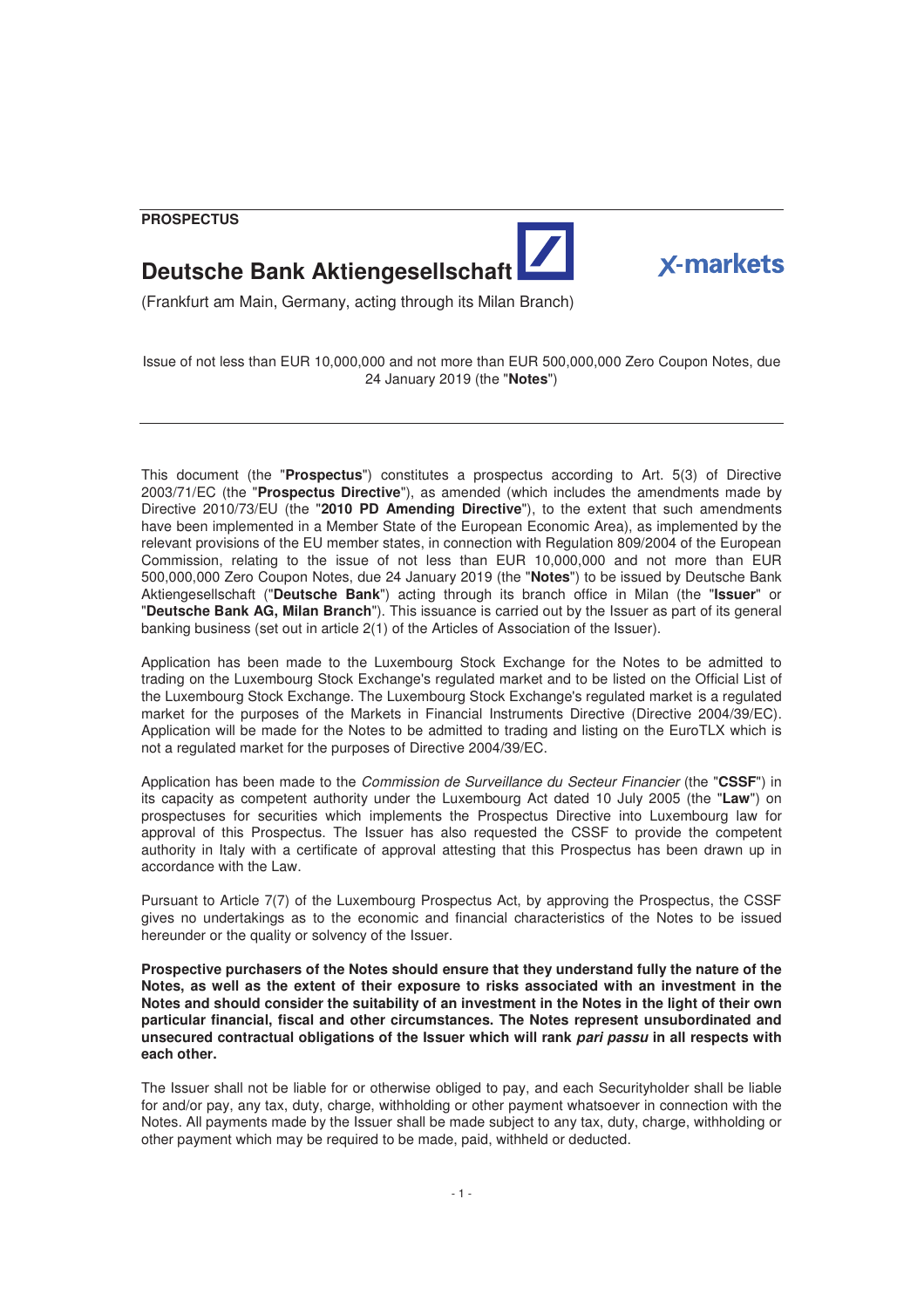The Notes have not been and will not be registered under the United States Securities Act of 1933 (the "**Securities Act**"), as amended. Any offer or sale of the Notes must be made in a transaction exempt from the registration requirements of the Securities Act pursuant to Regulation S thereunder. The Notes may not be offered, sold or otherwise transferred in the United States or to persons who are either U.S. persons defined as such in Regulation S of the Securities Act or persons who do not come within the definition of a non-United States person under Rule 4.7 of the United States Commodity Exchange Act, as amended. For a description of certain restrictions on the sale and transfer of the Notes, please refer to the "General Selling and Transfer Restrictions" section of this Prospectus. This Prospectus will be published in electronic form on the website of the Luxembourg Stock Exchange (www.bourse.lu) and on the website of the Issuer (www.x-markets.db.com).

The date of this Prospectus is 14 November 2011.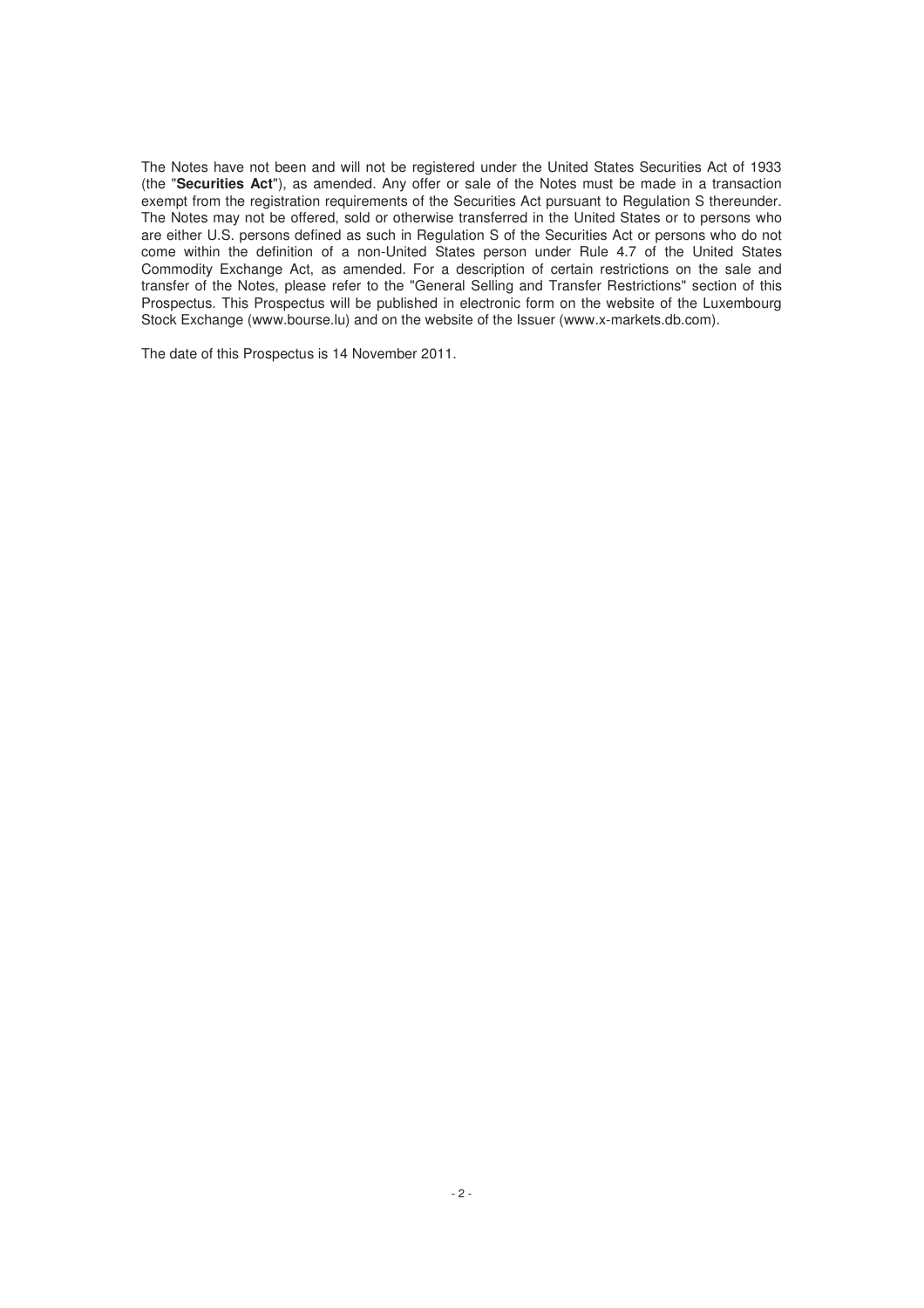# **RESPONSIBILITY STATEMENT**

The Issuer (the "**Responsible Person**") is solely responsible for the information given in this Prospectus. The Issuer hereby declares that to the best of its knowledge and belief, having taken all reasonable care to ensure that such is the case, the information contained in this Prospectus is in accordance with the facts and contains no omission likely to affect its import.

# **IMPORTANT NOTICES**

No dealer, salesman or other person is authorised to give any information or to make any representation other than those contained in this Prospectus in connection with the offering or sale of the Notes and, if given or made, such information or representation must not be relied upon as having been authorised by the Issuer. Neither this Prospectus nor any further information supplied in connection with the Notes is intended to provide the basis of any credit or other evaluation and should not be considered as a recommendation by the Issuer that any recipient of this Prospectus or any further information supplied in connection with the Notes should purchase any of the Notes. Each investor contemplating purchasing Notes should make its own independent investigation of the risks involved in an investment in the Notes. Neither this Prospectus nor any other information supplied in connection with the Notes constitutes an offer by or on behalf of the Issuer or any other person to subscribe for or purchase any Notes.

The distribution of this Prospectus and the offering of the Notes in certain jurisdictions may be restricted by law. The Issuer does not represent that this Prospectus may be lawfully distributed, or that the Notes may be lawfully offered, in compliance with any applicable registration or other requirements in any jurisdiction, or pursuant to an exemption available thereunder, and does not assume any responsibility for facilitating any distribution or offering. Accordingly, the Notes may not be offered or sold, directly or indirectly, and none of this Prospectus, any advertisement relating to the Notes and any other offering material may be distributed or published in any jurisdiction, except under circumstances that will result in compliance with any applicable laws and regulations. Persons into whose possession this Prospectus comes must inform themselves about, and observe, any such restrictions. Please refer to "General Selling and Transfer Restrictions" contained in section V entitled "General Information on Taxation and Selling Restrictions".

In this Prospectus, all references to "**€**", "**Euro**", or "**EUR**" are to the currency introduced at the start of the third stage of European economic and monetary union pursuant to the Treaty on the functioning of the European Union, as amended.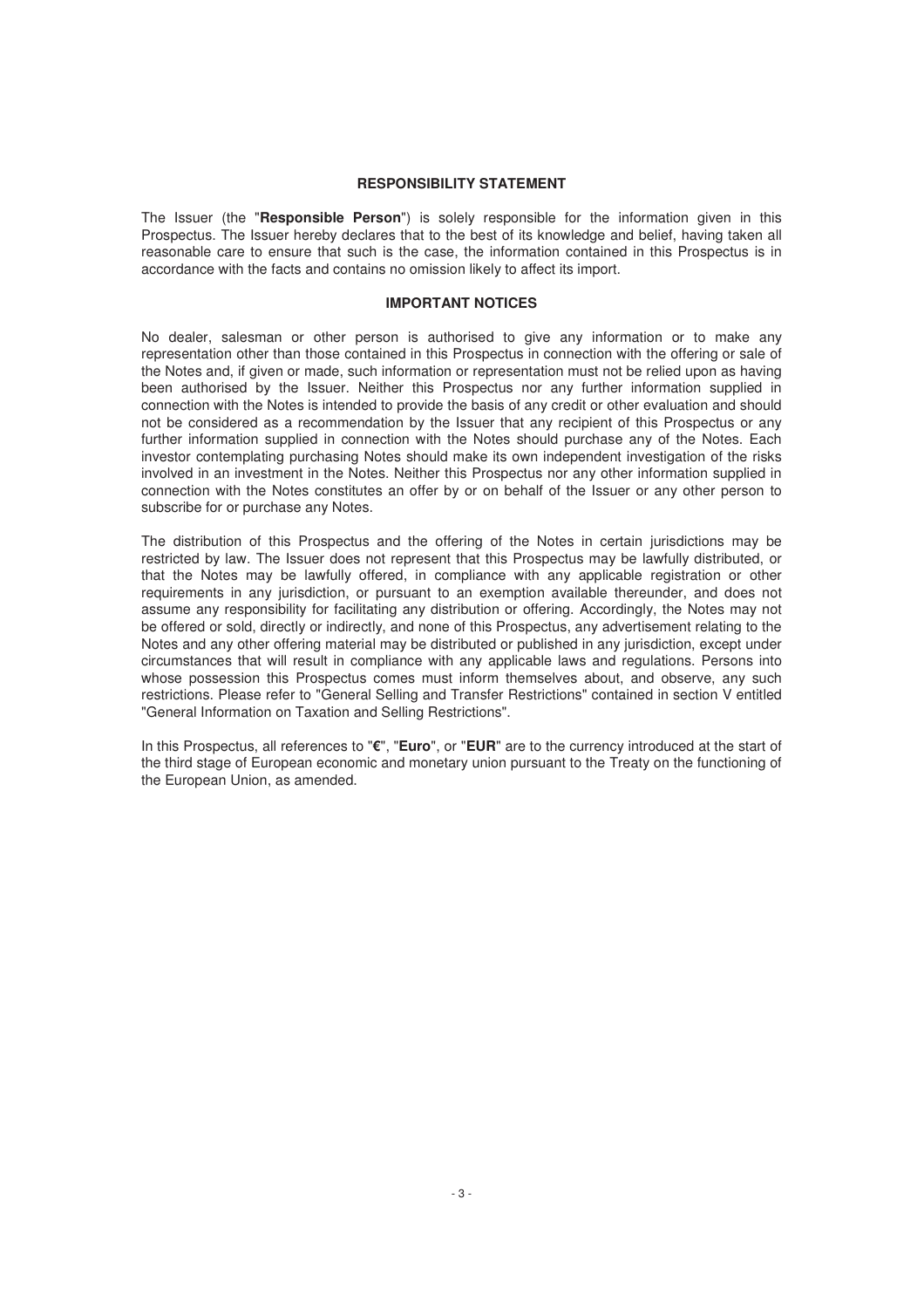# **TABLE OF CONTENTS**

| Τ.   |    |                                                                    |  |
|------|----|--------------------------------------------------------------------|--|
| Ш.   |    |                                                                    |  |
|      | А. |                                                                    |  |
|      | В. |                                                                    |  |
|      |    | 1.                                                                 |  |
|      | C. |                                                                    |  |
|      |    | $\mathbf{1}$ .                                                     |  |
|      |    | 2.                                                                 |  |
|      |    | Changes in any applicable tax law or practice may have an<br>3.    |  |
|      |    |                                                                    |  |
|      |    | 4.                                                                 |  |
|      | D. |                                                                    |  |
|      |    | 1.                                                                 |  |
|      |    | 2.                                                                 |  |
|      |    | 3.                                                                 |  |
|      |    | Certain considerations relating to public offers of Notes 21<br>4. |  |
|      | Е. |                                                                    |  |
|      |    | 1.                                                                 |  |
|      |    | 2.                                                                 |  |
|      |    | 3.                                                                 |  |
| III. |    |                                                                    |  |
|      | А. |                                                                    |  |
|      |    | 1.                                                                 |  |
|      |    | 2.                                                                 |  |
|      | В. |                                                                    |  |
|      |    | 1.                                                                 |  |
|      |    | 2.                                                                 |  |
|      | C. |                                                                    |  |
|      |    | 1.                                                                 |  |
|      |    | 2.<br>Material Adverse Change in Deutsche Bank's Financial         |  |
|      |    | Position and Significant Change in Deutsche Bank's                 |  |
|      |    |                                                                    |  |
|      |    | 3.                                                                 |  |
|      |    | 4.                                                                 |  |
|      |    | 5.                                                                 |  |
|      | D. |                                                                    |  |
|      |    | 1.                                                                 |  |
|      |    | 2.                                                                 |  |
|      |    |                                                                    |  |
| IV.  |    | З.                                                                 |  |
|      |    |                                                                    |  |
| V.   |    |                                                                    |  |
|      | А. | 1.                                                                 |  |
|      |    | 2.                                                                 |  |
|      |    |                                                                    |  |
|      |    | 3.                                                                 |  |
|      | В. |                                                                    |  |
|      |    | 1.                                                                 |  |
|      |    | 2.                                                                 |  |
|      |    | 3.                                                                 |  |
|      |    | 4.                                                                 |  |
|      |    | 5.                                                                 |  |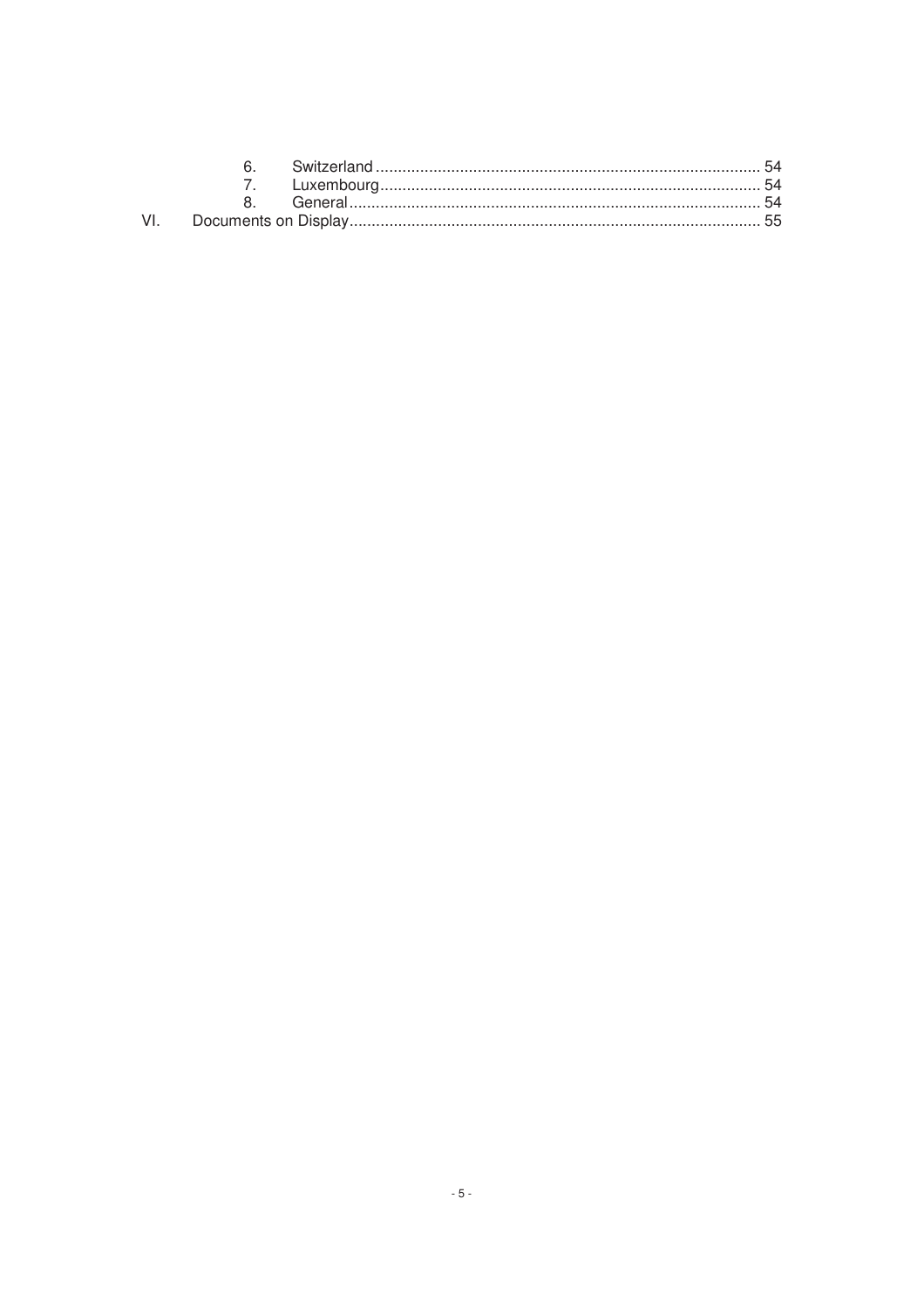#### **I. SUMMARY**

The information set out below is a summary only and should be read in conjunction with the rest of this Prospectus as a whole, including any documents incorporated herein by reference. This summary is intended to convey the essential characteristics and risks associated with the Issuer and the Notes and does not purport to be complete. It is taken from, and is qualified in its entirety by, the remainder of this Prospectus, including the Conditions, which constitute the legally binding conditions of the Notes. Accordingly, this summary should be read as an introduction to the document, and any decision to invest in the Notes should be based on consideration of this Prospectus as a whole by the investor

Following the implementation of the relevant provisions of the Prospectus Directive in each Member State of the European Economic Area no civil liability will attach to the Issuer in any such Member State in respect of this Summary, including any translation hereof, unless it is misleading, inaccurate or inconsistent when read together with the other parts of this Prospectus. Where a claim relating to information contained in this Prospectus is brought before a court in a Member State of the European Economic Area, the plaintiff may, under the national legislation of the Member State where the claim is brought, be required to bear the costs of translating the Prospectus before the legal proceedings are initiated.

Words and expressions defined in the "Conditions" below shall have the same meanings in this Summary.

## **RISK FACTORS**

Prospective investors should understand the risks of investing in a type of security before they make their investment decision. They should make their own independent decision to invest in any type of security and as to whether an investment in such security is appropriate or proper for them based upon their own judgement and upon advice from such legal, tax, accounting and other advisers as they deem necessary.

# **RISK FACTORS REGARDING THE ISSUER**

An investment in the Notes bears the risk that the Issuer is not able to fulfil its obligations created by the Notes on the Settlement Date.

Prospective investors should consider all information provided in the Registration Document referred to in "Documents Incorporated by Reference" on page 25 of this Prospectus and consult with their own professional advisers if they consider it necessary. The following describes risk factors relating to the Issuer's ability to meet its obligations under the Notes. Ratings assigned to the Issuer by certain independent rating agencies are an indicator of the Issuer's ability to meet its obligations in a timely manner. The lower the assigned rating is on the respective scale the higher the respective rating agency assesses the risk that obligations will not be met at all or not be met in a timely manner. Deutsche Bank is rated by Standard & Poor's Credit Market Services France SAS ("**S&P**"), Moody's Investors Service Limited ("**Moody's**") and by Fitch Italia S.p.A. ("**Fitch**", together with S&P and Moody's, the "**Rating Agencies**"). Each of the Rating Agencies is established in the European Community and is registered and certified under Regulation (EC) No 1060/2009 of the European Parliament and of the Council of 16 September 2009 on credit rating agencies, as subsequently amended by Regulation (EU) No 513/2011 of the European Parliament and of the Council of 11 May 2011 (see the document entitled "List of registered and certified credit rating agencies" dated 31 October 2011 as published by the European Securities and Markets Authority and made available at the following website: http://www.esma.europa.eu/popup2.php?id=7692).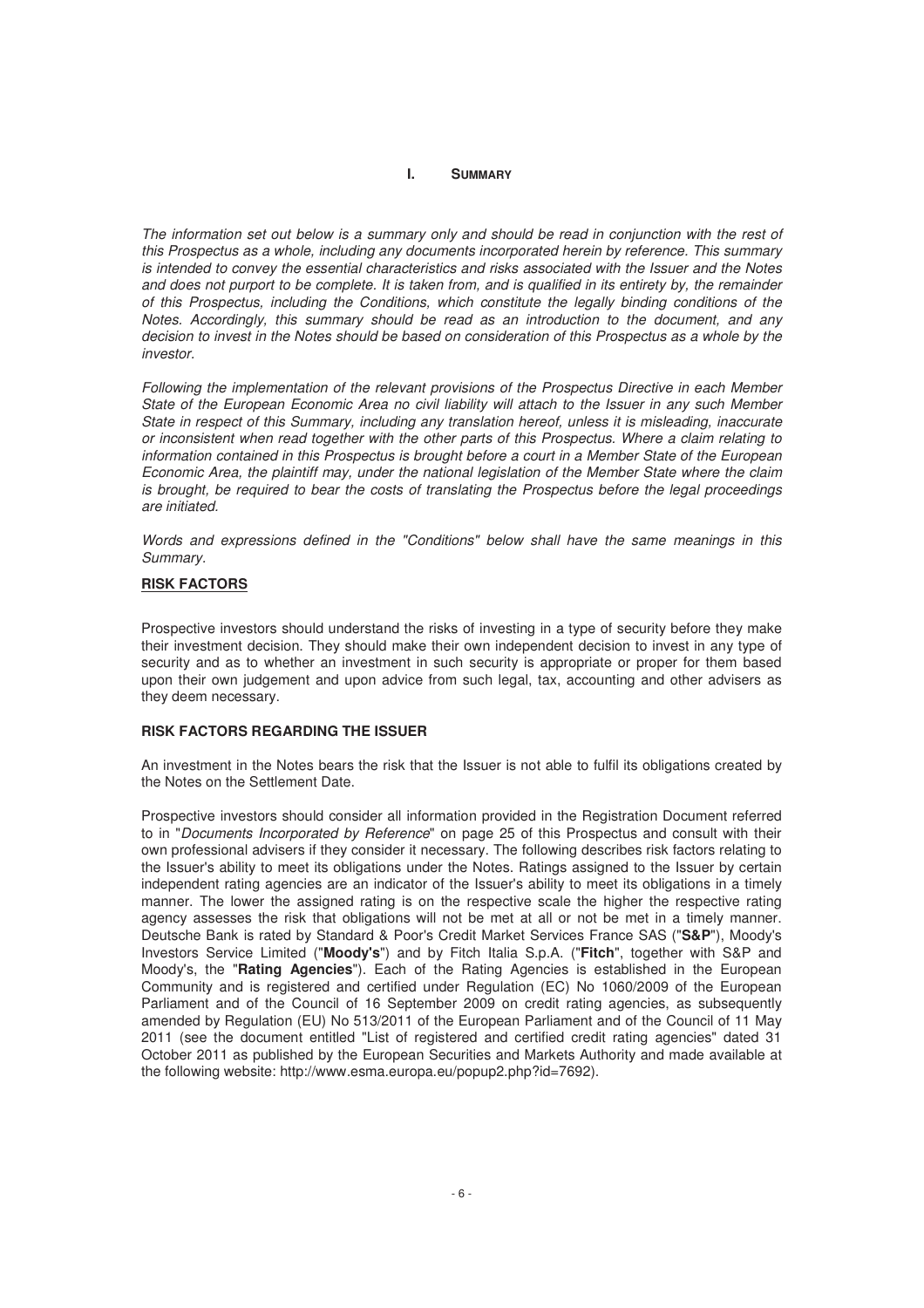As of the publication date of this Prospectus, the following ratings were assigned to Deutsche Bank:

| <b>Rating Agency</b> | Long-term | Short-term | Outlook  |
|----------------------|-----------|------------|----------|
| S&P                  | A+        | A-1        | Stable   |
| Moody's              | АаЗ       | $P-1$      | Stable   |
| Fitch                | AA-       | F1+        | Negative |

Rating agencies may change their ratings at short notice. A rating's change may affect the price of securities outstanding.

A rating is not a recommendation to buy, sell, or hold notes, and may be subject to suspension, downgrading, or withdrawal at short notice and at any time by the rating agency. Any such suspension, downgrading, or withdrawal of a rating may have a negative effect on the market price of the Notes.

Deutsche Bank's financial strength, which is also reflected in its ratings described above, depends in particular on its profitability. The following describes factors which may adversely affect Deutsche Bank's profitability:

- Deutsche Bank has been and may continue to be affected by the ongoing global financial crisis and economic downturn.
- Market declines and volatility can materially and adversely affect Deutsche Bank's revenues and profits.
- Deutsche Bank has incurred and may in the future incur significant losses from its trading and investment activities due to market fluctuations.
- Protracted market declines have reduced and may in the future reduce liquidity in the markets, making it harder to sell assets and possibly leading to material losses.
- Deutsche Bank has incurred losses, and may incur further losses, as a result of changes in the fair value of its financial instruments.
- − Adverse economic conditions have caused and may in the future cause Deutsche Bank to incur higher credit losses.
- Even where losses are for Deutsche Bank's clients' accounts, they may fail to repay Deutsche Bank, leading to material losses for Deutsche Bank, and its reputation can be harmed.
- − Deutsche Bank's investment banking revenues may decline as a result of adverse market or economic conditions.
- − Deutsche Bank may generate lower revenues from brokerage and other commission- and feebased businesses.
- The risk management policies, procedures and methods leave Deutsche Bank exposed to unidentified or unanticipated risks, which could lead to material losses.
- − Deutsche Bank's non-traditional credit businesses materially add to its traditional banking credit risks.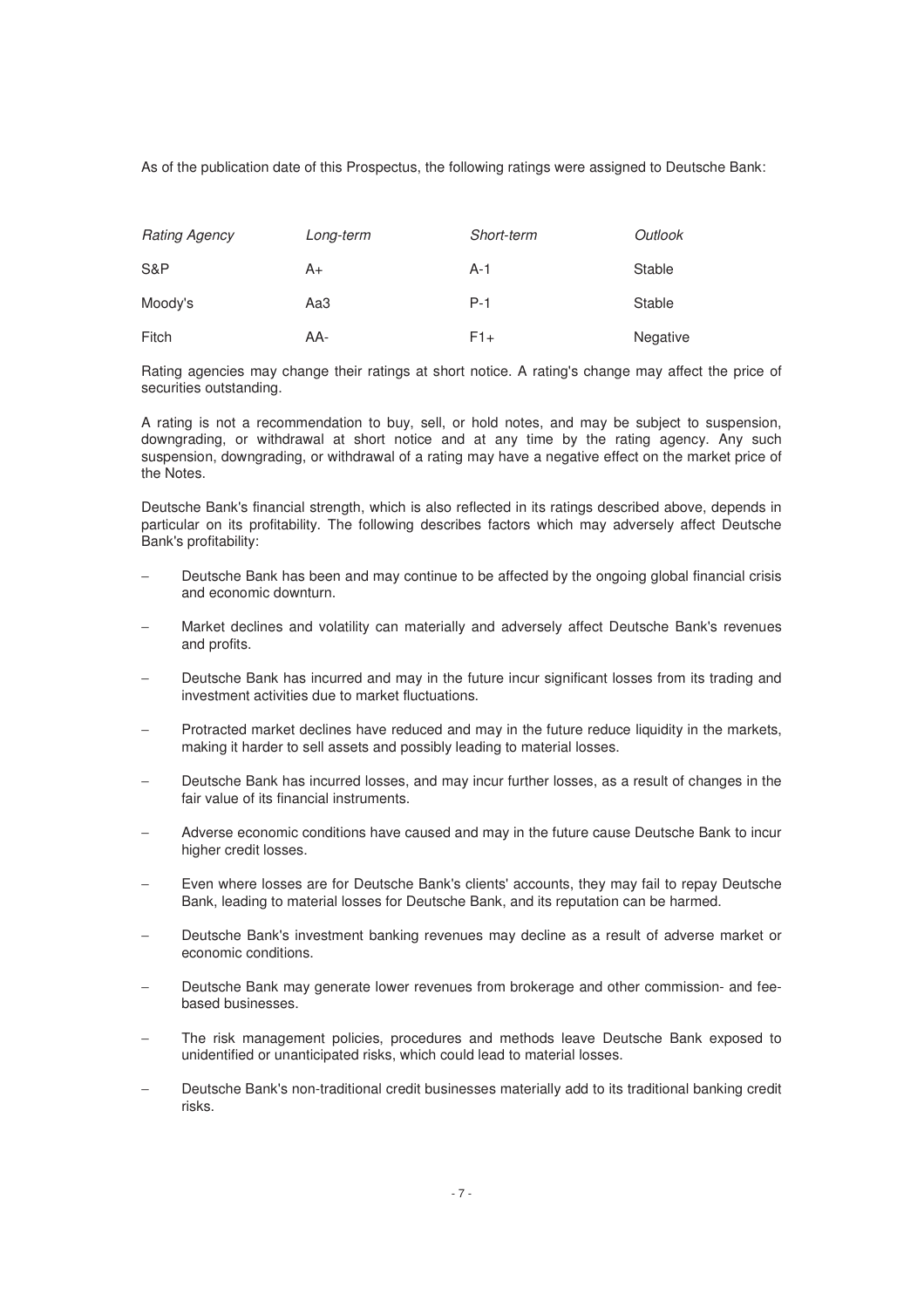- Deutsche Bank has been subject to contractual claims and litigation in respect of its U.S. residential mortgage loan business that may materially and adversely affect its results.
- Deutsche Bank has a continuous demand for liquidity to fund its business activities. It may suffer during periods of market-wide or firm-specific liquidity constraints and is exposed to the risk that liquidity is not made available to it even if its underlying business remains strong.
- Deutsche Bank requires capital to support its business activities and meet regulatory requirements. Losses could diminish Deutsche Bank's capital, and market conditions may prevent Deutsche Bank from raising additional capital or increase its cost of capital.
- Deutsche Bank operates in an increasingly regulated and litigious environment, potentially exposing it to liability and other costs, the amounts of which may be difficult to estimate.
- − Regulatory reforms enacted and proposed in response to the financial crisis may significantly affect Deutsche Bank's business model and the competitive environment.
- − Operational risks may disrupt Deutsche Bank's businesses.
- The size of Deutsche Bank's clearing operations exposes it to a heightened risk of material losses should these operations fail to function properly.
- If Deutsche Bank is unable to implement its strategic initiatives, Deutsche Bank may be unable to achieve its pre-tax profit targets and other financial objects, or incur losses or low profitability.
- Deutsche Bank may have difficulty in identifying and executing acquisitions, and both making acquisitions and avoiding them could materially harm Deutsche Bank's results of operations.
- The effects of the execution of the takeover offer and the subsequent consolidation of the Deutsche Postbank AG ("**Postbank**") may differ materially from Deutsche Bank's expectations.
- − Postbank reported a loss before tax in each of 2008 and 2009, and although it reported a net profit before tax in 2010, this does not indicate that it will be profitable in any future periods.
- The consolidation of Postbank had a material adverse effect on Deutsche Bank's regulatory capital ratios, and Deutsche Bank's assumptions and estimates concerning the effects of the consolidation on its regulatory capital ratios may prove to be too optimistic.
- − Deutsche Bank's takeover of Postbank generated a significant combined amount of goodwill and other intangible assets that must be tested for impairment periodically and at other times.
- − Deutsche Bank may have difficulties selling noncore assets at favourable prices, or at all.
- Events at companies in which Deutsche Bank has invested may make it harder to sell its holdings and result in material losses irrespective of market developments.
- − Intense competition, in Deutsche Bank's home market of Germany as well as in international markets, could materially adversely impact its revenues and profitability.
- Transactions with counterparties in countries designated by the U.S. State Department as state sponsors of terrorism may lead potential customers and investors to avoid doing business with Deutsche Bank or investing in its securities.

#### **RISKS FACTORS REGARDING THE NOTES**

An investment in the Notes involves risks. These risks may include, among others, interest rate, market volatility and economic, political and regulatory risks and any combination of these and other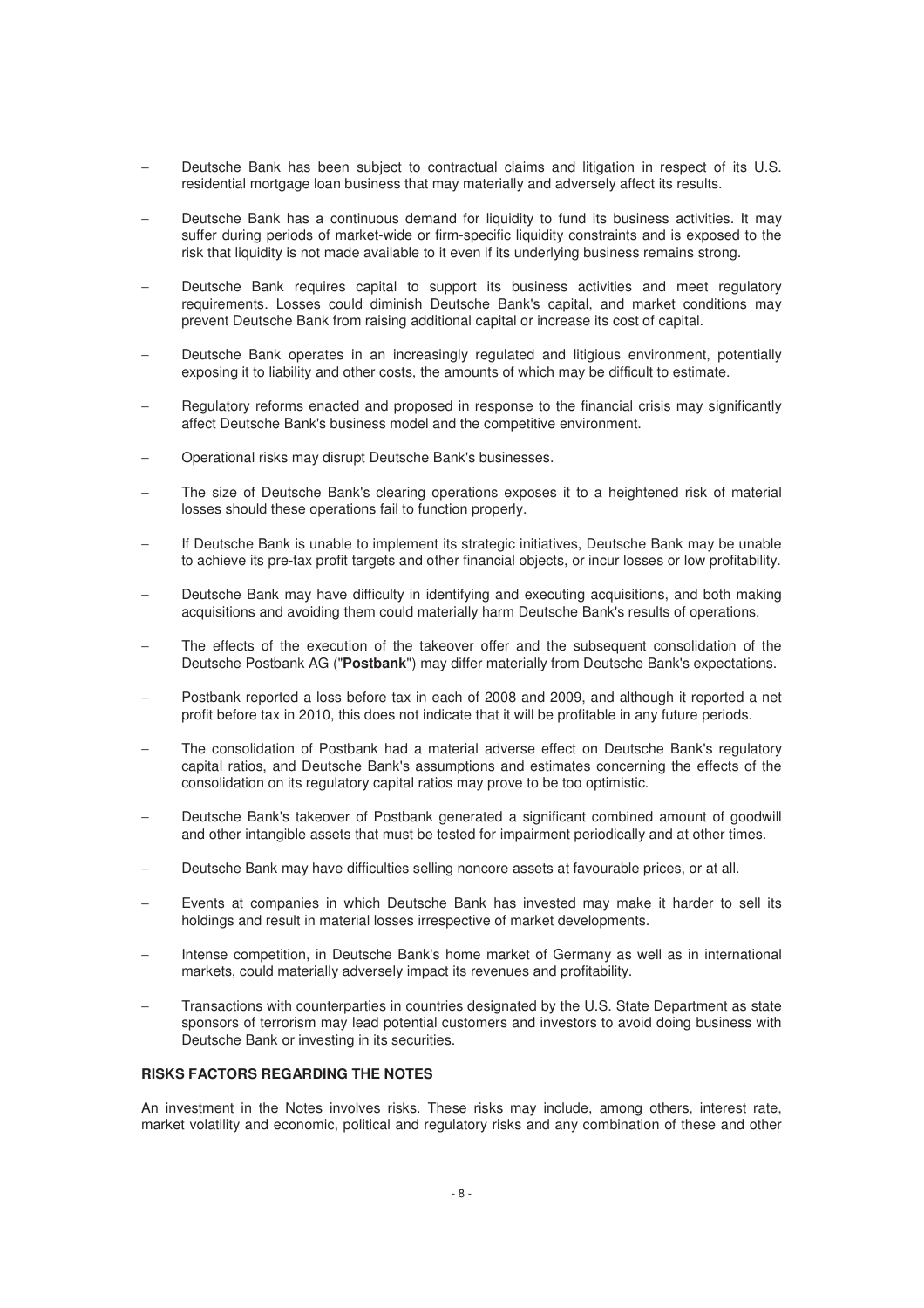risks. Prospective purchasers should be experienced with respect to transactions in instruments such as the Notes. Prospective purchasers should understand the risks associated with an investment in the Notes and should only reach an investment decision after careful consideration, with their legal, tax, accounting and other advisers, of (i) the suitability of an investment in the Notes in the light of their own particular financial, tax and other circumstances and (ii) the information set out in this Prospectus.

The Notes may decline in value. No assurance or representation is made that an investment in Notes will offer any greater return than other comparable or alternative investments which may be available at the time an investor acquires a Note.

More than one risk factor may have simultaneous effect with regard to the Notes, such that the effect of a particular risk factor may not be predictable. In addition, more than one risk factor may have a compounding effect which may not be predictable. No assurance can be given as to the effect that any combination of risk factors may have on the value of the Notes.

#### **The Notes may not be a suitable investment for all investors**

The Notes may not be a suitable investment for all investors. Each potential investor in the Notes must determine the suitability of that investment in light of its own circumstances. Investors should consider in particular whether the Notes are appropriate in light of their overall investment portfolio and taking into account their exposure to each relevant asset class.

# **INFORMATION ABOUT THE NOTES**

| Issuer:                          | Deutsche Bank Aktiengesellschaft, acting through its branch<br>offices in Milan ("Deutsche Bank AG, Milan Branch").                                                                                                                                                                                                                                                                             |
|----------------------------------|-------------------------------------------------------------------------------------------------------------------------------------------------------------------------------------------------------------------------------------------------------------------------------------------------------------------------------------------------------------------------------------------------|
| <b>Calculation Agent:</b>        | Deutsche Bank Aktiengesellschaft, acting through its branch office<br>in London.                                                                                                                                                                                                                                                                                                                |
| <b>WKN/ISIN:</b>                 | DE2KC1 / IT0004775315.                                                                                                                                                                                                                                                                                                                                                                          |
| <b>Aggregate Nominal Amount:</b> | Notes will be issued in an aggregate nominal amount of not less<br>than EUR 10,000,000 and not more than EUR 500,000,000.                                                                                                                                                                                                                                                                       |
| <b>Primary Market End Date</b>   | 20 January 2012.                                                                                                                                                                                                                                                                                                                                                                                |
| <b>Issue Date:</b>               | 24 January 2012.                                                                                                                                                                                                                                                                                                                                                                                |
| <b>Nominal Amount:</b>           | EUR 1,000 per Note.                                                                                                                                                                                                                                                                                                                                                                             |
| <b>Settlement Date:</b>          | 24 January 2019, provided that if such day is not a Business Day,<br>the immediately following Business Day.                                                                                                                                                                                                                                                                                    |
|                                  | Each Note (of the Nominal Amount) will be redeemed on the<br>Settlement Date by payment of the Cash Amount.                                                                                                                                                                                                                                                                                     |
| <b>Cash Amount</b>               | EUR 1,000.                                                                                                                                                                                                                                                                                                                                                                                      |
| <b>Settlement Currency:</b>      | EUR.                                                                                                                                                                                                                                                                                                                                                                                            |
| <b>Business Day:</b>             | A day which is (i) a day (other than a Saturday or Sunday) on<br>which commercial banks and foreign exchange markets settle<br>payments and are open for general business (including dealings in<br>foreign exchange and foreign currency deposits) in London and<br>Milan and a day on which each Clearing Agent is open for<br>business, and (ii) a day on which the Trans-European Automated |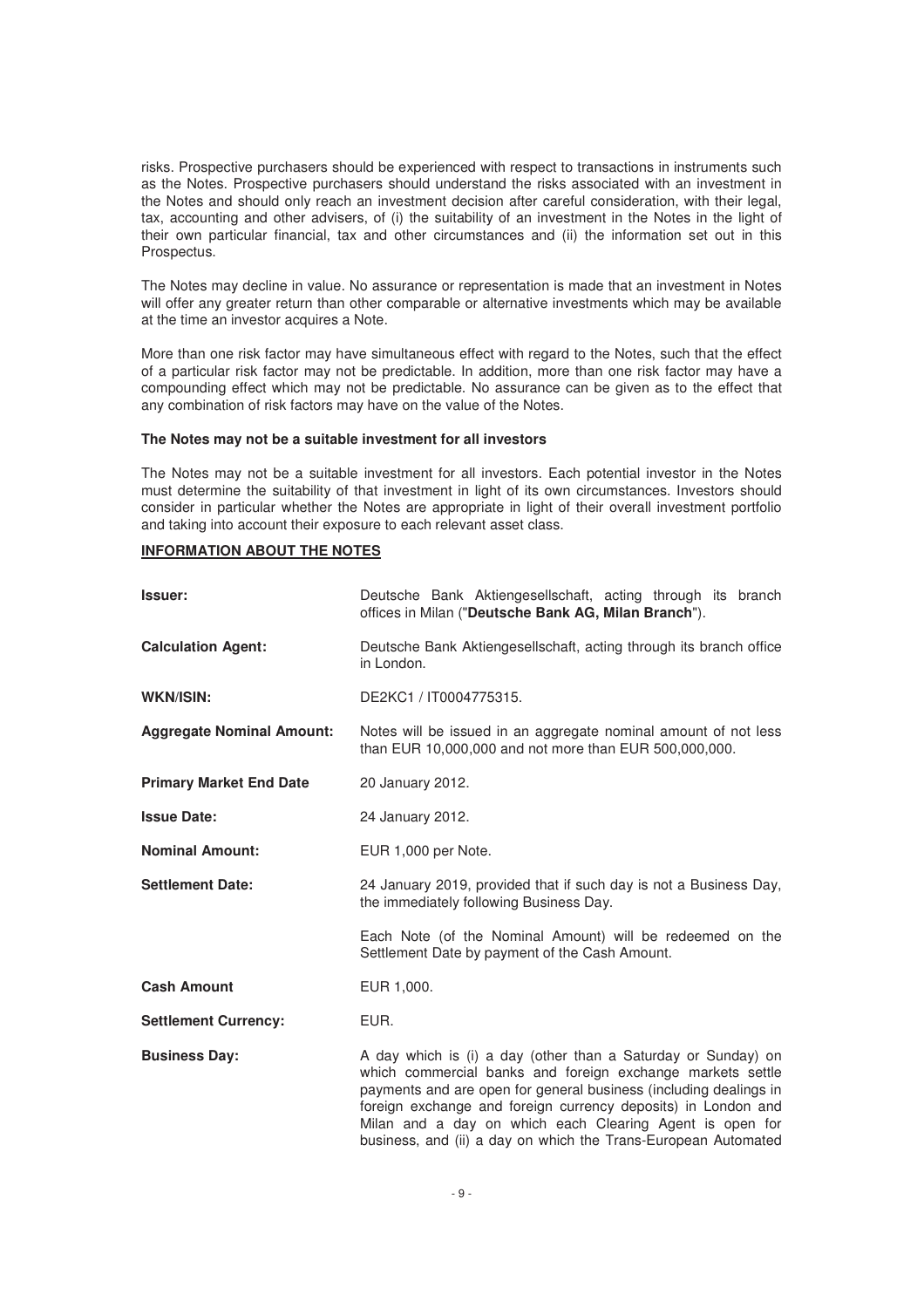|                                                | Real-Time Gross Settlement Express Transfer (TARGET2) System<br>is open.                                                                                                                                                                                                                                                                                                                                                                                                                                                                                                                                       |
|------------------------------------------------|----------------------------------------------------------------------------------------------------------------------------------------------------------------------------------------------------------------------------------------------------------------------------------------------------------------------------------------------------------------------------------------------------------------------------------------------------------------------------------------------------------------------------------------------------------------------------------------------------------------|
| <b>Clearing Agent:</b>                         | Monte Titoli S.p.A., via Mantegna, n. 6, 20154, Milan, Italy                                                                                                                                                                                                                                                                                                                                                                                                                                                                                                                                                   |
|                                                | Euroclear Bank S.A./N.V., 1 boulevard Albert II, 1210 Bruxelles,<br>Belgium                                                                                                                                                                                                                                                                                                                                                                                                                                                                                                                                    |
|                                                | Clearstream Banking Luxembourg S.A., 42 avenue John F.<br>Kennedy, L-1855 Luxembourg                                                                                                                                                                                                                                                                                                                                                                                                                                                                                                                           |
| Agent(s):                                      | Deutsche Bank AG, Milan Branch.                                                                                                                                                                                                                                                                                                                                                                                                                                                                                                                                                                                |
| <b>Listing Agent in Luxembourg:</b>            | Banque de Luxembourg S.A.                                                                                                                                                                                                                                                                                                                                                                                                                                                                                                                                                                                      |
| <b>Distribution:</b>                           | The Notes will be offered to the public in Italy.                                                                                                                                                                                                                                                                                                                                                                                                                                                                                                                                                              |
| Approval, admission to<br>trading and listing: | Application has been made by the Issuer to the CSSF as<br>competent authority under and in accordance with the Loi relative<br>aux Prospectus pour valeurs mobilières which implements<br>Directive 2003/71/EC of the European Parliament and the Council<br>of 4th November 2003 into Luxembourg law (the "Law") to approve<br>this document as a prospectus. Application has also been made to<br>the Luxembourg Stock Exchange for the Notes to be admitted to<br>trading on the Luxembourg Stock Exchange's regulated market<br>and to be listed on the Official List of the Luxembourg Stock<br>Exchange. |
|                                                | Application will also be made for the Notes to be admitted to<br>trading and listing on the EuroTLX which is not a regulated market<br>for the purposes of Directive 2004/39/EC.                                                                                                                                                                                                                                                                                                                                                                                                                               |
|                                                | Subsequent to the issuance of the Notes, the Notes may be<br>admitted to trading and/or listed on further stock exchange(s) or<br>multilateral trading facility(ies). The Issuer may at the relevant time<br>notify the relevant Securityholders of such further stock<br>exchange(s) and/or multilateral trading facility(ies).                                                                                                                                                                                                                                                                               |
| <b>Notification:</b>                           | The Issuer has requested the CSSF to provide the competent<br>authorities of Italy with a certificate of approval attesting that this<br>Prospectus has been drawn up in accordance with the Law.                                                                                                                                                                                                                                                                                                                                                                                                              |
|                                                | The Notes will be offered to the public in Italy during the period<br>commencing on (and including) 16 November 2011 to (and<br>including) the Primary Market End Date, provided the relevant<br>regulatory approvals have been granted. Such subscription period<br>is subject to adjustment by or on behalf of the Issuer.                                                                                                                                                                                                                                                                                   |
|                                                | The offer may also be cancelled by the Issuer at any time in its<br>sole and absolute discretion. The offer is further subject to the<br>Notes being issued.                                                                                                                                                                                                                                                                                                                                                                                                                                                   |
| <b>Conditions of the Notes:</b>                | The Conditions of the Notes are set out in the section entitled<br>"Conditions".                                                                                                                                                                                                                                                                                                                                                                                                                                                                                                                               |
| <b>Form of Notes:</b>                          | Italian Notes. The Notes will be in bearer form and dematerialised<br>and centralised with Monte Titoli S.p.A., pursuant to Italian<br>legislative decree no. 213/1998 as subsequently amended and the                                                                                                                                                                                                                                                                                                                                                                                                         |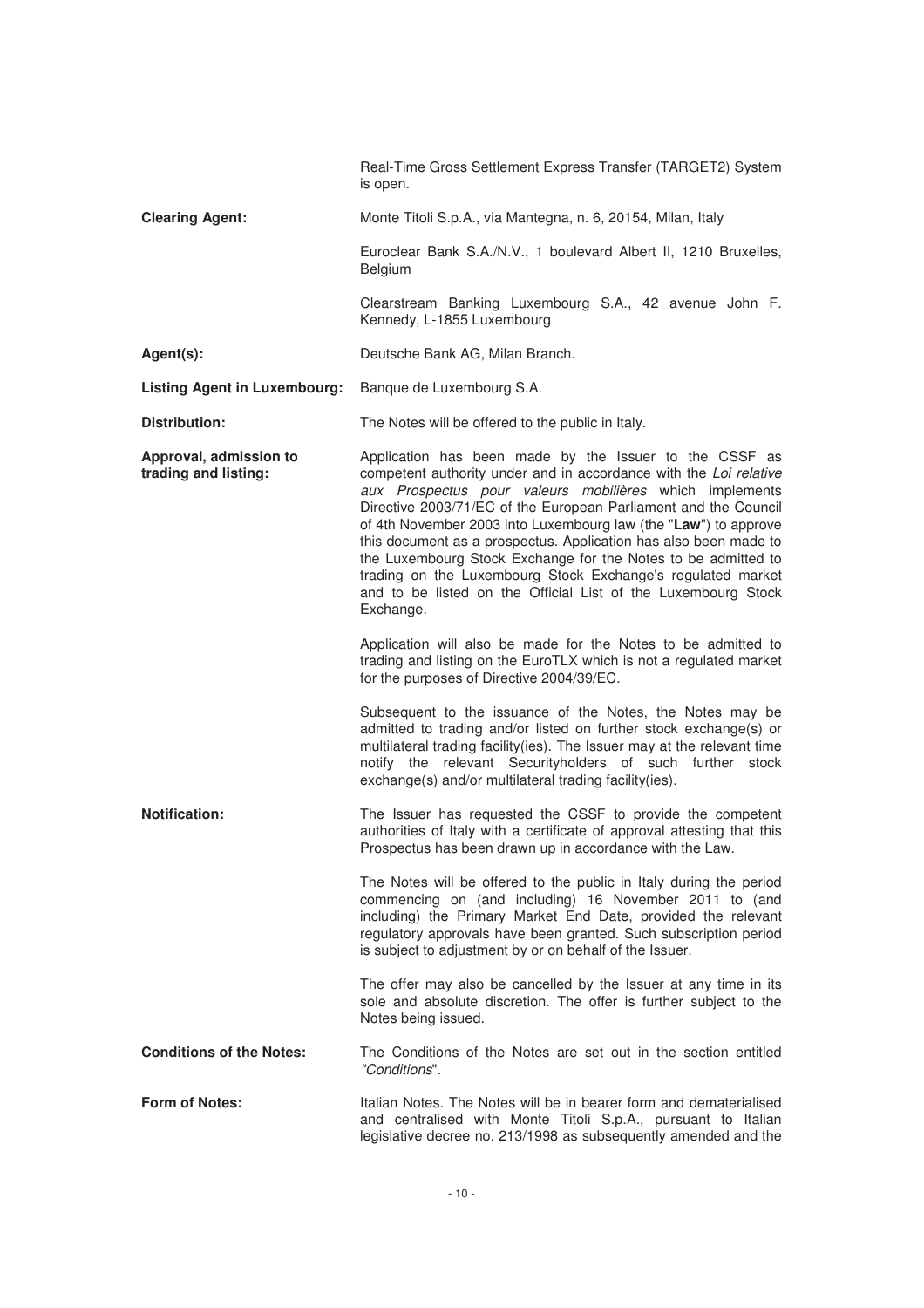|                                     | joint resolution passed by CONSOB and Bank of Italy dated 22<br>February 2008, as subsequently amended. The Notes will be freely<br>transferable by way of book entries in the accounts registered on<br>the settlement system of Monte Titoli S.p.A.                                                                                                                                                                                                                                                                                                      |
|-------------------------------------|------------------------------------------------------------------------------------------------------------------------------------------------------------------------------------------------------------------------------------------------------------------------------------------------------------------------------------------------------------------------------------------------------------------------------------------------------------------------------------------------------------------------------------------------------------|
| <b>Status of Notes:</b>             | The Notes will constitute direct, unsecured and unsubordinated<br>obligations of the Issuer ranking pari passu among themselves and<br>pari passu with all other unsecured and unsubordinated obligations<br>of the Issuer except for any obligations preferred by law.                                                                                                                                                                                                                                                                                    |
| <b>Issue Price and Offer Price:</b> | The Issue Price of the Notes is 82.25 per cent. of the Nominal<br>Amount. The Offer Price is the Issue Price.                                                                                                                                                                                                                                                                                                                                                                                                                                              |
| <b>Termination:</b>                 | On the occurrence of a Termination Event, the Issuer is entitled to<br>make adjustment to the Conditions or terminate and cancel the<br>Notes.                                                                                                                                                                                                                                                                                                                                                                                                             |
|                                     | A Termination Event may materially affect the cost to the Issuer of<br>maintaining the Notes in a way which has not been factored into<br>the issue price of the Notes. This may therefore require<br>adjustments or a termination of the Notes in these circumstances.<br>This is part of the economic risk Securityholders bear when<br>investing in the Notes and the basis on which the Notes are<br>priced.                                                                                                                                           |
| <b>Taxation:</b>                    | The Issuer shall not be liable for or otherwise obliged to pay, and<br>the relevant Securityholder shall be liable for and/or pay, any tax,<br>duty, charge, withholding or other payment whatsoever which may<br>arise as a result of, or in connection with, the ownership, any<br>transfer, presentation and surrender for payment, or enforcement<br>of the Notes and all payments made by the Issuer shall be made<br>subject to any tax, duty, charge, withholding or other payment<br>which may be required to be made, paid, withheld or deducted. |
| <b>Negative Pledge:</b>             | The terms of the Notes will not contain a negative pledge<br>provision, i.e., the terms of the Notes will not include a restriction<br>on the Issuer granting any security over its assets to a third party.                                                                                                                                                                                                                                                                                                                                               |
| <b>Events of Default:</b>           | The terms of the Notes will contain, amongst others, the following<br>events of default:                                                                                                                                                                                                                                                                                                                                                                                                                                                                   |
|                                     | (i)<br>failure to pay any amount due in respect of the Notes,<br>continuing for a specified period of time;                                                                                                                                                                                                                                                                                                                                                                                                                                                |
|                                     | non-performance or non-observance by the Issuer of any of<br>(ii)<br>its other obligations under the Notes continuing for a<br>specified period of time; and                                                                                                                                                                                                                                                                                                                                                                                               |
|                                     | (iii)<br>events relating to the insolvency or winding up of the Issuer.                                                                                                                                                                                                                                                                                                                                                                                                                                                                                    |
| <b>Cross Default:</b>               | The terms of the Notes will not contain a cross default provision,<br>i.e., the terms of the Notes will not include a provision that puts the<br>Issuer in default under the Notes if it defaults on an obligation<br>under a separate agreement.                                                                                                                                                                                                                                                                                                          |
| <b>Use of Proceeds:</b>             | The net proceeds from the issue of the Notes will be applied by the<br>Issuer for its general corporate purposes.                                                                                                                                                                                                                                                                                                                                                                                                                                          |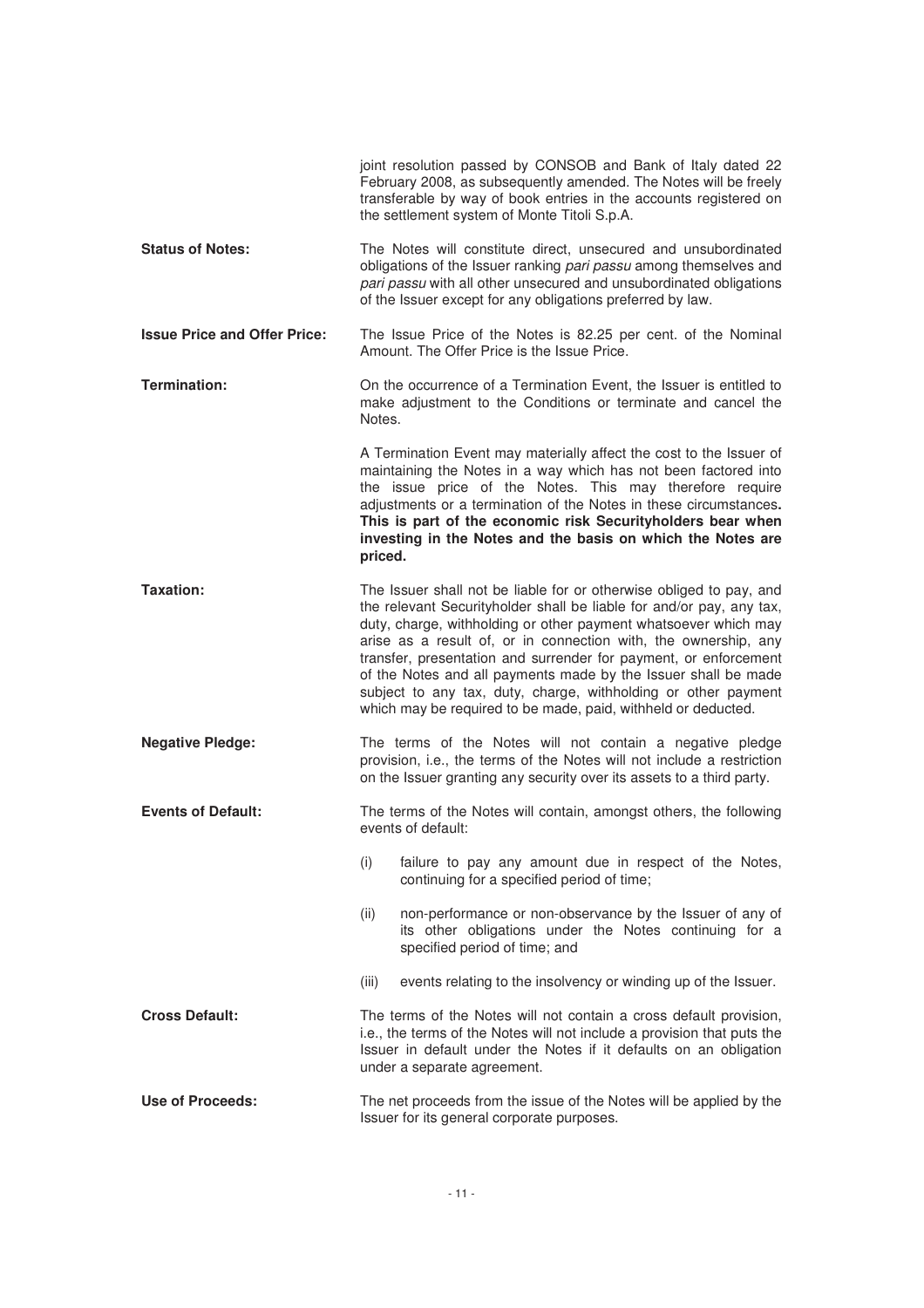Governing Law: The Notes will be governed by, and construed in accordance with, Italian law. **Secondary Market:** If any secondary market for the Notes exists then the price at which Notes may be realised at any time may also be influenced by interest rates at that time or at future times. In addition, a wide range of other factors may affect any secondary market price. Where no secondary market exists an investor may be unable to realise its investment in the Note until final payment under the Notes has been made. Accordingly an investor should be prepared to hold the Notes until such time. Even where an investor is able to realise its investment in the Notes this may be at a substantially reduced value to its original investment in the Notes. **Selling Restrictions:** There are restrictions on the offer, sale and transfer of the Notes in the United States and the European Economic Area (including the United Kingdom, Italy and Germany).

## **INFORMATION ABOUT THE ISSUER**

## **History and Development of the Bank**

Deutsche Bank Aktiengesellschaft ("**Deutsche Bank**" or the "**Bank**") originated from the reunification of Norddeutsche Bank Aktiengesellschaft, Hamburg, Rheinisch-Westfälische Bank Aktiengesellschaft, Düsseldorf and Süddeutsche Bank Aktiengesellschaft, Munich; pursuant to the Law on the Regional Scope of Credit Institutions, these had been disincorporated in 1952 from Deutsche Bank which was founded in 1870. The merger and the name were entered in the Commercial Register of the District Court Frankfurt am Main on 2nd May, 1957. Deutsche Bank is a banking institution and a stock corporation incorporated under the laws of Germany under registration number HRB 30 000 of the Commercial Register of Frankfurt am Main. The Bank has its registered office in Frankfurt am Main, Germany. It maintains its head office at Taunusanlage 12, 60325 Frankfurt am Main (telephone: +49- 69-910-00) and branch offices in Germany and abroad including in London, Milan, New York, Sydney, Tokyo and an Asia-Pacific Head Office in Singapore which serve as hubs for its operations in the respective regions. The Bank is the parent company of a group consisting of banks, capital market companies, fund management companies, a property finance company, instalment financing companies, research and consultancy companies and other domestic and foreign companies (the "**Deutsche Bank Group**"). The objects of Deutsche Bank, as laid down in its Articles of Association, include the transaction of all kinds of banking business, the provision of financial and other services and the promotion of international economic relations. The Bank may realise these objectives itself or through subsidiaries and affiliated companies. To the extent permitted by law, the Bank is entitled to transact all business and to take all steps which appear likely to promote the objectives of the Bank, in particular: to acquire and dispose of real estate, to establish branches at home and abroad, to acquire, administer and dispose of participations in other enterprises, and to conclude enterprise agreements. Deutsche Bank operates through three group divisions each of which is not established as a separate company but is rather operated across Deutsche Bank Group:

The **Corporate and Investment Bank** ("**CIB**") comprises the following Corporate Divisions:

**Corporate Banking & Securities** ("**CB&S**") comprises the following Business Divisions:

**Global Markets** comprises all sales, trading, structuring and research in a wide range of financial products.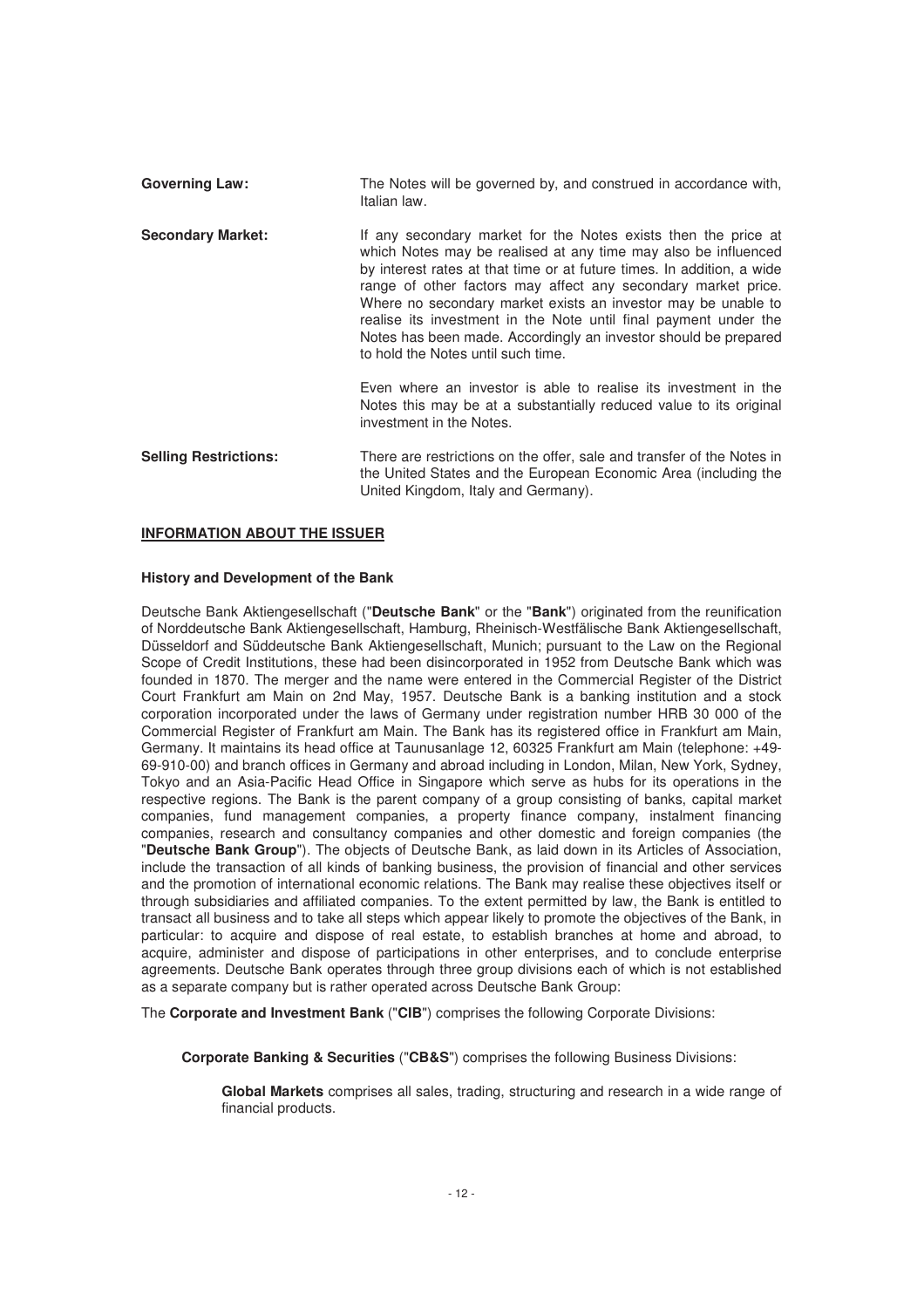**Corporate Finance** comprises M&A advisory, Equity Capital Markets (ECM), Leveraged Debt Capital Markets (LDCM), Commercial Real Estate (CRE), Asset Finance & Leasing (AFL) and corporate lending services.

**Global Transaction Banking** ("**GTB**") comprises commercial banking products and services for corporate clients and financial institutions, including domestic and crossborder payments, professional risk mitigation for international trade and the provision of trust, agency, depositary, custody and related services. Business units include Cash Management for Corporates and Financial Institutions, Trade Finance and Trust & Securities Services.

**Private Clients and Asset Management** ("**PCAM**") comprises the following Corporate Divisions:

**Private & Business Clients** ("**PBC**") offers banking services to private customers as well as small and medium-sized business clients. The range of services encompasses loans, current accounts and deposits and payment services as well as securities and mutual funds and portfolio investment advisory.

**Asset and Wealth Management** ("**AWM**") comprises the following Business Divisions:

**Asset Management** ("**AM**") comprises four delineated business lines: Retail, Alternatives, Institutional and Insurance. AM serves retail clients with a full range of mutual fund products and institutional clients with a fully integrated offering, from traditional asset management products through to high-value products including absolute return strategies and real estate asset management.

**Private Wealth Management** ("**PWM**") offers an integrated approach to wealth management, both onshore and offshore, for high net worth individuals and families in over 85 offices in more than 30 countries.

**Corporate Investments** ("*CI*") covers the Bank's industrial shareholdings, other holdings and Bank-occupied real estate assets, private equity and venture capital activities.

#### **Deutsche Bank AG, Milan Branch**

On 1 August, 2005, Deutsche Bank AG, Milan Branch has been registered in the Italian bank files (Albo delle Banche) by the Bank of Italy according to art. 13, Legislative Decree no. 385/93. In Italy, it conducts investment banking business through its Global Markets and Corporate Finance divisions, providing solutions through a dedicated coverage model to large Corporates, Financial and Public Institutions.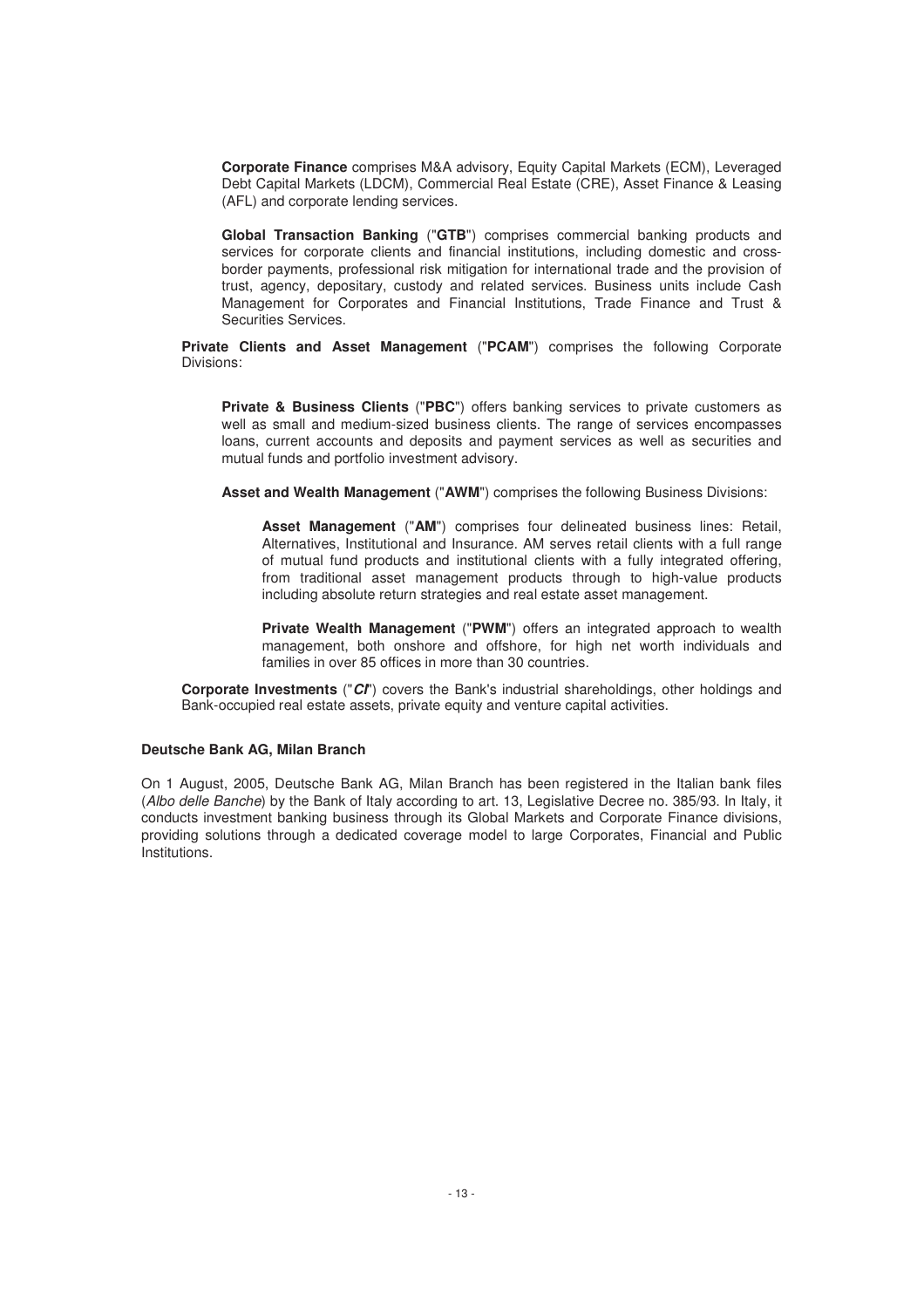#### **II. RISK FACTORS**

## A. **RISK FACTORS IN RESPECT OF THE ISSUER**

An investment in the Notes bears the risk that Deutsche Bank is not able to fulfil its obligations created by the securities on the relevant due date. If this happens investors may lose some or all of their investment in the Notes. If a bankruptcy proceeding is commenced in respect to the Issuer, the return to an investor in the Notes may be limited and any recovery will likely be substantially delayed.

In order to assess the risk, prospective investors should consider all information provided in this Prospectus, including, but not limited to, the section entitled "Risk Factors" provided in the Registration Document referred to in "Documents Incorporated by Reference" on page 25 of this Prospectus. Prospective investors should consult with their own legal, tax, accounting and other advisers if they consider it necessary.

Even where the Issuer meets its obligations in full, the value of the Notes is expected to be affected, in part, by investors' general appraisal of the Issuer's credit-worthiness. Any deterioration of the creditworthiness of the Issuer during the term of the Notes may result in increasing refinancing costs for the Issuer and thus the value of the Notes may decrease. However, any improvement of the creditworthiness of the Issuer during the term of the Notes may not increase the value of the Notes. The risk related to an issuer's ability to fulfil its obligations created by the issuance of securities may be described by reference to the credit ratings assigned by independent rating agencies. A credit rating is an assessment of the solvency or credit-worthiness of debtors and/or bond-issuers according to established credit review procedures. These ratings and associated research help investors analyse the credit risks associated with fixed-income securities by providing detailed information of the ability of issuers to meet their obligations. The lower the assigned rating is on the respective scale, the higher the respective rating agency assesses the risk that obligations will not be met in full or on time. **A rating is not a recommendation to buy, sell or hold any Notes issued and may be subject to suspension, reduction or withdrawal at any time by the assigning rating agency. A suspension, reduction or withdrawal of any rating assigned may adversely affect the market price of the Notes**.

In general, European regulated investors are restricted under Regulation (EC) No. 1060/2009 (the "**CRA Regulation**") from using credit ratings for regulatory purposes, unless such ratings are issued by a credit rating agency established in the EU and registered under the CRA Regulation (and such registration has not been withdrawn or suspended), subject to transitional provisions that apply in certain circumstances whilst the registration application is pending. Such general restriction will also apply in the case of credit ratings issued by non-EU credit rating agencies, unless the relevant credit ratings are endorsed by an EU-registered credit rating agency or the relevant non-EU rating agency is certified in accordance with the CRA Regulation (and such endorsement action or certification, as they case may be, has not been withdrawn or suspended). Certain information with respect to the credit rating agencies and ratings referred to in this Prospectus is set out below. Deutsche Bank is rated by Standard & Poor's Credit Market Services France SAS ("**S&P**"), Moody's Investors Service Limited ("**Moody's**") and by Fitch Italia S.p.A. ("**Fitch**", together with S&P and Moody's, the "**Rating Agencies**"). Each of the Rating Agencies is established in the European Community and is registered and certified under Regulation (EC) No 1060/2009 of the European Parliament and of the Council of 16 September 2009 on credit rating agencies, as subsequently amended by Regulation (EU) No 513/2011 of the European Parliament and of the Council of 11 May 2011 (see the document entitled "List of registered and certified credit rating agencies" dated 31 October 2011 as published by the European Securities and Markets Authority and made available at the following website: http://www.esma.europa.eu/popup2.php?id=7692). As of the publication date of this Prospectus, the ratings assigned by the Rating Agencies to debt securities and money market instruments of Deutsche Bank were as follows:

| by $S\&P$ : | long-term rating:  | A+  |
|-------------|--------------------|-----|
|             | short-term rating: | A-1 |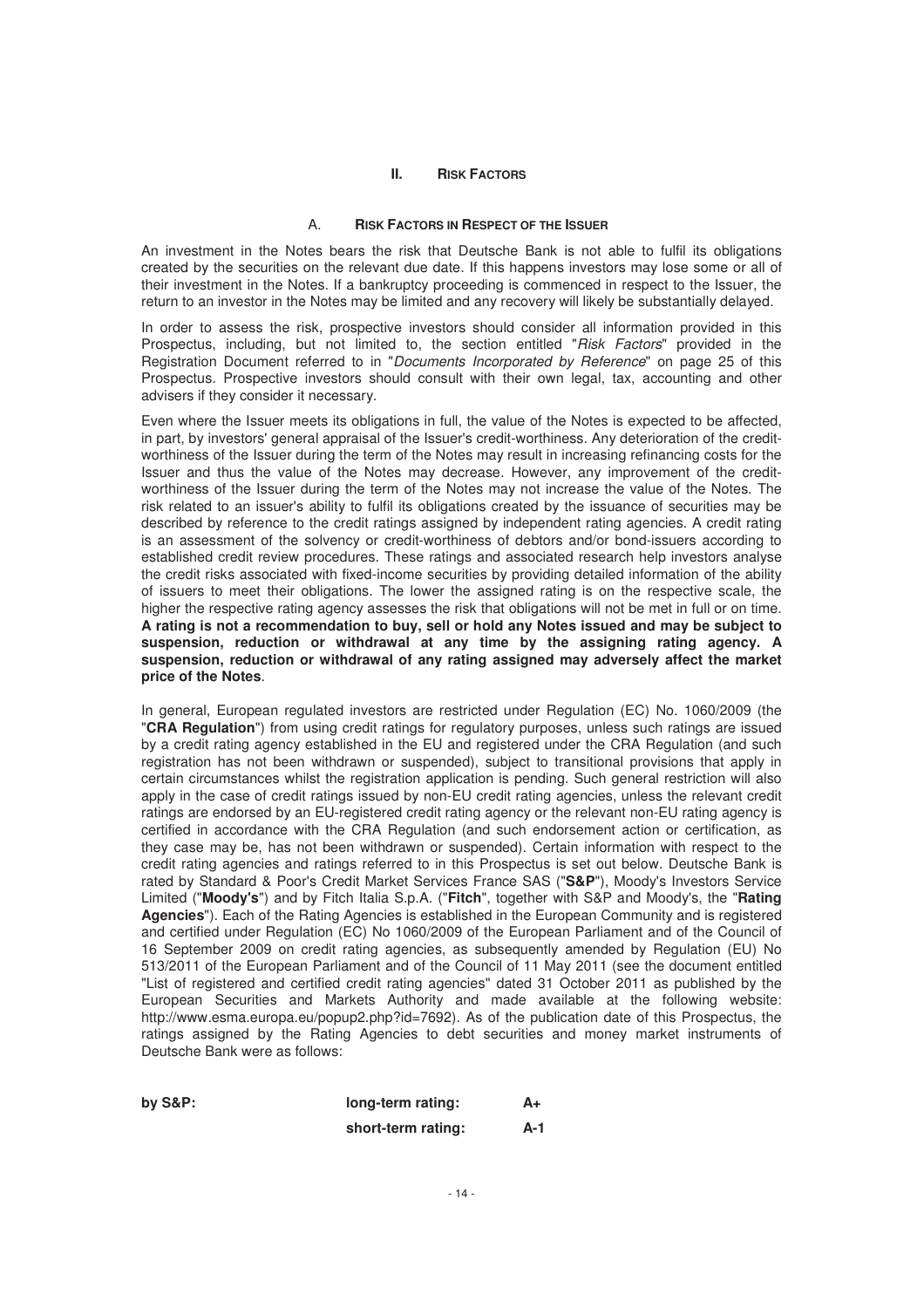#### **outlook: stable**

S&P defines:

A: An obligation rated "A" is somewhat more susceptible to the adverse effects of changes in circumstances and economic conditions than obligations in higher-rated categories. However, the obligor's capacity to meet its financial commitment on the obligation is still strong.

Long-term ratings by S&P are divided into several categories ranging from "AAA", reflecting the strongest creditworthiness, over categories "AA", "A", "BBB", "BB", "B" "CCC", "CC", "C" to category "D", reflecting that an obligation is in payment default. The ratings from "AA" to "CCC" may be modified by the addition of a plus ("+") or minus ("-") sign to show relative standing within the major rating categories.

A-1: A short-term obligation rated "A-1" is rated in the highest category by S&P. The obligor's capacity to meet its financial commitment on the obligation is strong. Within this category, certain obligations are designated with a plus sign ("+"). This indicates that the obligor's capacity to meet its financial commitment on these obligations is extremely strong.

Short-term ratings by S&P are divided into several categories ranging from "A-1", reflecting the strongest creditworthiness, over categories "A-2", "A-3", "B", "C" to category "D" reflecting that an obligation is in payment default.

| by Moody's: | long-term rating:  | Aa3    |
|-------------|--------------------|--------|
|             | short-term rating: | $P-1$  |
|             | outlook:           | stable |

Moody's defines:

Aa3: Obligations rated "Aa" are judged to be of high quality and are subject to very low credit risk.

Moody's long-term obligation ratings are divided into several categories ranging from "Aaa", reflecting the highest quality with minimal credit risk, over categories "Aa", "A", "Baa", "Ba", "B", "Caa", "Ca" to category "C", reflecting the lowest rated class of bonds which are typically in default with little prospect for recovery of principal or interest. Moody's appends numerical modifiers 1, 2 and 3 to each generic rating classification from "Aa" through "Caa". The modifier 1 indicates that the obligation ranks in the higher end of its generic rating category; the modifier 2 indicates a mid-range ranking; and the modifier 3 indicates a ranking in the lower end of that generic rating category.

P-1: Issuers rated Prime-1 have a superior ability to repay short-term debt obligations.

Moody's short-term ratings are divided into several categories ranging from "P-1", reflecting a superior ability of an Issuer to repay short-term debt obligations, over categories "P-2" and "P-3" to category "NP", reflecting that an Issuer does not fall within any of the Prime rating categories.

| by Fitch: | long-term rating:  | AA-             |
|-----------|--------------------|-----------------|
|           | short-term rating: | F <sub>1+</sub> |
|           | outlook:           | negative        |

Fitch defines:

AA-: A rating of "AA" denotes a very low expectation of credit risk. It indicates a very strong capacity for timely payment of financial commitments. This capacity is not significantly vulnerable to foreseeable events.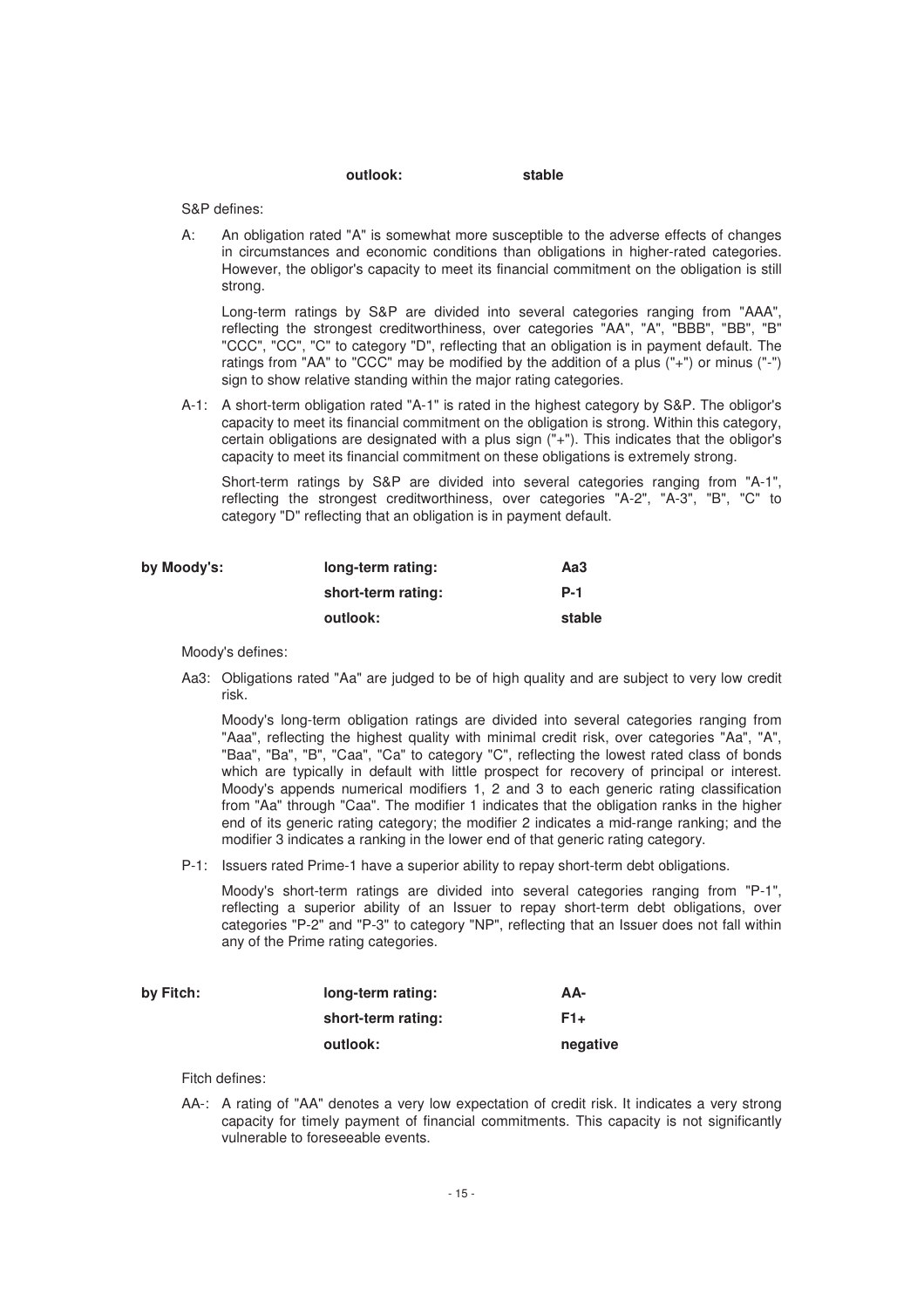Fitch's long-term ratings are divided into several major categories ranging from "AAA", reflecting the highest credit quality, over categories "AA", "A", "BBB", "BB", "B", "CCC", "CC", "C" to category "DDD", "DD", "D", reflecting that an obligor has defaulted on some or all of its obligations. A plus ("+") or minus ("-") sign may be appended to a rating to denote the relative status within major rating categories. Such suffixes are not added to the "AAA" category or to categories below "CCC".

F1+: A rating of "F1" indicates the strongest capacity for timely payment of financial commitments. It may have an added plus ("+") sign to denote any exceptionally strong credit feature.

Fitch's short-term ratings are divided into several categories ranging from "F1", reflecting the highest credit quality, over categories "F2", "F3", "B", "C" to category "D" which denotes an actual or imminent payment default.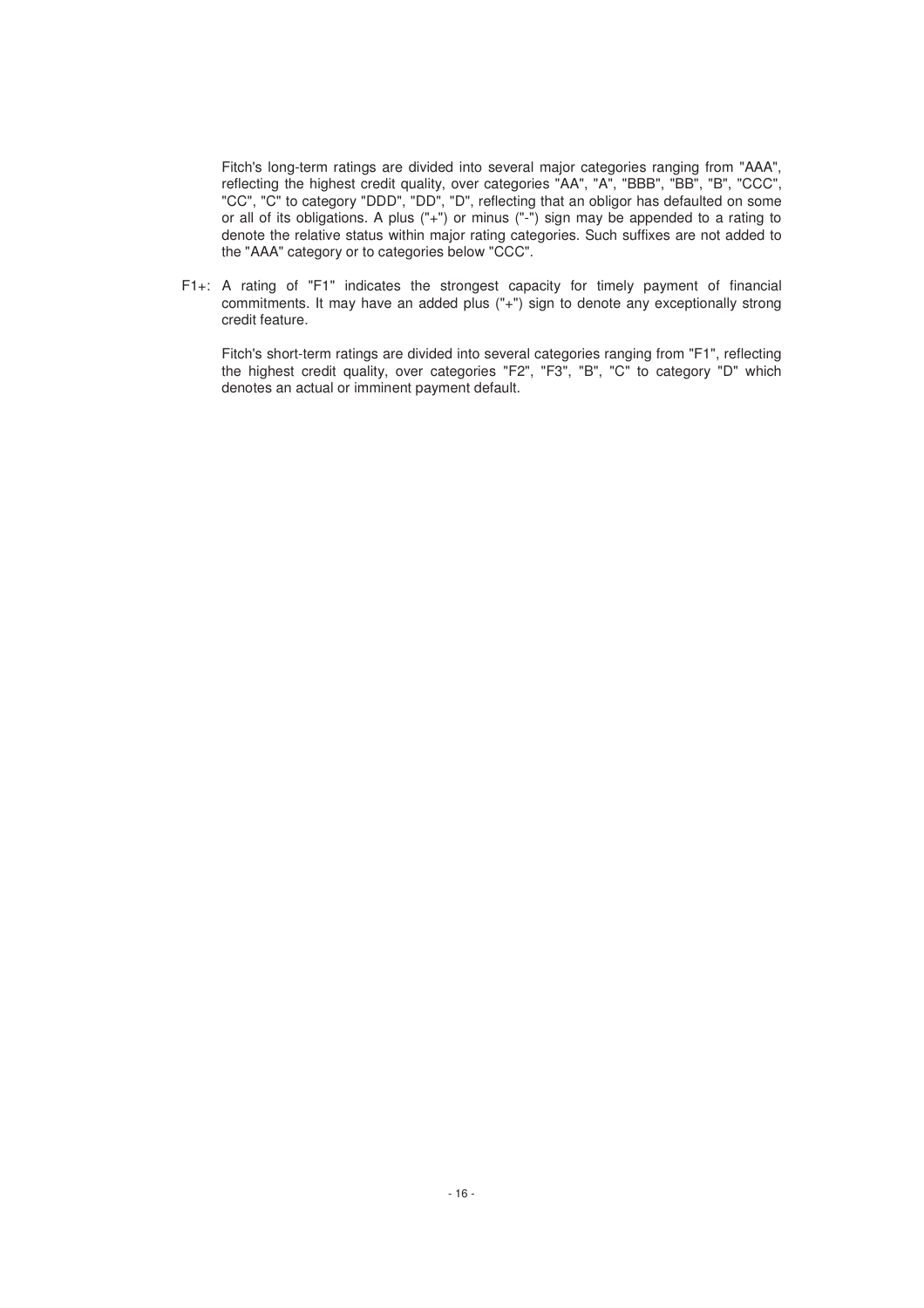## B. **RISK FACTORS IN RESPECT OF THE NOTES**

# **1. Introduction**

The paragraphs below describe various risk factors associated with an investment in the Notes. No investment should be made in the Notes until after careful consideration of all those factors. The Issuer believes that the factors described below represent the principal risks inherent in investing in the Notes, but does not represent that the statements below regarding risks of holding the Notes are exhaustive. Prospective investors should also read the detailed information set out elsewhere in this Prospectus and reach their own views prior to making any investment decision.

## **This document is not, and does not purport to be, investment advice.**

An investment in the Notes involves risks. These risks may include, among others, interest rate, market volatility and economic, political and regulatory risks and any combination of these and other risks. Some of these are briefly discussed below. Prospective purchasers should be experienced with respect to transactions in instruments such as the Notes. Prospective purchasers should understand the risks associated with an investment in the Notes and should only reach an investment decision after careful consideration, with their legal, tax, accounting and other advisers, of (a) the suitability of an investment in the Notes in the light of their own particular financial, tax and other circumstances and (b) the information set out in this Prospectus. Investors should consider in particular whether the Notes are appropriate in light of their overall investment portfolio and taking into account their exposure to each relevant asset class. Accordingly investors should consider carefully their own particular circumstances to determine whether an investment in the Notes is appropriate for them.

The Notes may decline in value and investors should note that, whatever their investment in the Notes, the Cash Amount due at maturity in respect of each Note will only be equal to the Nominal Amount.

Additional Risk Factors are set out under the headings "C. Risk Factors related to Notes Generally" and "D. Risk Factors relating to the Market Generally". In addition prospective investors should also review section "E. Conflicts of Interest".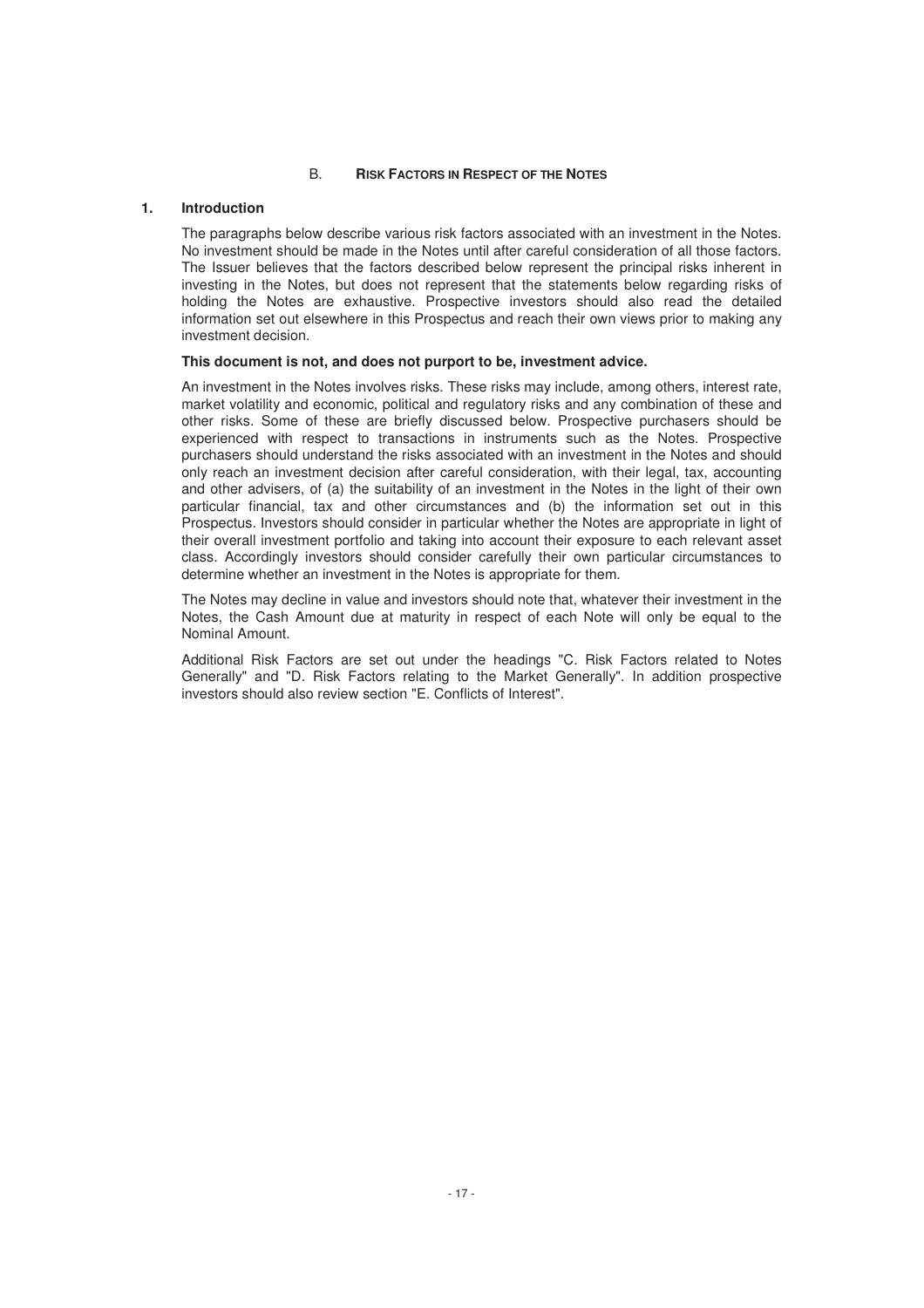## C. **RISK FACTORS RELATED TO THE NOTES GENERALLY**

## **1. Termination Events**

On the occurrence of a Termination Event, the Issuer is entitled to adjust the Conditions or terminate and cancel the Notes. By way of example, a Termination Event may occur in a situation where (i) the performance of the obligations of the Issuer under the Notes has or will become illegal or not reasonably practical in whole or in part, or such performance would incur materially increased direct or indirect costs, taxes, duties or expenses (as compared to the position on the Issue Date) or (ii) a force majeure event occurs (being an event or circumstance which prevents or materially affects the performance of the Issuer's obligation).

A Termination Event may materially affect the cost to the Issuer of maintaining the Notes in a way which has not been factored into the issue price of the Notes. This may therefore require termination of the Notes in these circumstances**. This is part of the economic risk Securityholders bear when investing in the Notes and the basis on which the Notes are priced.** 

Any termination of the Notes following a Termination Event may have an adverse effect on the Notes and Securityholders. In particular, the value of the Notes may fall and amounts payable or assets deliverable under the Notes may be less and may be made at different times than anticipated. **This is part of the economic risk Securityholders bear when investing in the Notes and the basis on which the Notes are priced.**

If the Issuer terminates early the Notes following a Termination Event, the Issuer will, if and to the extent permitted by applicable law, pay the holder of each such Note an amount determined by the Calculation Agent to be its fair market value taking into account the relevant event provided that such amount shall be at least equal to the Issue Price in respect of each Note. Prospective purchasers should review §3 of the Conditions to ascertain how such provisions apply to the Notes and what may constitute a Termination Event.

## **2. Taxation**

Potential purchasers and sellers of the Notes should be aware that they may be required to pay stamp taxes or other documentary charges in accordance with the laws and practices of the country where the Notes are transferred. Securityholders are subject to the provisions of §7 of the Conditions and payment and/or delivery of any amount due in respect of the Notes will be conditional upon the payment of certain taxes, duties and/or expenses as provided in the **Conditions** 

Potential purchasers who are in any doubt as to their tax position should consult their own independent tax advisers. In addition, potential purchasers should be aware that tax regulations and their application by the relevant taxation authorities change from time to time. Accordingly, it is not possible to predict the precise tax treatment which will apply at any given time.

#### **3. Changes in any applicable tax law or practice may have an adverse effect on a Securityholder**

Any relevant tax law or practice applicable as at the date of this Prospectus and/or the date of purchase or subscription of any Notes may change at any time (including during any subscription period or the term of the Notes). Any such change may have an adverse effect on a Securityholder, including that Notes may be redeemed before their due date, their liquidity may decrease and/or the amounts payable or receivable by or to an affected Securityholder may be less than otherwise expected by such Securityholder.

# **4. Settlement Systems**

The Notes will be freely transferable by way of book entries in the accounts registered on the settlement system of Monte Titoli S.p.A. The exercise of the rights will be exclusively carried out through the Italian and foreign intermediaries registered with the centralised settlement system of Monte Titoli S.p.A. The Securityholders will not have the right to request the physical delivery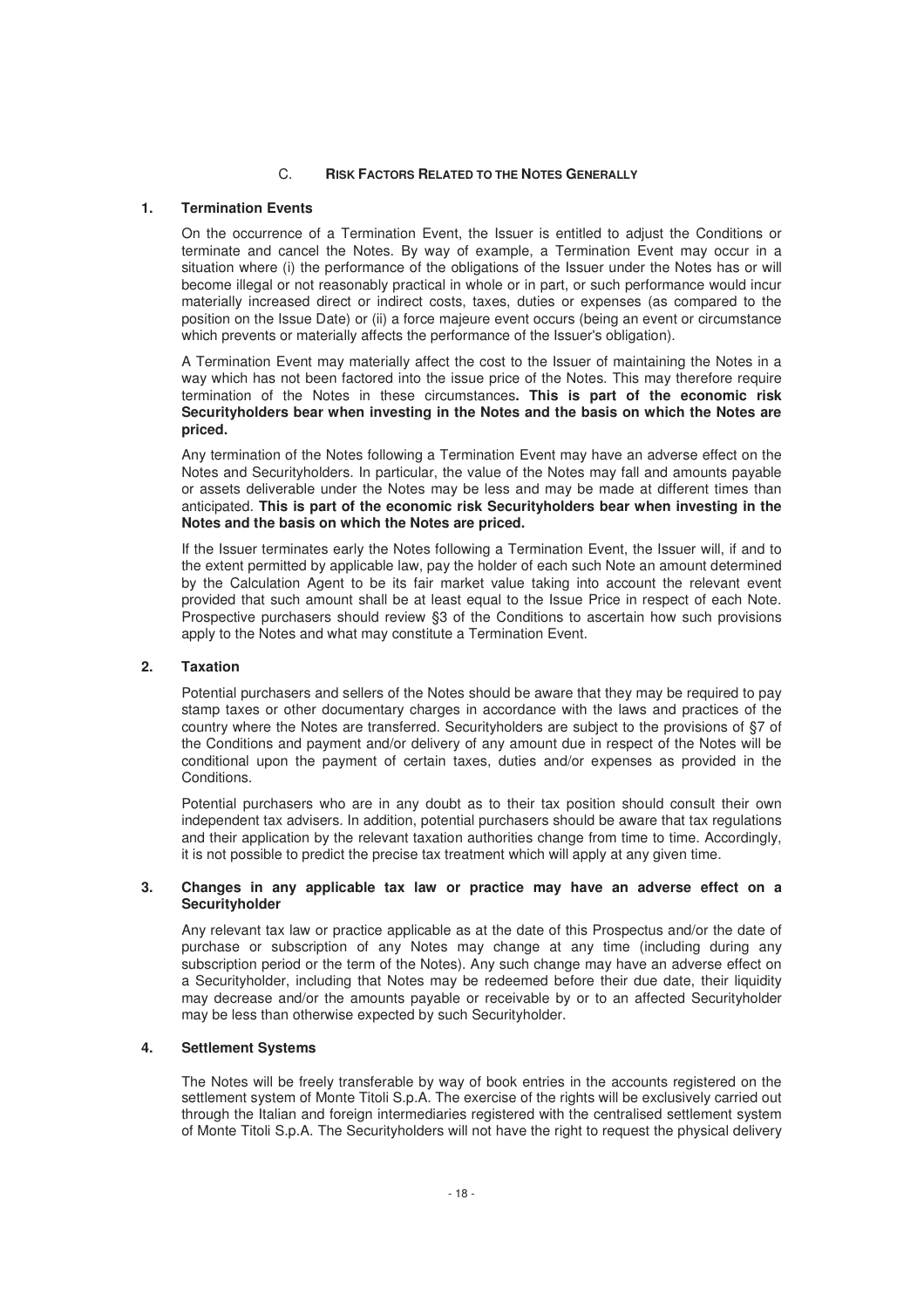of securities representing the Notes.

Any payment by the Issuer will be made exclusively through the Italian and foreign entities registered with the centralised settlement system of Monte Titoli S.p.A.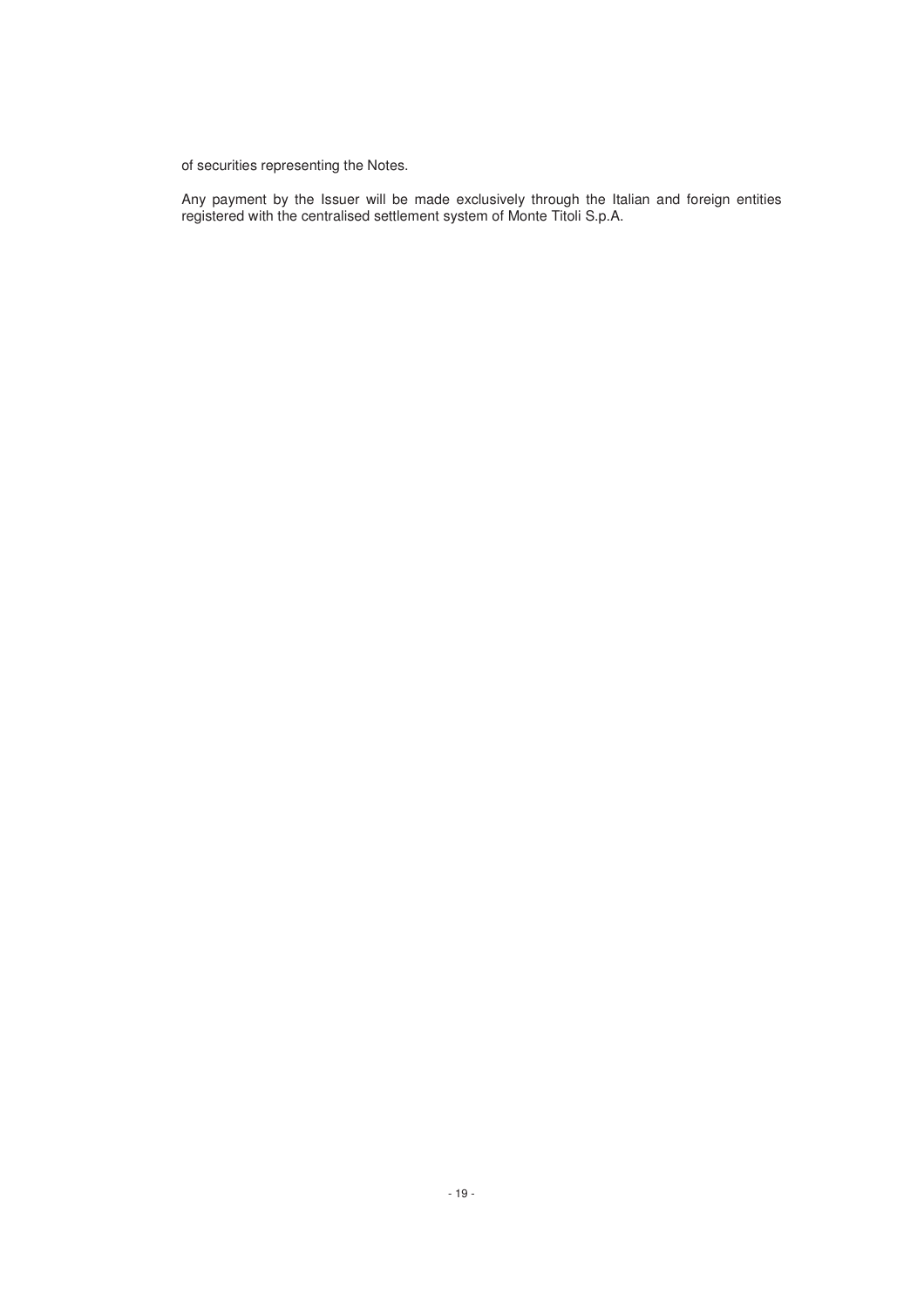## D. **RISK FACTORS RELATING TO THE MARKET GENERALLY**

#### **1. Interest Rate Risk**

An investment in the Notes will involve interest rate risk where there are fluctuations in the interest rates payable on deposits in the settlement currency of the Notes. This may influence the market value of the Notes.

Interest rates are determined by factors of supply and demand in the international money markets which are influenced by macroeconomic factors, speculation and central bank and government intervention or other political factors. Fluctuations in short term and/or long term interest rates may affect the value of the Notes.

# **2. Market Value**

The market value of the Notes during their term depends primarily on the level of interest rates for instruments of comparable maturities or terms.

Interest rate changes generally may have the same impact on the value of the Notes as for fixed rate bonds: rising interest rates will under normal conditions result in a lower, falling interest rates in a higher, value of the Notes.

#### **3. The Notes may be illiquid**

It is not possible to predict if and to what extent a secondary market may develop in the Notes or at what price the Notes will trade in the secondary market or whether such market will be liquid or illiquid. No assurance is given that a listing or quotation or admission to trading on the regulated market of the Luxembourg Stock Exchange and/or the EuroTLX will be maintained. The fact that the Notes may be so listed or quoted or admitted to trading does not necessarily lead to greater liquidity than if they were not so listed or quoted or admitted to trading.

The liquidity of the Notes may also be affected by restrictions on offers and sales of the Notes in some jurisdictions.

Even where an investor is able to realise its investment in the Notes this may be at a substantially reduced value to its original investment in the Notes. In addition, a transaction fee may be payable in respect of a sale of the Notes.

The Issuer may at any time purchase Notes at any price in the open market or by tender or private agreement. Moreover, the Issuer does not have any obligation to provide any quotation of bid or offer price(s) of the Notes which is favourable to any investor in the Notes. Any Notes purchased by the Issuer may be held or resold or surrendered for cancellation. The secondary market may be limited. The more limited the secondary market is, the more difficult it may be for holders of the Notes to realise value for the Notes prior to settlement of the Notes. Therefore, whether or not a market-maker is appointed and the number and identity of the market-makers appointed may have a significant effect on the price of the Notes on the secondary market.

In the event of admission of the Notes to trading on EuroTLX, the liquidity of the Notes shall be supported by the Issuer itself or by an entity acting in their capacity as specialist, according to the terms and conditions of the Regulation governing EuroTLX market dated 19 September 2011 ("**EuroTLX Regulation**").

In the event of the liquidity of the Notes being supported by one or more market makers or price makers (collectively the "**liquidity providers**") acting on the secondary market, where the bid price for the Notes quoted by a liquidity provider is determined on the basis of certain fixed criteria (e.g., the creditworthiness of the relevant Issuer at the time of the Issue Date of the Notes), the secondary market transactions in such Notes may be significantly affected by such criteria as the bid price may not reflect all of the changes to the market variables. Moreover, if the undertakings of a liquidity provider to show predetermined bid prices for the Notes are limited to a fixed maximum amount, not all of the investors may be able to sell their Notes at such predetermined bid prices. This may be because once such fixed maximum amount has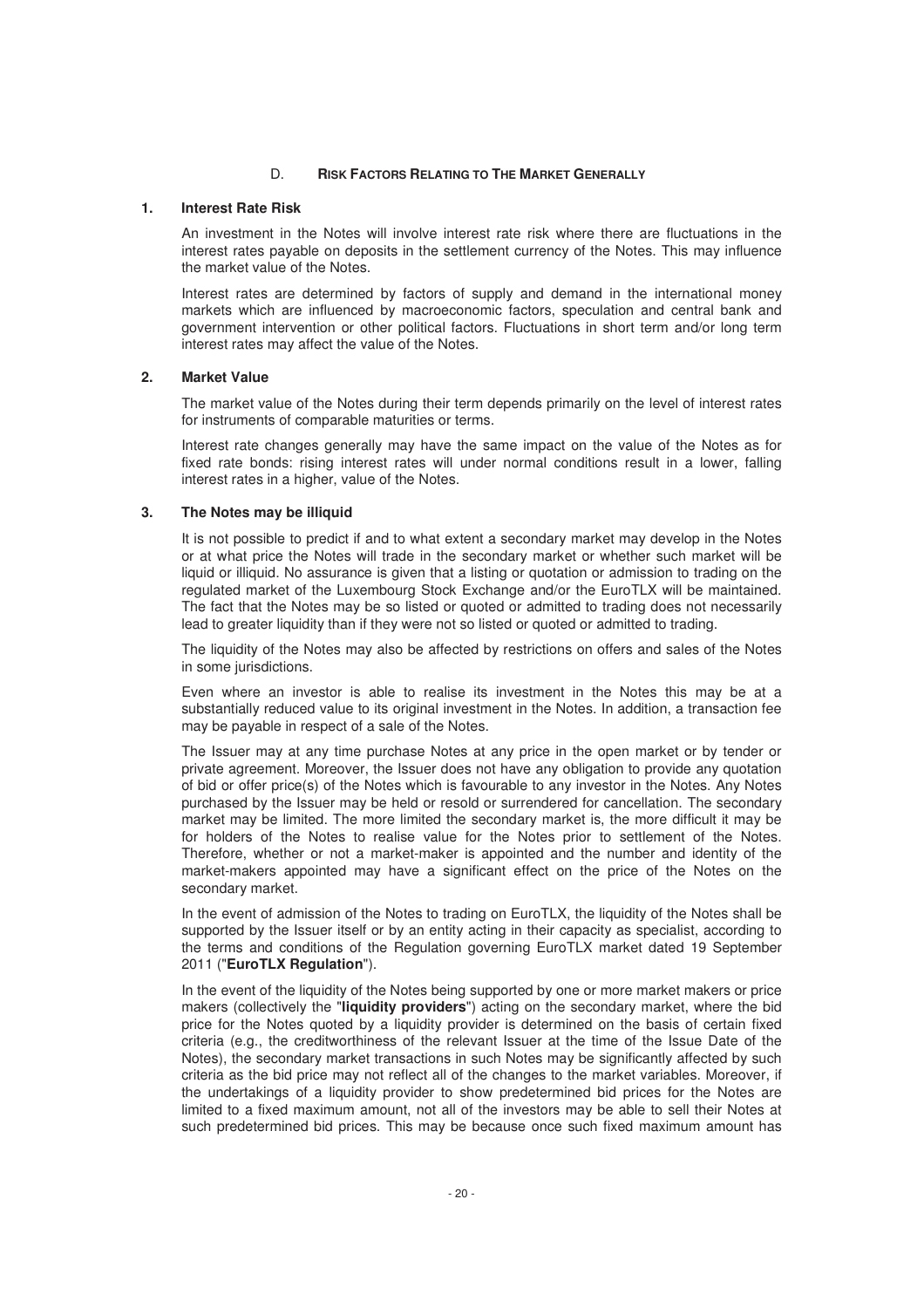been reached, the bid price for the Notes will be determined by reference to prevailing market conditions and may be lower than such predetermined bid prices calculated in accordance with the relevant liquidity enhancement agreement(s).

Moreover, where CONSOB resolution n. DEM/DME/9053316 dated 8 June 2009 applies or it is however required to be complied with, the Issuer will promptly disclose to the public:

- the occurrence of certain events, as determined in the relevant liquidity enhancement agreement(s), resulting in the bid-price being higher than the market price (e.g., a deterioration in the Issuer's creditworthiness or perceived creditworthiness);
- the termination of the aforementioned events resulting in an alignment of the bid-price to the market price;
- the reaching of 25 per cent., 50 per cent., 75 per cent. and 100 per cent. of the amount of the Notes which the price maker has agreed to buy at the bid-price; and
- the identity of the liquidity provider.

In any event, Issuers will not be liable to any potential purchaser of the Notes for the bid prices quoted by any liquidity provider and the Issuer does not assume any responsibility for and does not make any commitment to, any potential purchaser of the Notes for such development of liquidity of any trading markets for such Notes.

# **4. Certain considerations relating to public offers of Notes**

The Notes will be distributed by means of a public offer in Italy made during the offer period. During such offer period, the Issuer reserves the right to cancel such offer and/or to scale back applications for such offer in the event of over-subscription. In such circumstances, an applicant investor may not be issued any Notes or may be issued a number of Notes which is less than the amount for which such applicant investor applied. Any payments made by an applicant investor for Notes that are not issued to such applicant investor for any such reason will be refunded. However, there will be a time lag in making any reimbursement, no interest will be payable in respect of any such amounts and the applicant investor may be subject to reinvestment risk.

Further, investors should note that, in certain circumstances, Notes may not be issued on the originally designated issue date, for example, because the Issuer has reserved the right to postpone such issue date or, following the publication of a supplement to this Prospectus the Issuer has decided to postpone such issue date to allow investors who had made applications to subscribe for Notes before the date of publication of such supplement to exercise their right to withdraw their acceptances. In the event that the issue date is so delayed, no interest shall accrue (if applicable) until the issue date of the Notes and no compensation shall be payable.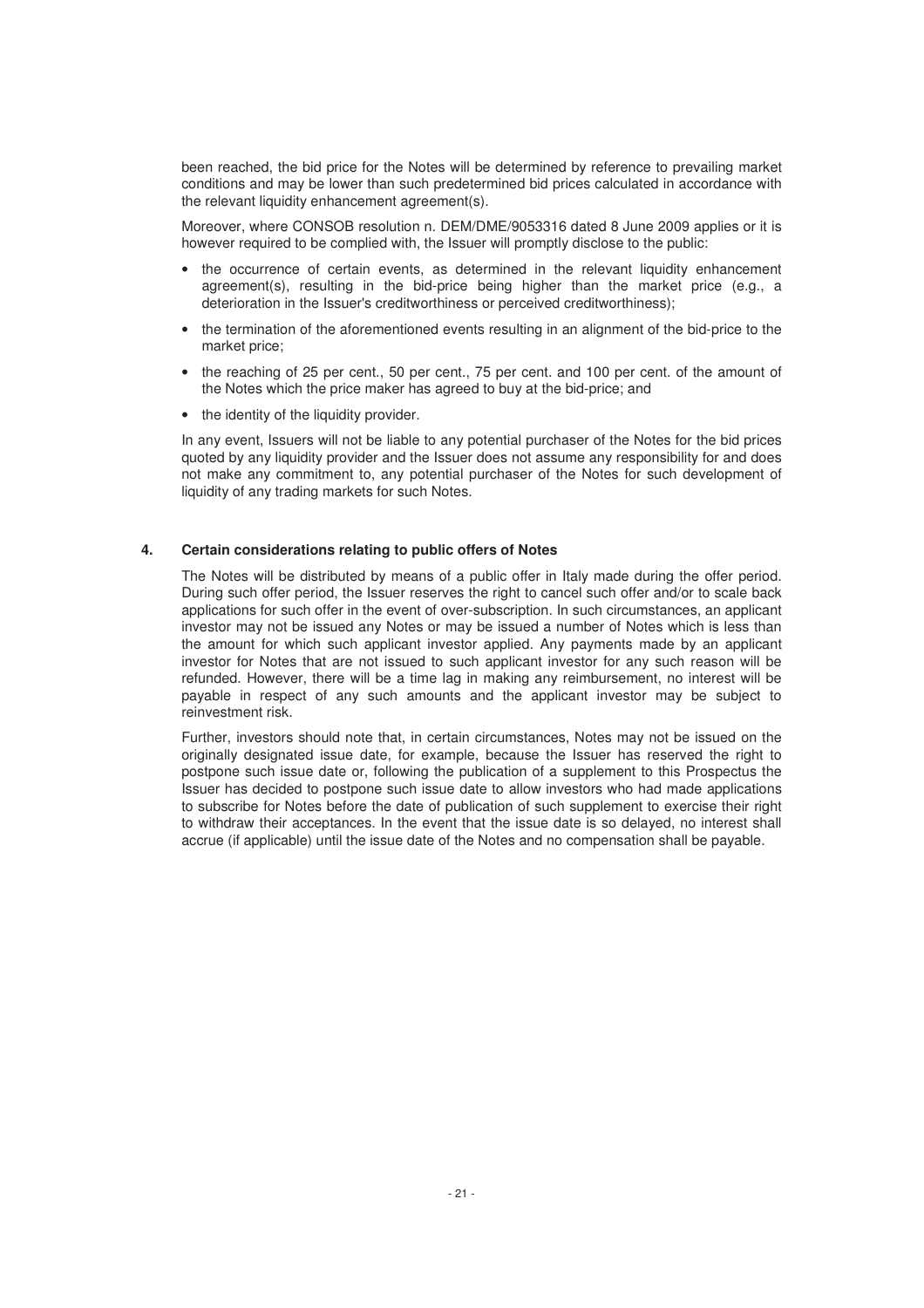## E. **CONFLICTS OF INTEREST**

# **1. Issue Price**

The issue price charged for the Notes may, in addition to loading charges, management or other fees charged, comprise a premium on the original mathematical ("fair") value of the Notes which is not visible to investors. Such premium is determined by the Issuer in its discretion and can differ from premiums charged by other issuers for comparable securities.

# **2. Re-offer Price and Inducements**

The Issuer has appointed Deutsche Bank S.p.A. and Finanza e Futuro Banca S.p.A. as distributors (the "**Initial Distributors**") and may enter into other distribution agreements with various financial institutions and other intermediaries as determined by the Issuer (the Initial Distributor and the other distributors collectively the "**Distributors**"). The Distributors may agree, subject to the satisfaction of certain conditions, to subscribe for the Notes at a price equivalent to or below the issue price. The Distributors may agree to bear certain costs in connection with the issue of the Notes. A periodic fee may be payable to the Distributors in respect of all outstanding Notes up to and including the settlement date at a rate as determined between the Issuer and the relevant Distributor. Such rate may vary from time to time. The Distributors will agree to comply with the selling restrictions set out in the document as amended and supplemented by the additional selling restrictions set out in the relevant distribution agreements. The Distributors act independently and not as agent for the Issuer.

In particular, the Issuer may pay placement and/or trailer fees as sales-related commissions to the relevant Distributor. Placement fees are one-off payments from the proceeds of the issue; alternatively, the Issuer can grant the relevant Distributor an appropriate discount on the issue price (without subscription surcharge). Payment of trailer fees is recurring and conditional upon the volume of securities issued. If Deutsche Bank is both the issuer and the dealer with respect to the sale of the Notes, Deutsche Bank's distributing division will be credited with the relevant amounts internally.

The Issuer has the right to close the offering of the Notes prior to the end of the subscription period in case of adverse market conditions, as determined by the Issuer in its reasonable discretion.

In addition, potential conflicts of interest may arise as the Initial Distributors are part of the Issuer's group and the Distributors will act pursuant to a mandate granted by the Issuer.

# **3. Market-Making for the Notes**

The Issuer, or an agent on its behalf, may (but is not required to) act as market-maker for the Notes. In addition, in the event of admission of the Notes to trading on EuroTLX, the Issuer itself may act as specialist in order to support the liquidity of the Notes, according to the terms and conditions of the EuroTLX Regulation.

In such market-making, the Issuer or its agent will, to a large extent, determine the price of the Notes itself. The prices quoted by such market-maker will usually not correspond to the prices which would have formed without such market-making and in a liquid market.

Circumstances taken into account by the market-maker when setting the quoted bid-offer prices in the secondary market notably include the Notes' fair value, which, among other things, depends on a certain bid-offer spread targeted by the market-maker. The market-maker will in addition regularly take into account a loading charge originally raised for the Notes and any fees or costs which at maturity or settlement of the Notes are to be subtracted from any cash amount due (including management, transaction or other fees charged on the basis of the Conditions). Furthermore, the prices quoted in the secondary market will be influenced, for example, by a premium on the Notes' original value contained in their issue price (see under 1 above).

The bid-offer spread for the Notes will be set by the market-maker based on supply and demand for the Notes and certain revenue considerations.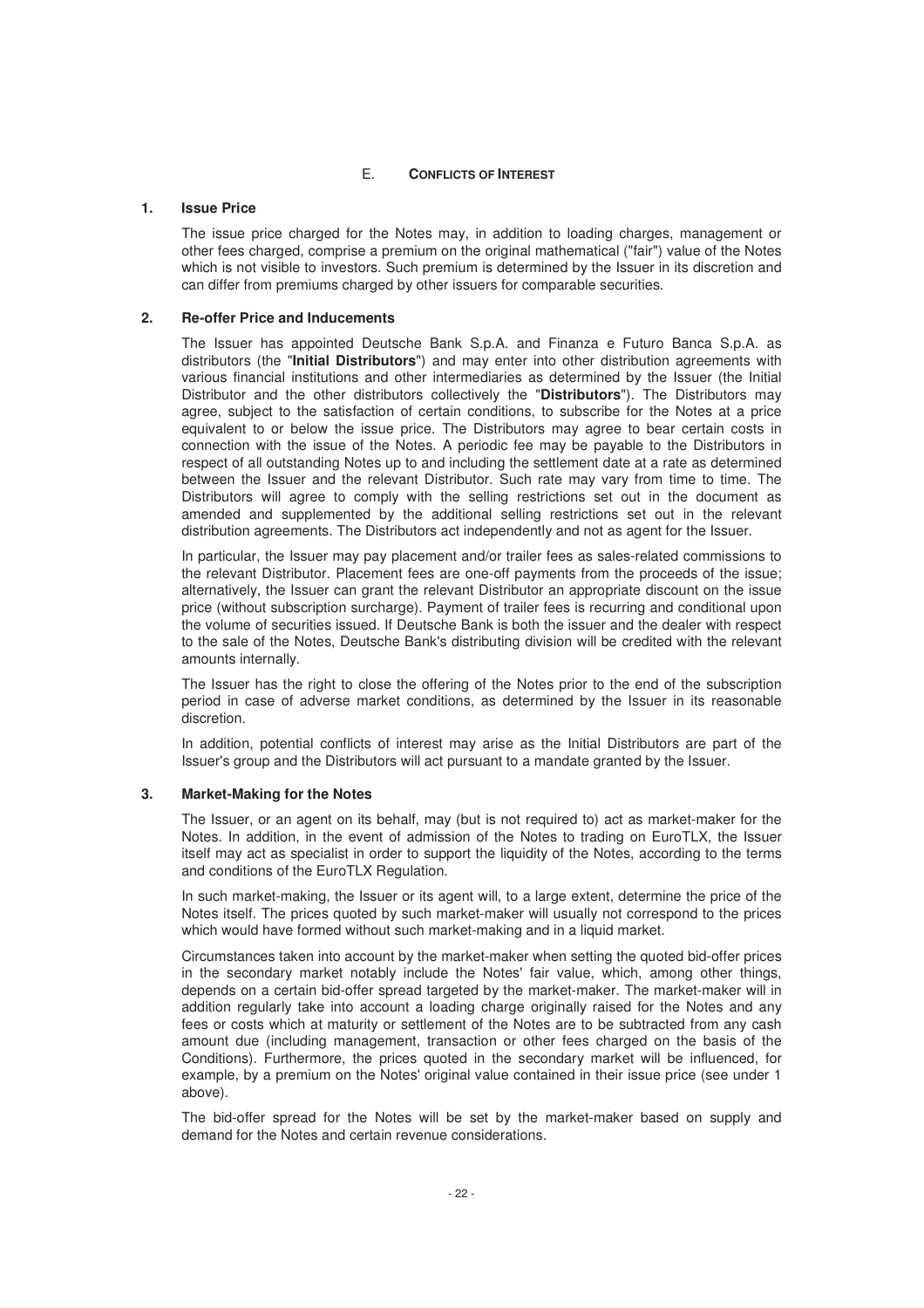Certain costs are in many cases not taken out of the quoted prices on a consistent basis over the term of the Notes (pro rata temporis), but are subtracted from the Notes' fair value completely at an earlier point in time, as determined by the market-maker in its discretion. The same applies for a premium contained in the issue price. The rate at which such costs are subtracted depends, inter alia, on the net flow back of Notes to the market-maker.

Subsequently, the prices quoted by the market-maker can substantially differ from the fair value of the Notes, or the value to be expected economically on the basis of the factors mentioned above, at the relevant time. In addition, the market-maker can at any time alter the methodology used to set the quoted prices, e.g., increase or decrease the bid-offer spread.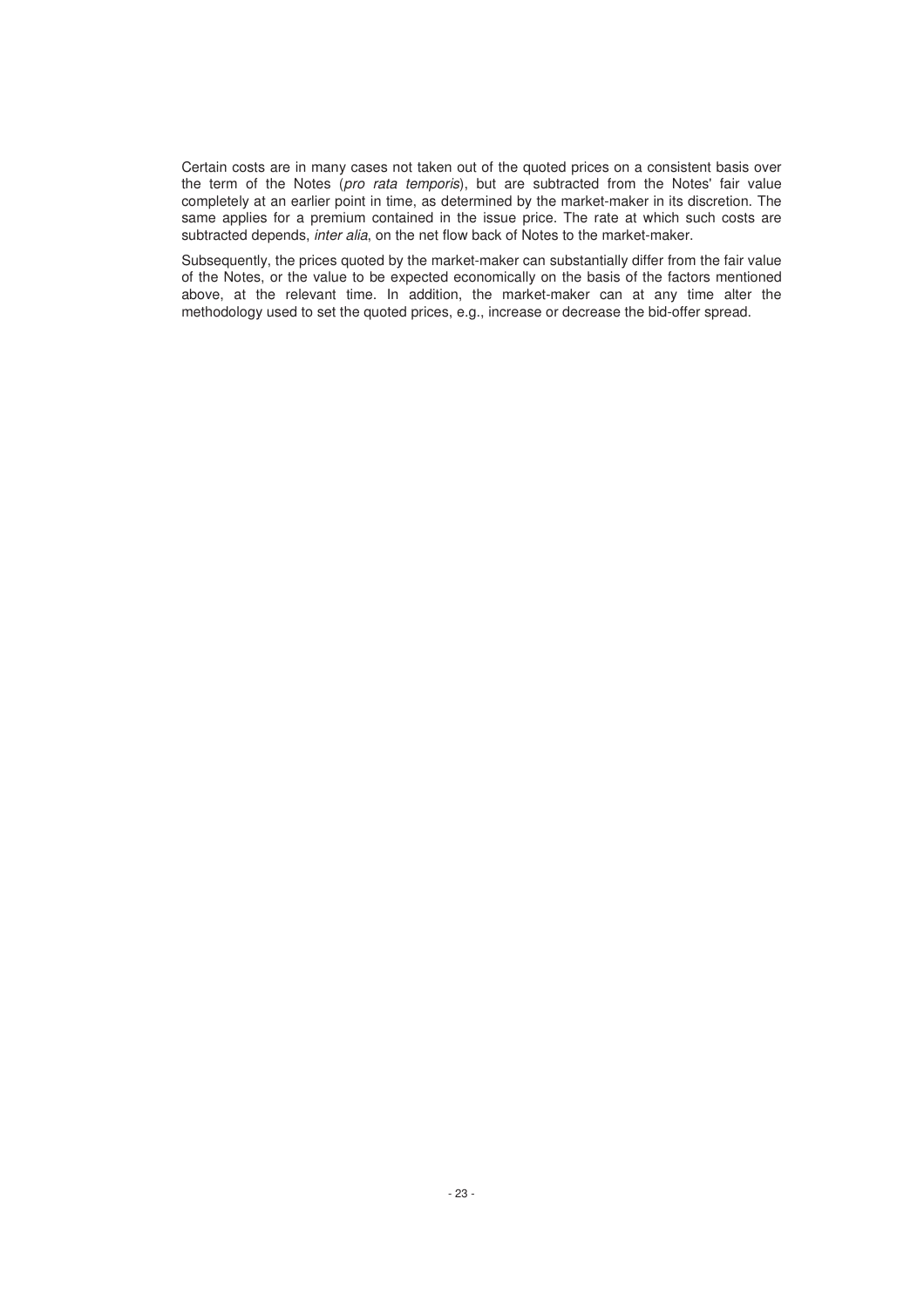## **III. GENERAL INFORMATION ON THE PROSPECTUS**

#### A. **FORM OF DOCUMENT – PUBLICATION**

# **1. Form of Document**

This document constitutes a prospectus (the "**Prospectus**") according to Art. 5(3) of the Prospectus Directive (Directive 2003/71/EC) as amended (which includes the amendments made by Directive 2010/73/EU (the "**2010 PD Amending Directive**") to the extent that such amendments have been implemented in a Member State of the European Economic Area), as implemented by the relevant provisions of the EU member states, in connection with Regulation 809/2004 of the European Commission.

#### **2. Publication**

This Prospectus has been published in English. In addition, the Summary of the Prospectus and possibly other parts of the Prospectus, will also be published in Italian.

The Prospectus has been published on the Issuer's website (www.x-markets.db.com) and on the website of the Luxembourg Stock Exchange (www.bourse.lu). In addition, the Prospectus and any documents incorporated by reference shall be available free of charge at the registered office of the Issuer, Deutsche Bank, CIB, GME X-markets, Grosse Gallusstrasse 10- 14, 60311 Frankfurt am Main, and at its Milan branch at Via Santa Margherita, 4, Milano, Italy.

The Financial Report of the Issuer for 2009 and the Financial Report of the Issuer for 2010 shall be reproduced on the Issuer's website (www.db.com). The Financial Report of the Issuer for 2010 is also included in the Registration Document of Deutsche Bank which is (i) incorporated by reference into this Prospectus, and (ii) published on the website of the Issuer (www.db.com) and on the website of the Luxembourg Stock Exchange (www.bourse.lu).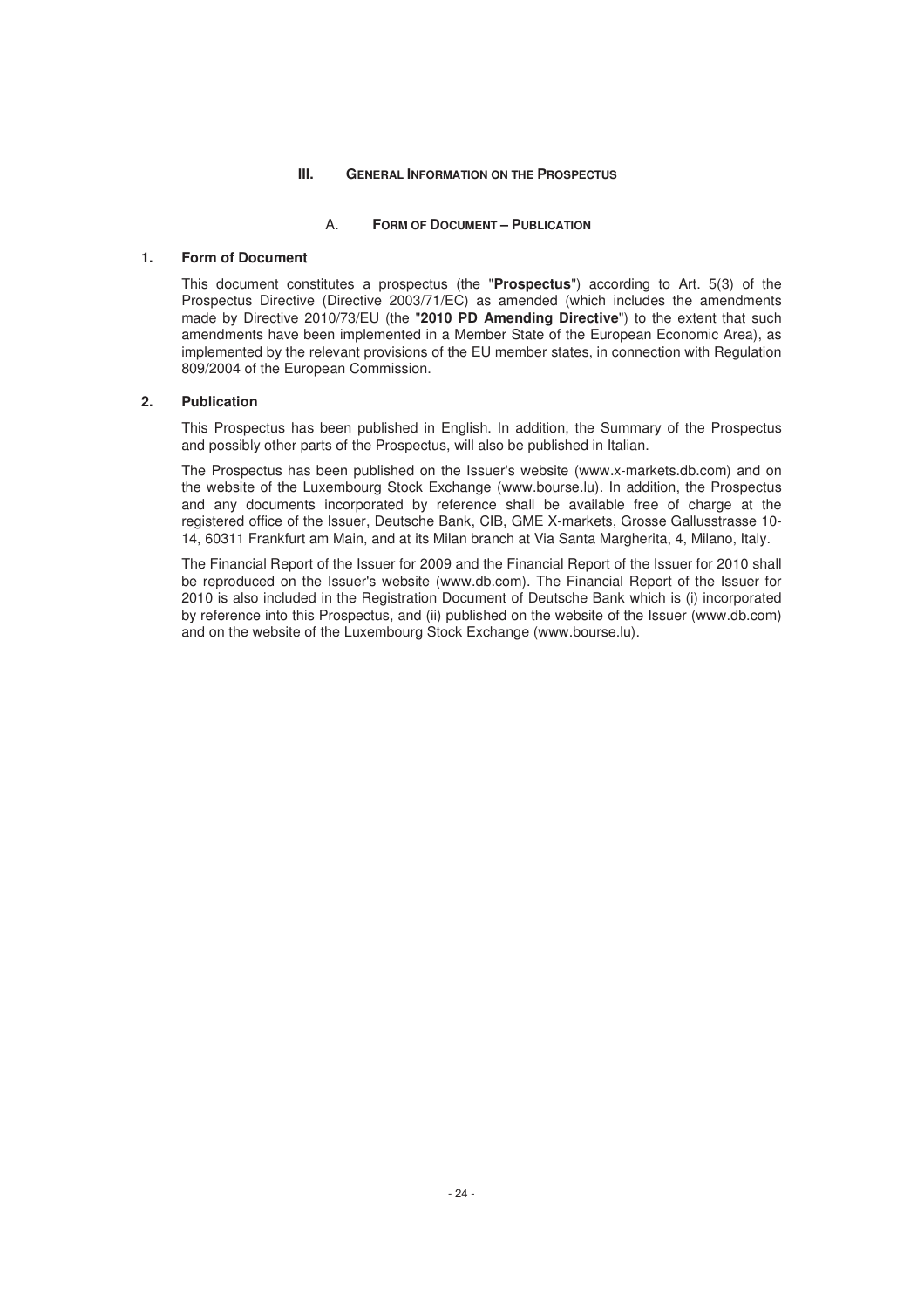## B. **DOCUMENTS INCORPORATED BY REFERENCE**

#### **1. Documents Incorporated by Reference**

The following documents, which have previously been published or are published simultaneously with this Prospectus and have been filed with the CSSF, or, in respect of the registration document (the "**Registration Document**") dated 12 April 2011 of Deutsche Bank Aktiengesellschaft, approved by the German Federal Financial Services Supervisory Authority (Bundesanstalt für Finanzdienstleistungsaufsicht – BaFin), shall be deemed to be incorporated in, and to form part of, this Prospectus:

- (a) the Registration Document;
- (b) the Annual Report of the Issuer as of 31 December 2010;
- (c) the Annual Report of the Issuer as of 31 December 2009;
- (d) the unaudited interim financial statements of Deutsche Bank for the 9 months ended 30 September 2011;
- (e) the unaudited consolidated financial statements of Deutsche Bank for the 6 months ended 30 June 2011; and
- (f) the unaudited consolidated financial statements of Deutsche Bank for the 3 months ended 31 March 2011.

Following the publication of this Prospectus one or more supplements may be prepared by the Issuer and approved by the CSSF in accordance with Article 16 of the Prospectus Directive. Statements contained in any such supplement (or contained in any document incorporated by reference therein) shall, to the extent applicable, be deemed to modify or supersede statements contained in this Prospectus or in a document which is incorporated by reference in this Prospectus. Any statement so modified or superseded shall not, except as so modified or superseded, constitute a part of this Prospectus.

#### **2. Cross Reference List**

Specific items contained in "Documents Incorporated by Reference".

(a) The following information is set forth in the Registration Document:

| <b>Registration Document</b>                                                                                          | <b>English language</b><br>version |
|-----------------------------------------------------------------------------------------------------------------------|------------------------------------|
| <b>Persons Responsible</b>                                                                                            | 4                                  |
| <b>Statutory Auditors</b>                                                                                             | $\overline{4}$                     |
| <b>Risk Factors</b>                                                                                                   | $\overline{4}$                     |
| <b>Information about Deutsche Bank</b>                                                                                | $\overline{7}$                     |
| <b>Business Overview</b>                                                                                              | $\overline{7}$                     |
| <b>Organisational Structure</b>                                                                                       | 9                                  |
| <b>Administrative, Management and Supervisory Bodies</b>                                                              | 11                                 |
| <b>Major Shareholders</b>                                                                                             | 12                                 |
| Financial Information concerning Deutsche Bank's Assets and<br>Liabilities, Financial Position and Profits and Losses | 12                                 |
| Historical Financial Information / Financial Statements                                                               | 13                                 |
| Auditing of Historical Annual Financial Information                                                                   | 13                                 |
| Legal and Arbitration Proceedings                                                                                     | 13                                 |
| <b>Material Contracts</b>                                                                                             | 19                                 |
| Third Party Information and Statement by Experts and Declaration of<br>any Interest                                   | 19                                 |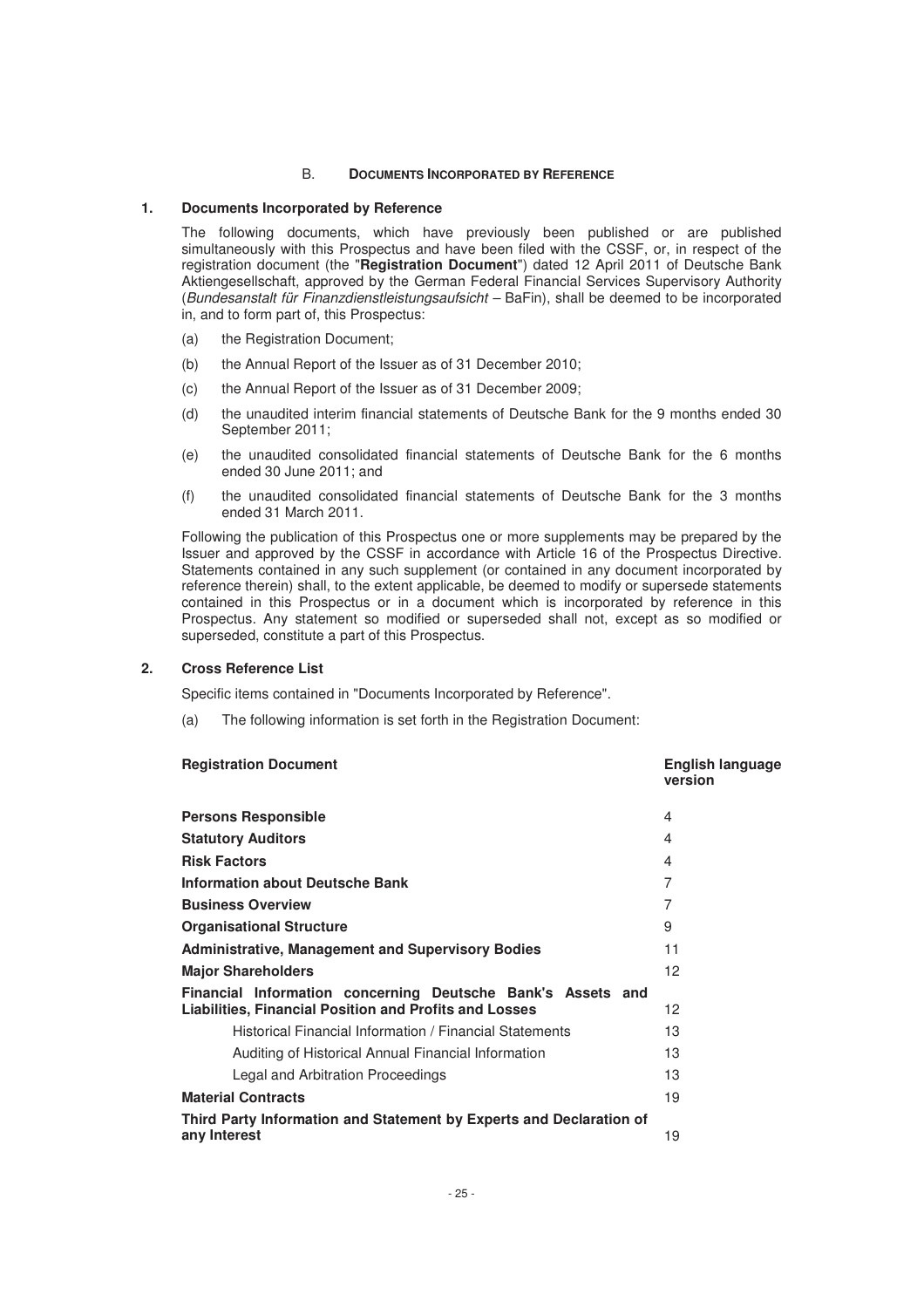| <b>Registration Document</b>                                           | <b>English language</b><br>version |
|------------------------------------------------------------------------|------------------------------------|
| <b>Documents on Display</b>                                            | 19                                 |
| <b>Annual Financial Statements 2010</b>                                | F-II.                              |
| Balance Sheet as of December 31, 2010                                  | $F$ -II-50                         |
| Income Statement for the period from January 1 to December 31,<br>2010 | $F$ -II-52                         |
| Notes to the Accounts                                                  | $F$ -II-53                         |
| <b>Auditors' Report</b>                                                | $F-I-I 43$                         |

(b) The following information is set forth in the Financial Report of the Issuer as of 31 December 2010:

| 2010 Annual Report                             |     |
|------------------------------------------------|-----|
| <b>Financial Report 2010</b>                   |     |
| Consolidated Statement of Income               | 151 |
| Consolidated Statement of Comprehensive Income | 152 |
| <b>Consolidated Balance Sheet</b>              | 153 |
| Consolidated Statement of Changes in Equity    | 154 |
| <b>Consolidated Statement of Cash Flows</b>    | 156 |
| Notes to the Consolidated Financial Statements | 157 |
| Independent Auditor's Report                   | 372 |

(c) The following information is set forth in the Financial Report of the Issuer as of 31 December 2009:

| 2009 Annual Report | <b>English</b><br>language<br>version |
|--------------------|---------------------------------------|
|                    |                                       |

# **Financial Report 2009**

| <b>Consolidated Statement of Income</b>                                   | 139 |
|---------------------------------------------------------------------------|-----|
| Consolidated Statement of Recognized Income and Expense                   | 140 |
| <b>Consolidated Balance Sheet</b>                                         | 141 |
| Consolidated Statement of Changes in Equity                               | 142 |
| <b>Consolidated Changes in Cash Flows</b>                                 | 144 |
| Notes to the Consolidated Financial Statements including Table of Content | 145 |
| Independent Auditors' Report                                              | 310 |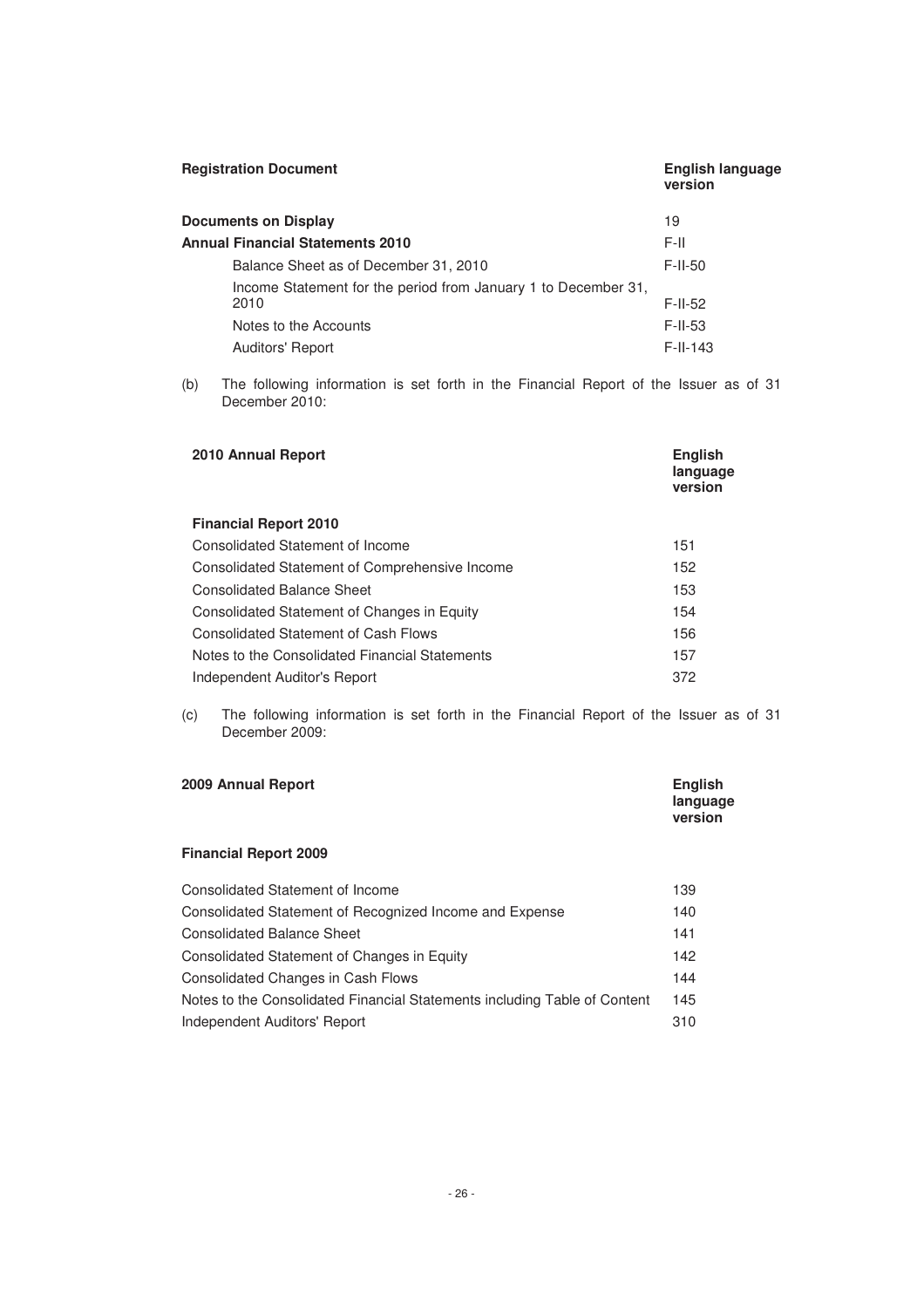(d) The unaudited interim financial statements of Deutsche Bank for the 9 months ended 30 September 2011:

| Financial Statements for the 9 months ended 30 September 2011         | <b>English</b><br>language<br>version |
|-----------------------------------------------------------------------|---------------------------------------|
| <b>Review Report</b>                                                  | 50                                    |
| Consolidated Statement of Income                                      | 51                                    |
| Consolidated Statement of Comprehensive Income                        | 52                                    |
| <b>Consolidated Balance Sheet</b>                                     | 53                                    |
| Consolidated Statement of Changes in Equity                           | 54                                    |
| <b>Consolidated Statement of Cash Flows</b>                           | 56                                    |
| Notes to the Consolidated Financial Statements (Basis of Preparation) | 57-91                                 |
| Other Information                                                     | 92-95                                 |

(e) The following information is set forth in the unaudited consolidated financial statements for the 6 months ended 30 June 2011:

| Financial Statements for the 6 months ended 30 June 2011 | <b>English</b><br>language<br>version |
|----------------------------------------------------------|---------------------------------------|
| <b>Review Report</b>                                     | 46                                    |
| Consolidated Statement of Income                         | 47                                    |
| Consolidated Statement of Comprehensive Income           | 48                                    |
| <b>Consolidated Balance Sheet</b>                        | 49                                    |
| Consolidated Statement of Changes in Equity              | 50                                    |
| <b>Consolidated Statement of Cash Flows</b>              | 52                                    |
| <b>Basis of Preparation</b>                              | 53                                    |
| Impact of Changes in Accounting Principles               | 55                                    |
| Segment Information                                      | 57                                    |
| Information on the Income Statement                      | 63-64                                 |
| Information on the Balance Sheet                         | 65-71                                 |
| <b>Other Financial Information</b>                       | 72                                    |
| Other Information                                        | 85                                    |
|                                                          |                                       |

(f) The following information is set forth in the unaudited consolidated financial statements for the 3 months ended 31 March 2011: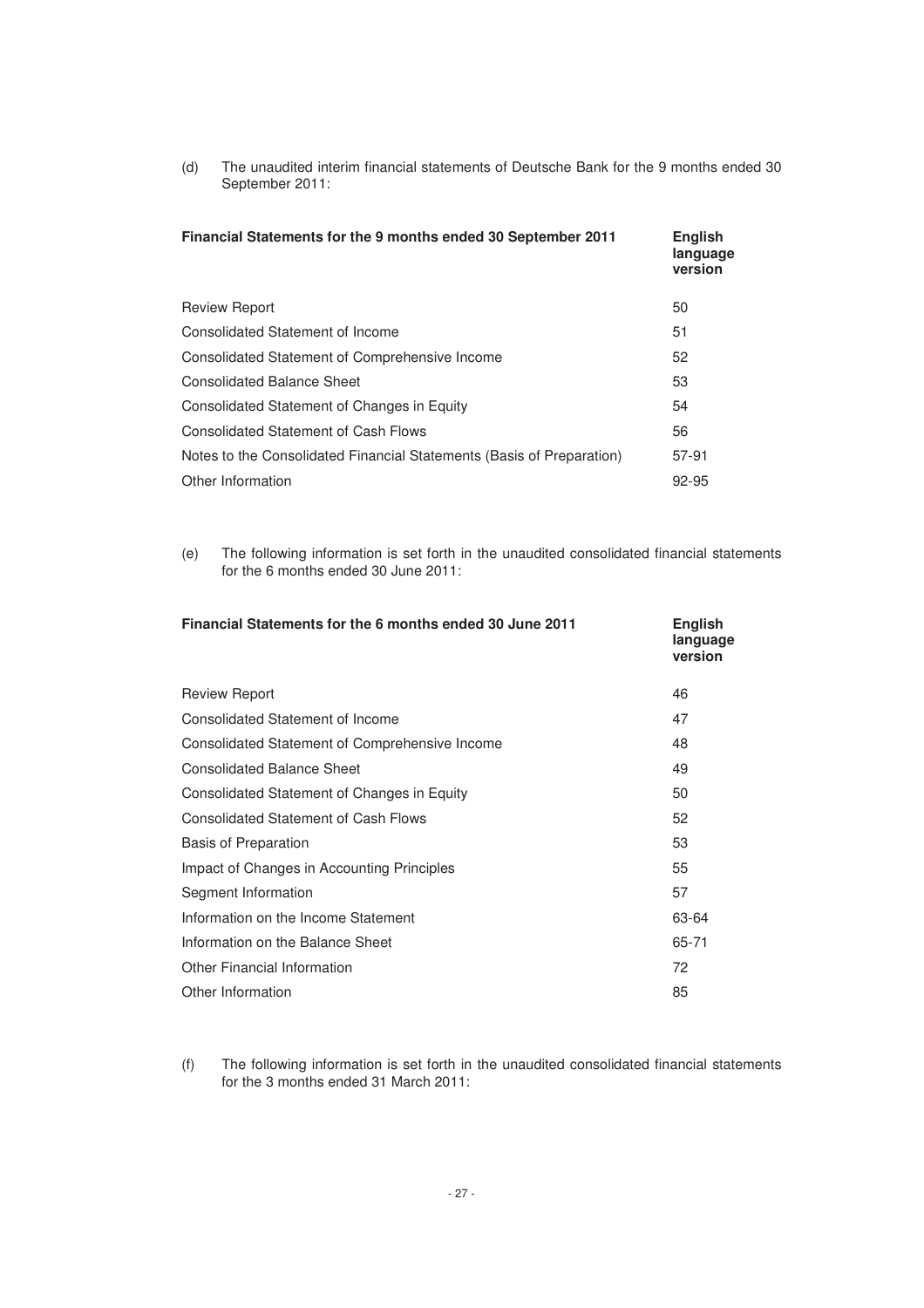| <b>Financial Statements for the 3 months ended 31 March 2011</b> | <b>English</b><br>language<br>version |
|------------------------------------------------------------------|---------------------------------------|
| <b>Review Report</b>                                             | 36                                    |
| Consolidated Statement of Income                                 | 37                                    |
| Consolidated Statement of Comprehensive Income                   | 38                                    |
| <b>Consolidated Balance Sheet</b>                                | 39                                    |
| Consolidated Statement of Changes in Equity                      | 40                                    |
| <b>Consolidated Statement of Cash Flows</b>                      | 42                                    |
| <b>Basis of Preparation</b>                                      | 43                                    |
| Impact of Changes in Accounting Principles                       | 44                                    |
| Segment Information                                              | 45                                    |
| Information on the Income Statement                              | 49-50                                 |
| Information on the Balance Sheet                                 | 51-56                                 |
| <b>Other Financial Information</b>                               | 57                                    |
| Other Information                                                | 69                                    |

Any other information contained in the documents incorporated by reference referred to in this Cross Reference List but not listed above, is incorporated by reference for information purposes only.

The documents specified above and incorporated by reference shall be available at the registered office of the Issuer and in Luxembourg at the office of Deutsche Bank Luxembourg S.A. at 2, Boulevard Konrad Adenauer, L–1115 Luxembourg or at the Issuer's listing agent in Luxembourg, Banque de Luxembourg S.A., at 14, Boulevard Royal L-2449, Luxembourg.

The documents incorporated by reference shall also be available for viewing on the website of the Luxembourg Stock Exchange: www.bourse.lu.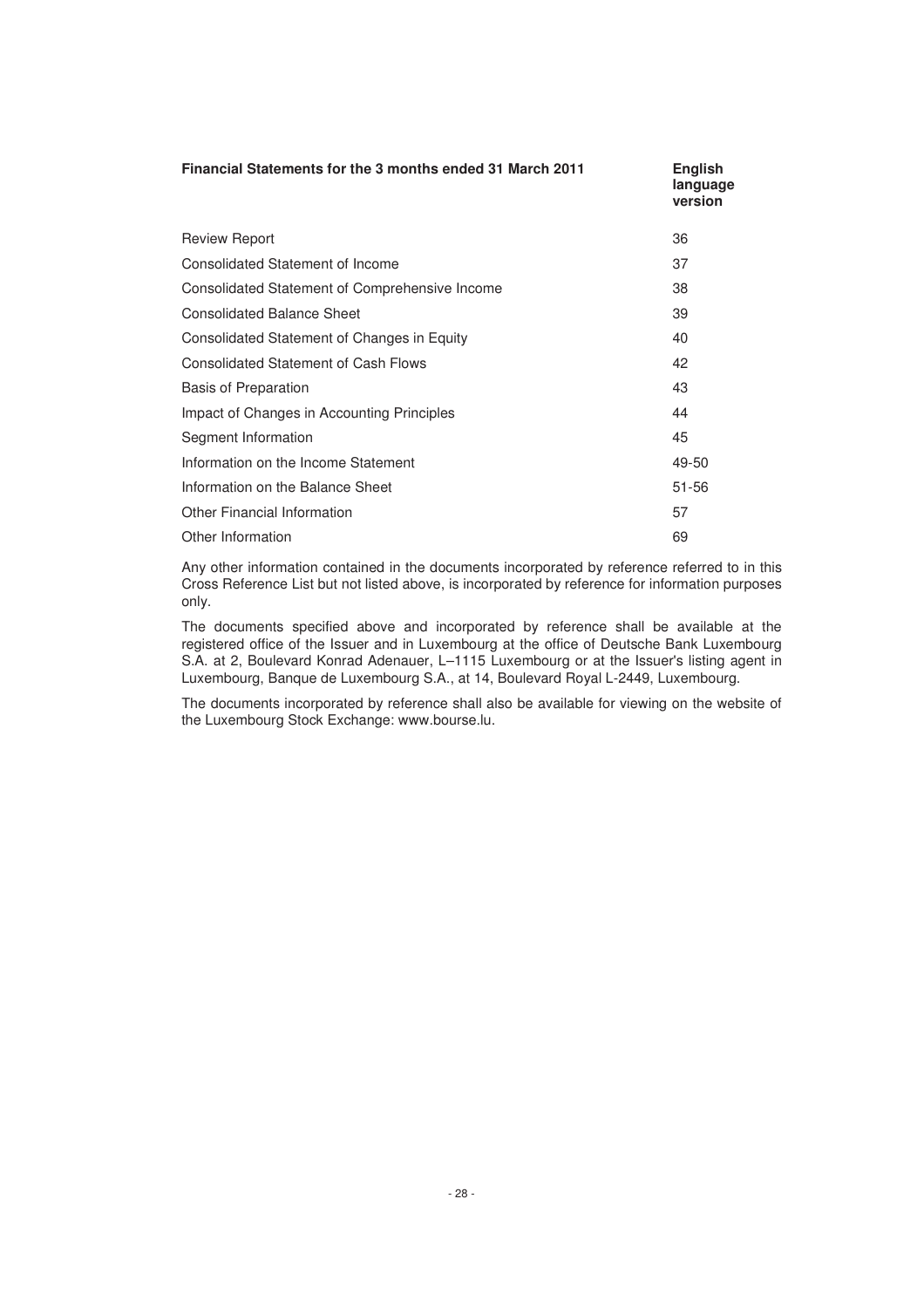# C. **GENERAL INFORMATION**

# **1. Authorisation**

The issue of the Notes has been duly authorised by the competent representatives of Deutsche Bank. The issue of the Notes is considered to be in the ordinary course of Deutsche Bank's business and therefore was not authorised by board resolutions.

Deutsche Bank has obtained or will obtain from time to time all necessary consents, approvals and authorisations in connection with the issue and performance of its obligations under the Notes.

## **2. Material Adverse Change in Deutsche Bank's Financial Position and Significant Change in Deutsche Bank's Financial or Trading Position**

There has been no material adverse change in the prospects of Deutsche Bank since 31 December 2010, nor significant change in the financial or trading position of Deutsche Bank since 30 September 2011.

# **3. Legal and Arbitration Proceedings**

Deutsche Bank is not, or during the last twelve months has not been involved (whether as defendant or otherwise) in, nor does it have knowledge of any threat of any legal, arbitration, administrative or other proceedings the result of which may have, in the event of an adverse determination, a significant effect on its financial condition as presented in this Prospectus.

# **4. Post Issuance Information**

The Issuer does not intend to provide any post-issuance information in relation to the Notes, except if required by any applicable law or regulation.

## **5. Use of Proceeds**

The net proceeds from the issue of the Notes under this Prospectus will be applied by the Issuer for its general corporate purposes.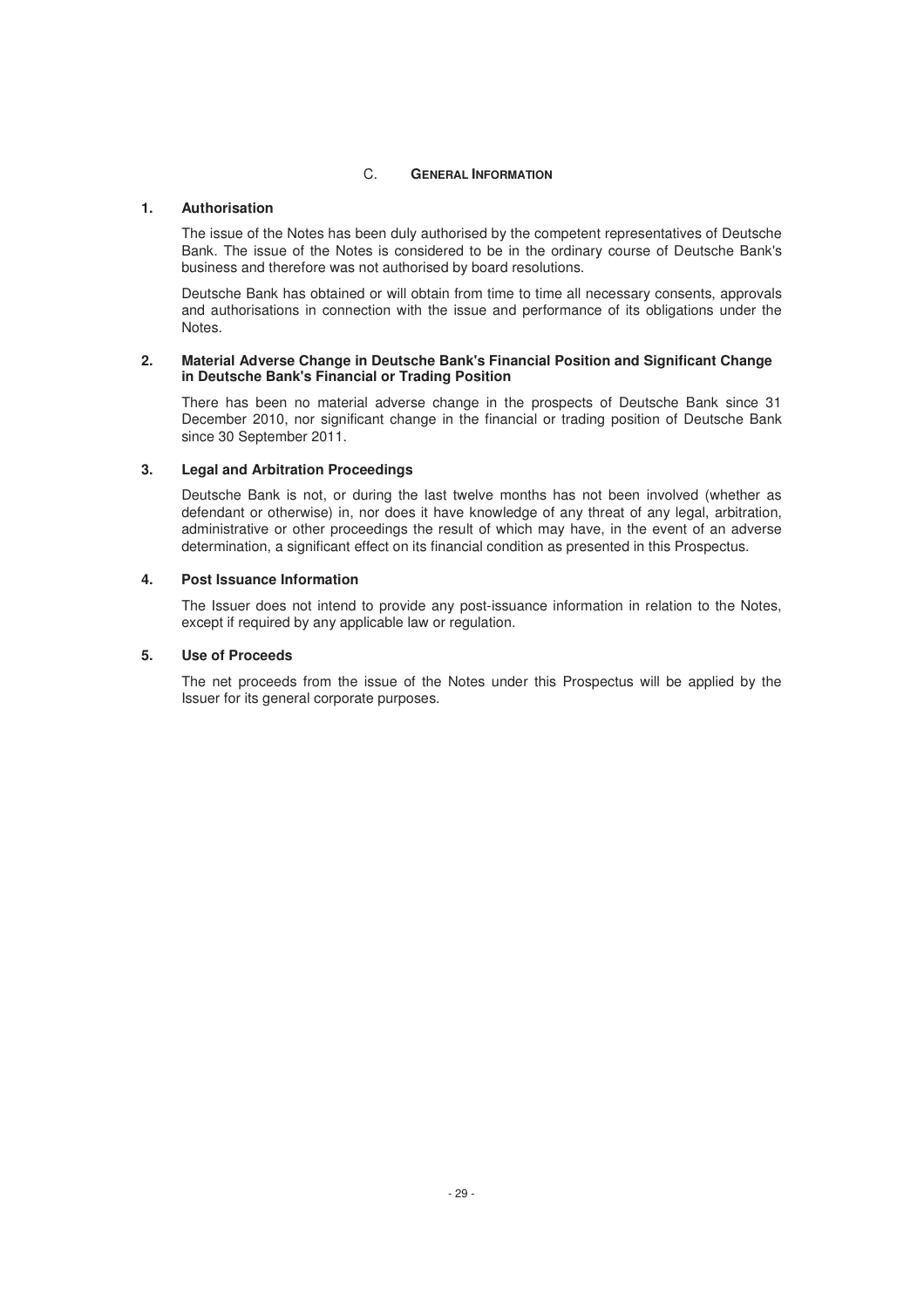## D. **DEUTSCHE BANK AKTIENGESELLSCHAFT**

#### **1. History and Development of the Bank**

Deutsche Bank Aktiengesellschaft ("**Deutsche Bank**" or the "**Bank**") originated from the reunification of Norddeutsche Bank Aktiengesellschaft, Hamburg, Rheinisch-Westfälische Bank Aktiengesellschaft, Düsseldorf and Süddeutsche Bank Aktiengesellschaft, Munich; pursuant to the Law on the Regional Scope of Credit Institutions, these had been disincorporated in 1952 from Deutsche Bank which was founded in 1870. The merger and the name were entered in the Commercial Register of the District Court Frankfurt am Main on 2nd May, 1957. Deutsche Bank is a banking institution and a stock corporation incorporated under the laws of Germany under registration number HRB 30 000.

The Bank has its registered office in Frankfurt am Main, Germany. It maintains its head office at Taunusanlage 12, 60325 Frankfurt am Main (telephone: +49- 69-910-00) and branch offices in Germany and abroad including in London, Milan, New York, Sydney, Tokyo and an Asia-Pacific Head Office in Singapore which serve as hubs for its operations in the respective regions.

The Bank is the parent company of a group consisting of banks, capital market companies, fund management companies, a property finance company, instalment financing companies, research and consultancy companies and other domestic and foreign companies (the "**Deutsche Bank Group**").

The objects of Deutsche Bank, as laid down in its Articles of Association, include the transaction of all kinds of banking business, the provision of financial and other services and the promotion of international economic relations. The Bank may realise these objectives itself or through subsidiaries and affiliated companies. To the extent permitted by law, the Bank is entitled to transact all business and to take all steps which appear likely to promote the objectives of the Bank, in particular: to acquire and dispose of real estate, to establish branches at home and abroad, to acquire, administer and dispose of participations in other enterprises, and to conclude enterprise agreements.

#### **2. Changes to the Management and Supervisory Board**

On 25 July 2011 the Supervisory Board decided on new leadership for the Bank:

- (a) Dr. Josef Ackermann, Chairman of the Management Board and the Group Executive Committee, will retire from the Management Board effective at the conclusion of the Annual General Meeting 2012;
- (b) Juergen Fitschen and Anshu Jain, both members of the Management Board, will be nominated as Co-Chairmen of the Management Board and the Group Executive Committee effective at the conclusion of the Annual General Meeting 2012;
- (c) Mr. Fitschen's contract as member of the Management Board will be extended by three years until the Annual General Meeting 2015. Mr. Jain's contract will be extended for five years until March 31, 2017. In addition, Rainer Neske's contract as a member of the Management Board will also be extended by five years until the same date;
- (d) Dr. Clemens Boersig, Chairman of the Supervisory Board, has announced that he will retire from the Supervisory Board effective at the conclusion of the Annual General Meeting 2012. He will continue to serve the Bank in his other mandates and join its European Advisory Board; and
- (e) The Bank is working towards Dr. Ackermann being elected to the Supervisory Board to replace Dr. Boersig at the annual general meeting 2012 and to become its chairman. The Bank will take all necessary steps to fulfil the legal pre-conditions for this move.

# **3. Registration Document**

The Registration Document referred to in "Documents Incorporated by Reference" on page 25 of this Prospectus is deemed incorporated in, and to form part of, this Prospectus as more fully described on page 25.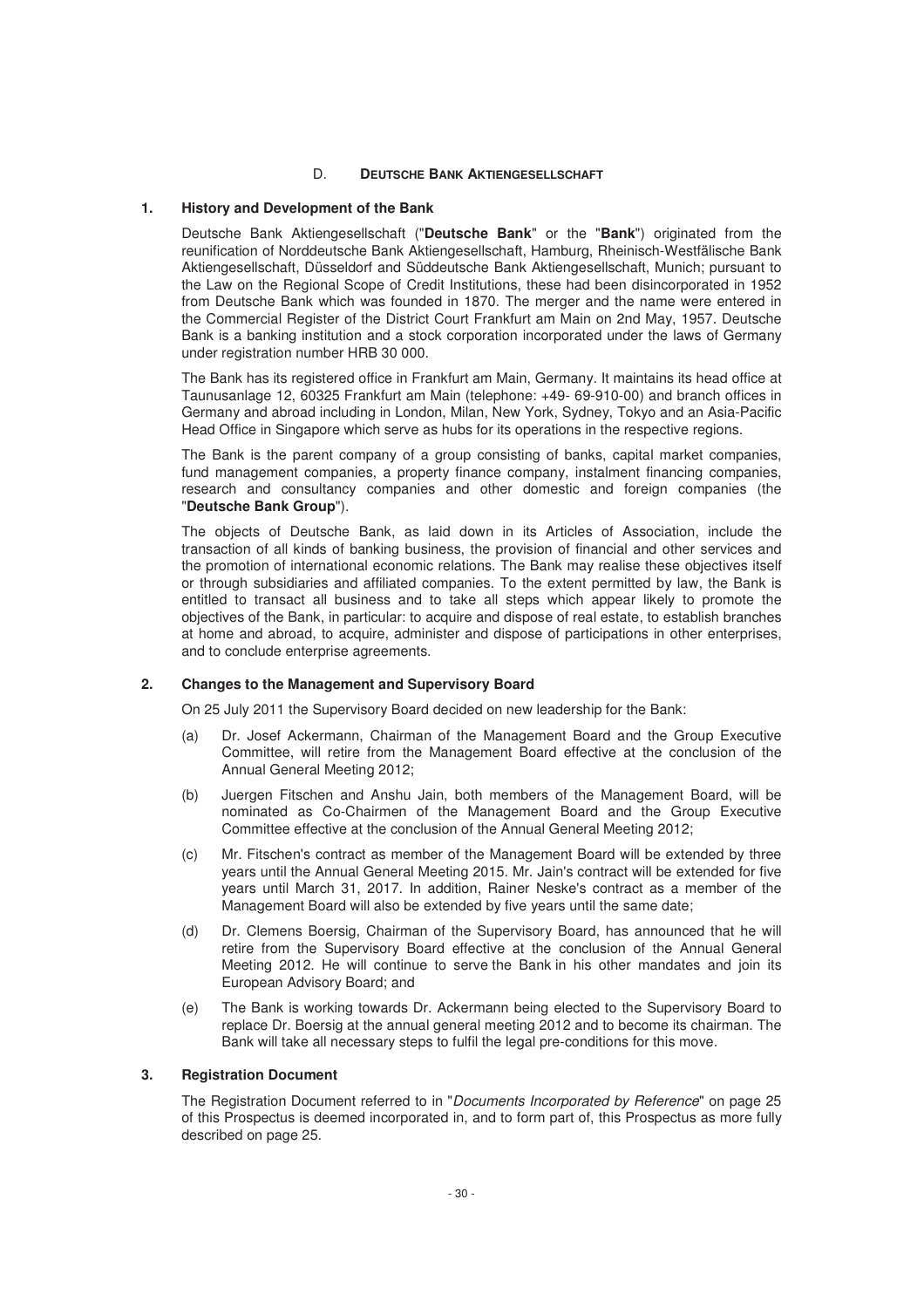# **IV. CONDITIONS**

The following conditions constitute the "**Conditions**" of the Notes.

References in these Conditions to a numbered Condition denoted by the term "§" are to the section of these Conditions so numbered.

# **§1 Principal obligation**

Each Note will be issued on the Issue Date and will be redeemed by the Issuer in respect of each Nominal Amount by payment of the Cash Amount to each holder of each Note (each a "**Securityholder**") on the Settlement Date, unless terminated early in accordance with the Conditions.

## **Definitions in respect of §1 and, if applicable, other Conditions:**

- (i) "**Business Day**" means a day which is (a) a day (other than a Saturday or Sunday) on which commercial banks and foreign exchange markets settle payments and are open for general business (including dealings in foreign exchange and foreign currency deposits) in London and Milan and a day on which each Clearing Agent is open for business, and (b) a day on which the Trans-European Automated Real-Time Gross Settlement Express Transfer (TARGET2) System is open.
- (ii) "**Cash Amount**" means EUR 1,000.
- (iii) "**Clearing Agent**" means (a) Monte Titoli S.p.A., via Mantegna, n. 6, 20154, Milan, Italy, (b) Euroclear Bank S.A./N.V., 1 boulevard Albert II, 1210 Bruxelles, Belgium, and (c) Clearstream Banking Luxembourg S.A., 42 avenue John F. Kennedy, L-1855 Luxembourg, and such further or alternative clearing agent(s) or clearance system(s) as may be approved by the Issuer from time to time and notified to the Securityholders in accordance with §13.
- (iv) "**Issue Date**" is 24 January 2012, being the date on which the Notes are first issued.
- (v) "**Settlement Currency**" means EUR.
- (vi) "**Settlement Date**" means 24 January 2019, or if such day is not a Business Day, the immediately following Business Day.

## **§2 Settlement**

#### (1) **Taxation, other laws and regulations**

All payments will be subject in all cases to any fiscal or other laws and regulations applicable thereto in the place of payment (including, where applicable, laws requiring the deduction or withholding for, or on account of, any tax, duty or other charge whatsoever).

#### (2) **Settlement Currency**

Any cash amount payable by the Issuer shall be paid in the Settlement Currency.

## (3) **Settlement / Payment details**

Any payment by the Issuer will be made exclusively through the Italian and foreign entities registered with the centralised settlement system of Monte Titoli S.p.A.

## (4) **Verification**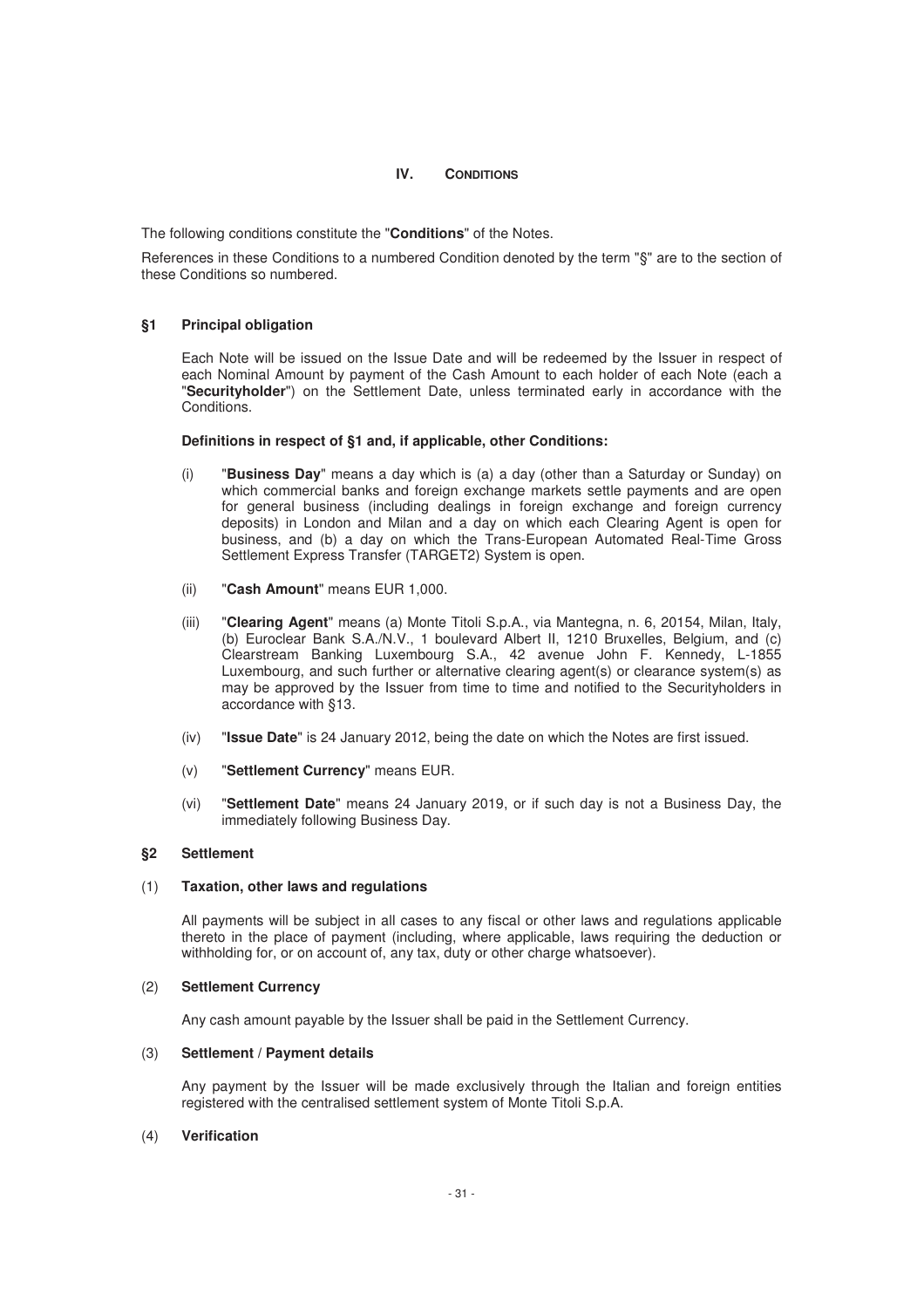Each payment and/or delivery is subject to reasonable satisfactory evidence being provided of the relevant Securityholder's holding of the Notes.

# (5) **Payment Day**

- (i) If any date for payment of any amount by the Issuer in respect of any Note is not a Payment Day, the holder thereof shall not be entitled to payment until the next following Payment Day and shall not be entitled to any interest or other payment in respect of such delay.
- (ii) As used herein, a "**Payment Day**" means a Business Day.

# (6) **Liability (Settlement Risk)**

Redemption of, and any payment and/or delivery in respect of, the Notes is subject to all applicable laws, regulations and practices in force at all relevant times, and neither the Issuer nor any Agent shall incur any liability whatsoever if it is unable to effect the transactions contemplated, after using all reasonable efforts, as a result of any such laws, regulations or practices. Neither the Issuer nor the Agents shall under any circumstances be liable for any acts or defaults of any Clearing Agent in relation to the performance of its duties in relation to the Notes.

# (7) **Definitions in respect of other Conditions:**

(i) "**Affiliate**" means any entity controlled, directly or indirectly, by the Issuer, any entity that controls, directly or indirectly, the Issuer, or any entity under common control with the Issuer. As used herein "**control**" means ownership of a majority of the voting power of the entity or, as the case may be, the Issuer and "**controlled by**" and "**controls**" shall be construed accordingly.

## **§3 Termination Events**

# (1) **Definitions in respect of §3 and, if applicable, other Conditions:**

- (i) "**Market Value**" means, in relation to a Note, the fair market value of such Note as determined by the Calculation Agent, by reference to such factor(s) as it determines appropriate at the relevant time and which may include the following, without limitation:
	- (a) any relevant quotations or other relevant market data in the relevant market(s) which may include relevant rates, prices, yields, yield curves, volatilities, spreads, correlations and any options or other derivative pricing model; and
	- (b) information of the type described in (a) above from internal sources of the Issuer or any of its Affiliates if that information is of a type used by the Issuer in its regular course of business for the valuation of similar instruments as the Notes.

# (2) **Occurrence of a Termination Event:**

The occurrence of any of the following events, in each case, in respect of the Notes shall constitute a "**Termination Event**":

- (i) the Issuer determines that the performance of its obligations under the Notes has or will become illegal or not reasonably practical in whole or in part, or such performance would incur materially increased direct or indirect costs, taxes, duties or expenses (as compared to the position on the Issue Date); or
- (ii) a force majeure event occurs. For these purposes force majeure event means an event or circumstance which prevents or materially affects the performance of the Issuer's obligations and may include a system failure, fire, building evacuation, natural or man-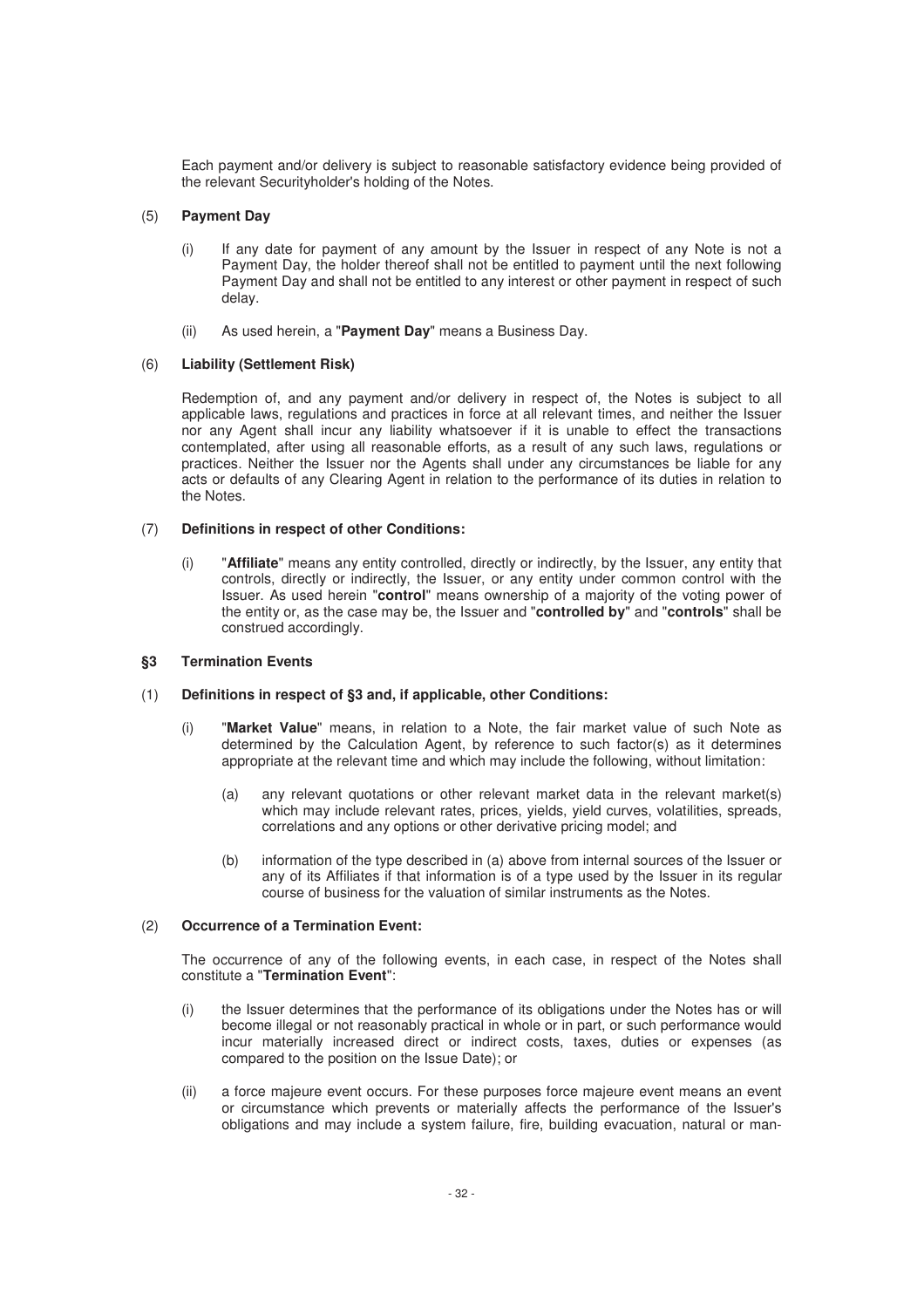made disaster, act of God, armed conflict, act of terrorism, riot or labour disruption or any similar intervening circumstances.

The occurrence of any Termination Event may have the result that the Issuer is either not able to continue to perform its obligations under the Notes or will incur increased costs, taxes, or expenses in so doing, and such increased costs, taxes, or expenses have not been reflected in the pricing of the Notes. As a result the Issuer shall be entitled to make adjustments to the Conditions or to cancel and terminate the Notes following the occurrence of any such Termination as set out in paragraph (3) below. *This is part of the economic risk Securityholders bear when investing in the Notes and the basis on which the Notes are priced.* 

For the avoidance of doubt, an event or circumstance may at the same time qualify as a Termination Event under more than one of the above items (i) to (ii).

#### (3) **Consequences of a Termination Event:**

Following the occurrence of a Termination Event, the Calculation Agent may take any of the following actions. **In particular, it should be noted that paragraph (ii) below allows a termination and cancellation of the Notes:**

(i) to the extent permitted by applicable law, the Calculation Agent may make such adjustments to the Conditions as it, in its reasonable discretion, determines necessary or appropriate in order to account for the effect of such Termination Event and/or to preserve as nearly as practicable the economic equivalence of the Notes before and after the occurrence of such Termination Event and determine when these adjustments become effective.

Such adjustments may take into account and pass on to Securityholders any increased direct or indirect cost to the Issuer as a result of or in connection with the relevant Termination Event including, without limitation, any tax (including but not limited to a change in tax consequences) for the Issuer.

(ii) **If the Calculation Agent is not able to or elects not to determine or effect an appropriate adjustment pursuant to §3(3)(i), the Notes may be terminated and cancelled by the Issuer giving notice to Securityholders as soon as practicable in accordance with §13, which notice shall contain brief details of the Termination Event. If the Notes are so terminated and cancelled, the Issuer will, if and to the extent permitted by applicable law, pay an amount to each Securityholder in respect of each Note held by such Securityholder which amount shall be the Market Value of a Note taking into account the relevant Termination Event provided that such amount shall be at least equal to the Issue Price in respect of each Note, all as determined by the Calculation Agent in its reasonable discretion. Payment will be made in such manner as shall be notified to the Securityholders in accordance with §13.** 

The Calculation Agent shall, as soon as practicable after receipt of any written request from a Securityholder to do so, advise such Securityholder of any determination made by it pursuant to this §3 which occurs on or before the date of receipt of such request. The Calculation Agent shall make available for inspection by Securityholders copies of any such determinations.

By the subscription for, or the purchase of, the Notes, each Securityholder specifically and irrevocably accepts the provisions under §3.

## **§4 Form of Notes, Transferability, Status, Securityholders**

(1) **Form**

The Notes will be in bearer form and will be dematerialised and centralised with Monte Titoli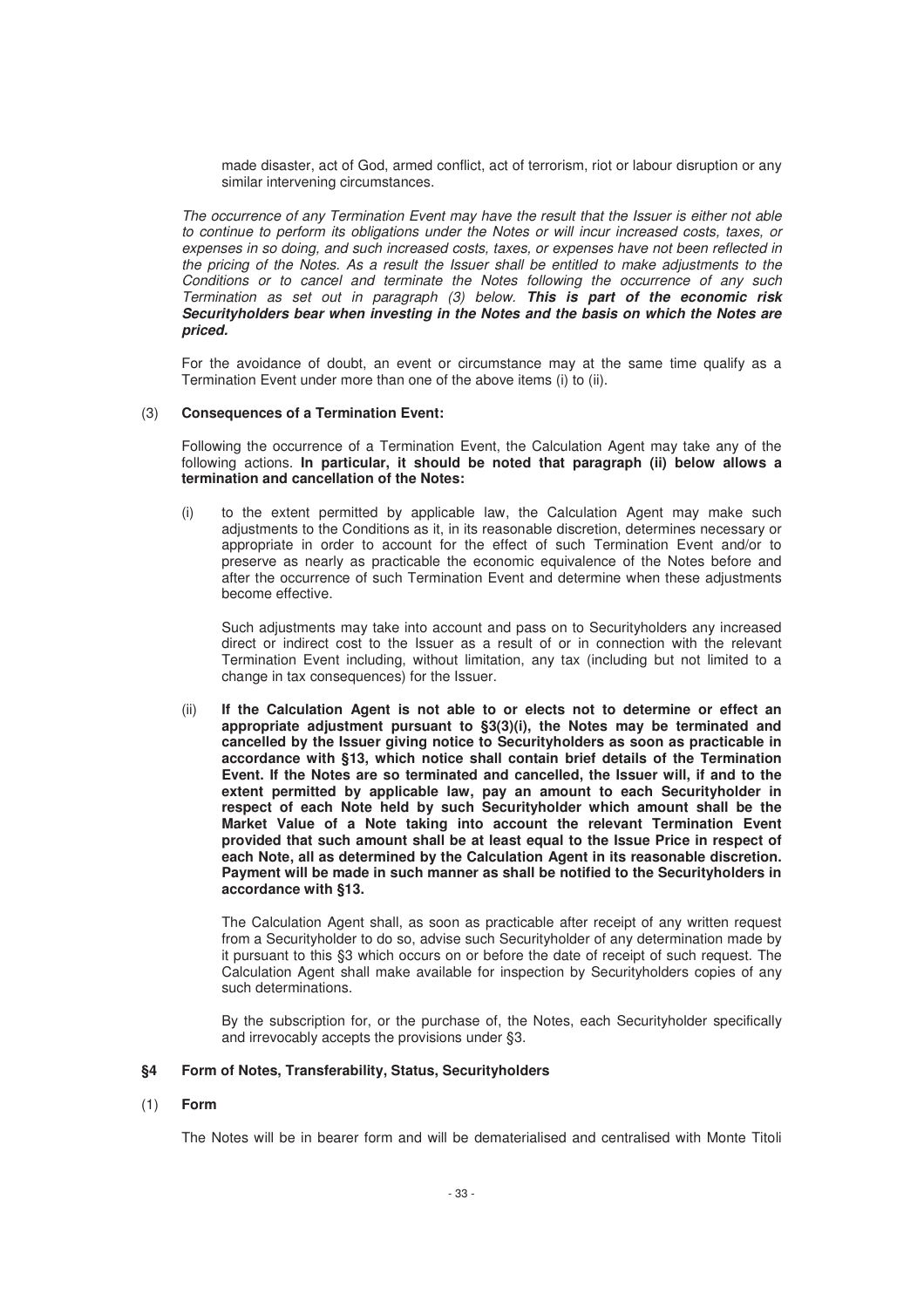S.p.A., pursuant to Italian legislative decree no. 213/1998 as subsequently amended, and the joint resolution passed by CONSOB and Bank of Italy dated 22 February 2008, as subsequently amended.

# (2) **Transferability and exercise of the rights**

The Notes will be freely transferable by way of book entries in the accounts registered on the settlement system of Monte Titoli S.p.A. The exercise of the rights will be exclusively carried out through the Italian and foreign entities registered with the centralised settlement system of Monte Titoli S.p.A. The Securityholders will not have the right to request the physical delivery of securities representing the Notes.

# (3) **Status**

The obligations under the Notes constitute direct, unsecured and unsubordinated contractual obligations of the Issuer ranking pari passu among themselves and pari passu with all other unsecured and unsubordinated obligations of the Issuer except for any obligations preferred by law.

# (4) **Securityholders**

The terms "Securityholders" and "holders of Notes" will be construed to mean those persons recognised as the legal owner of the Notes pursuant to Italian law.

# **§5 Agents**

(1) The Issuer reserves the right at any time to vary or terminate the appointment of any Agent and to appoint additional Agents, provided that no termination of appointment of the Principal Agent shall become effective until a replacement Principal Agent shall have been appointed and provided that there shall be an Agent having a specified office in each of Italy and Luxembourg if so required by the rules and regulations of the relevant stock exchange and/or the securities regulators in each such jurisdiction. Notice of any appointment, or termination of appointment, or any change in the specified office, of any Agent will be given to Securityholders in accordance with §13. Each Agent acts solely as agent of the Issuer and does not assume any obligation or duty to, or any relationship of agency or trust for or with, the Securityholders. Any calculations or determinations in respect of the Notes made by an Agent shall (save in the case of manifest error) be final, conclusive and binding on the Securityholders.

## (2) **Definitions in respect of §5 and, if applicable, other Conditions:**

- (i) "**Agent**" means, subject to **§5** paragraph (1), Deutsche Bank, acting through its branch office in Milan.
- (ii) "**Principal Agent**" means, subject to **§5** paragraph (1), the Issuer.

# **§6 Calculation Agent**

# (1) **Role of Calculation Agent, Issuer Determinations and Corrections**

Unless otherwise stipulated in the Conditions, all calculations and determinations required by the Conditions shall be made by the calculation agent (the "**Calculation Agent**" which expression shall include any successor calculation agent).

Deutsche Bank Aktiengesellschaft, acting through its branch office in London, shall be the Calculation Agent in respect of the Notes, unless the Issuer decides to appoint a successor Calculation Agent in accordance with the provisions below.

The Issuer reserves the right at any time to appoint another institution as the Calculation Agent, provided that no termination of appointment of the existing Calculation Agent shall become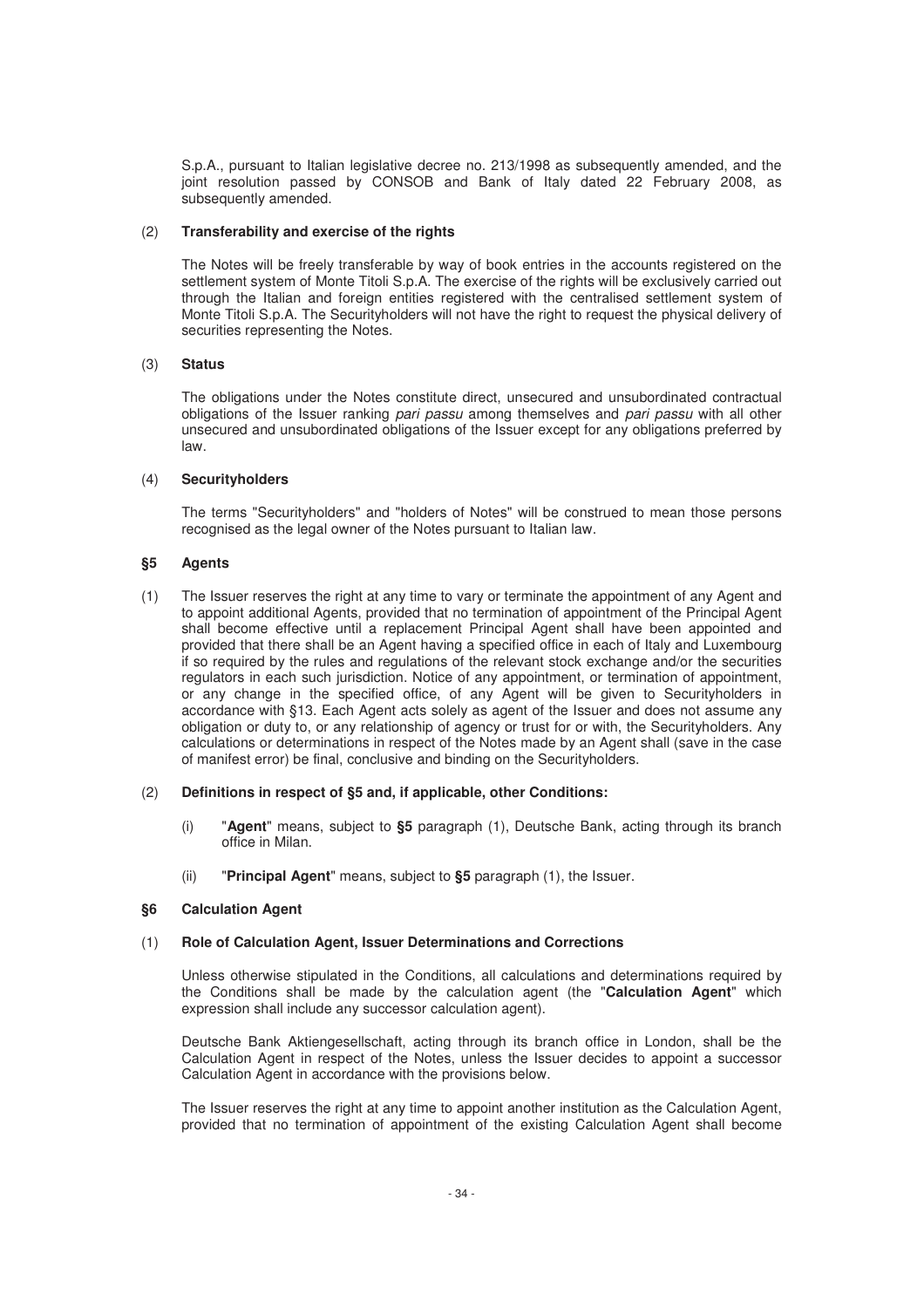effective until a replacement Calculation Agent shall have been appointed. Notice of any such termination or appointment will be given to the Securityholders in accordance with §13.

The Calculation Agent (except where it is the Issuer) acts solely as agent of the Issuer and does not assume any obligation or duty to, or any relationship of agency or trust for or with, the Securityholders.

Any calculations or determinations in respect of the Notes made by the Issuer or the Calculation Agent shall be made in good faith and in a commercially reasonable manner and shall (save in the case of manifest error) be final, conclusive and binding on the Securityholders.

The Calculation Agent may, with the consent of the Issuer, delegate any of its obligations and functions to a third party as it deems appropriate.

#### (2) **Determination by Calculation Agent**

In the absence of gross negligence or wilful misconduct on its part, none of the Issuer, the Calculation Agent and any Agent shall have any responsibility for any errors or omissions in the calculation of any amount payable hereunder or in any other determination pursuant to the provisions hereof.

## **§7 Taxation**

The Issuer shall not be liable for or otherwise obliged to pay any tax, duty, charge, withholding or other payment which may arise as a result of the ownership, transfer, presentation and surrender for payment, or enforcement of the Notes, and all payments made by the Issuer shall be made subject to any tax, duty, charge, withholding or other payment which may be required to be made, paid, withheld or deducted.

#### **§8 Presentation Period and Limitation**

Any payment arising from the Notes will be exclusively made through the Italian or foreign entities registered with the centralised settlement system of Monte Titoli S.p.A.

## **§9 Events of Default**

- (1) Events of Default. If any of the events set out in (i) to (iv) below occurs**,** each Securityholder shall be entitled to declare their Notes due and demand immediate payment of an amount in respect of each Note held by such Securityholder equal to the Market Value of a Note provided that such amount shall be at least equal to the Issue Price in respect of each Note, all as determined by the Calculation Agent in its reasonable discretion:
	- (i) the Issuer fails to make any payment or perform any delivery obligation in respect of the Notes within thirty (30) days of the relevant due date after the Principal Agent has received notice thereof from a Securityholder; or
	- (ii) the Issuer fails duly to perform any other obligation arising from the Notes, if such failure continues for more than sixty (60) days after the Principal Agent has received notice thereof from a Securityholder; or
	- (iii) the Issuer announces its inability to meet its financial obligations or ceases its payments; or
	- (iv) a court in Germany opens insolvency proceedings against the Issuer, or the Issuer applies for or institutes such proceedings or offers or makes an arrangement for the benefit of its creditors generally.

The right to declare Notes due shall terminate if the situation giving rise to it has been cured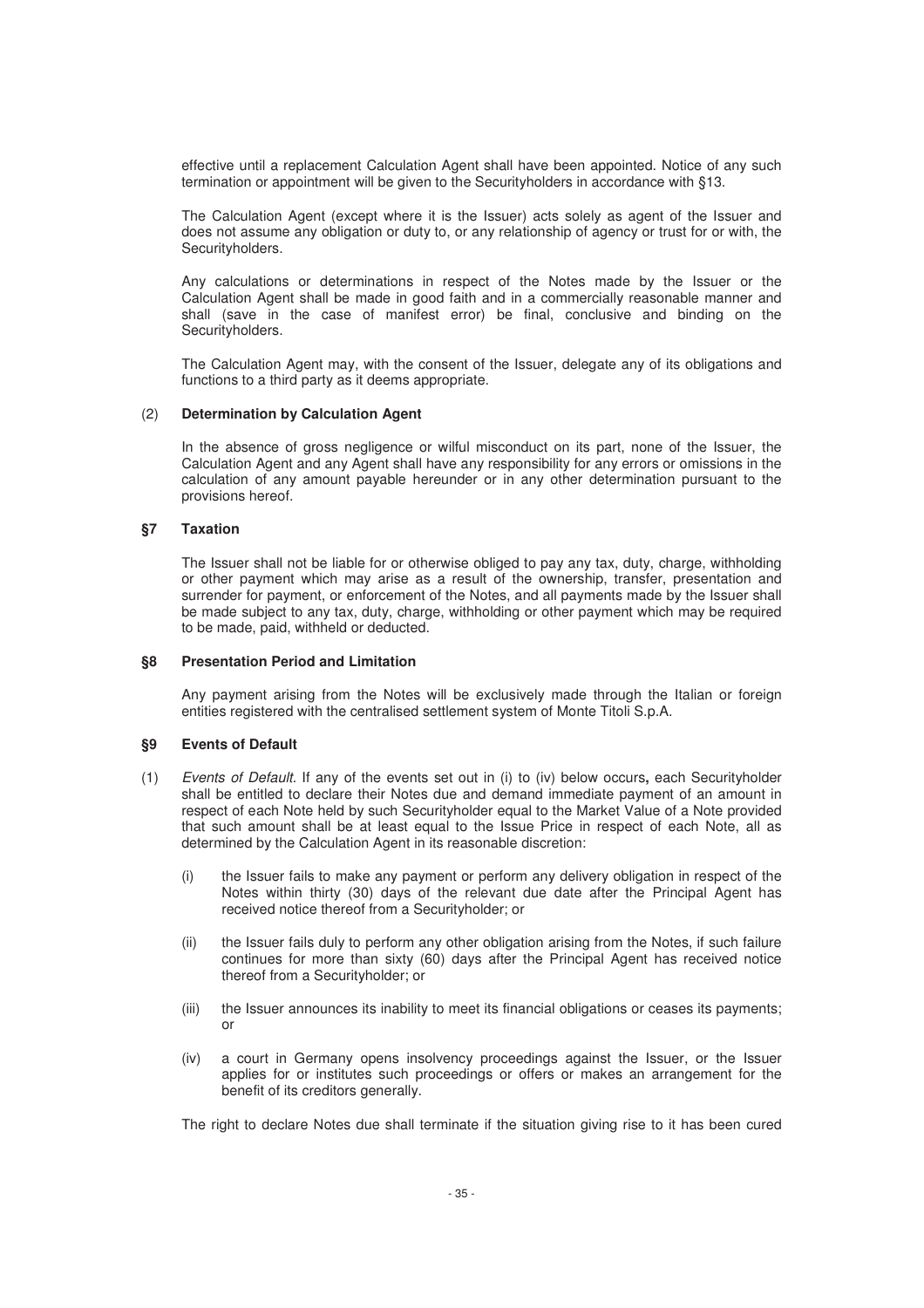before the right is exercised.

- $(2)$  Quorum. In the events specified in paragraph  $(1)(ii)$  above, any notice declaring Notes due shall, unless at the time such notice is received any of the events specified in paragraph(1)(i), (1)(iii), or (1)(iv) entitling Securityholders to declare their Notes due has occurred, become effective only when the Issuer has received such notices from the Securityholders accounting for at least one-tenth of the total number or nominal amount of Notes of the relevant series then outstanding.
- (3) Form of Notice. Any notice, including any notice declaring Notes due, in accordance with paragraph (1) above shall be made by means of a written declaration delivered by hand or registered mail to the Principal Agent at its principal office for the time being.

# **§10 Substitution of Issuer and Branch**

#### (1) **Substitution of Issuer**

The Issuer, or any previous substituted company, may at any time, without the consent of the Securityholders substitute for itself as principal obligor under the Notes any company (the "**Substitute**"), being any subsidiary or Affiliate of the Issuer, subject to:

- (i) the obligations of the Substitute under the Notes being irrevocably and unconditionally guaranteed by Deutsche Bank (unless it is the Substitute);
- (ii) all actions, conditions and things required to be taken, fulfilled and done (including the obtaining of any necessary consents) to ensure that the Notes represent legal, valid and binding obligations of the Substitute having been taken, fulfilled and done and being in full force and effect;
- (iii) the Issuer shall have given at least 30 days' prior notice of the date of such substitution to the Securityholders in accordance with §13.

In the event of any substitution of the Issuer, any reference in the Conditions to the Issuer shall from the time of effective substitution be construed as a reference to the Substitute.

#### (2) **Substitution of Branch**

The Issuer shall have the right upon notice to Securityholders in accordance with §13 to change the office through which it is acting for the purpose of the Notes, the date of such change to be specified in such notice provided that no change can take place prior to the giving of such notice.

## **§11 Purchases of Notes**

The Issuer may, but is not obliged to, at any time purchase Notes at any price in the open market or by tender or private agreement. Any Notes so purchased may be held or resold or surrendered for cancellation.

In the event of admission of the Notes to trading on EuroTLX, the Issuer may act as specialist in order to support the liquidity of the Notes, according to the terms and conditions of the EuroTLX Regulation.

# **§12 Further Issuances of Notes**

The Issuer shall be at liberty from time to time without the consent of Securityholders or any of them to create and issue further securities so as to be consolidated and form a single series with the Notes.

#### **§13 Notices**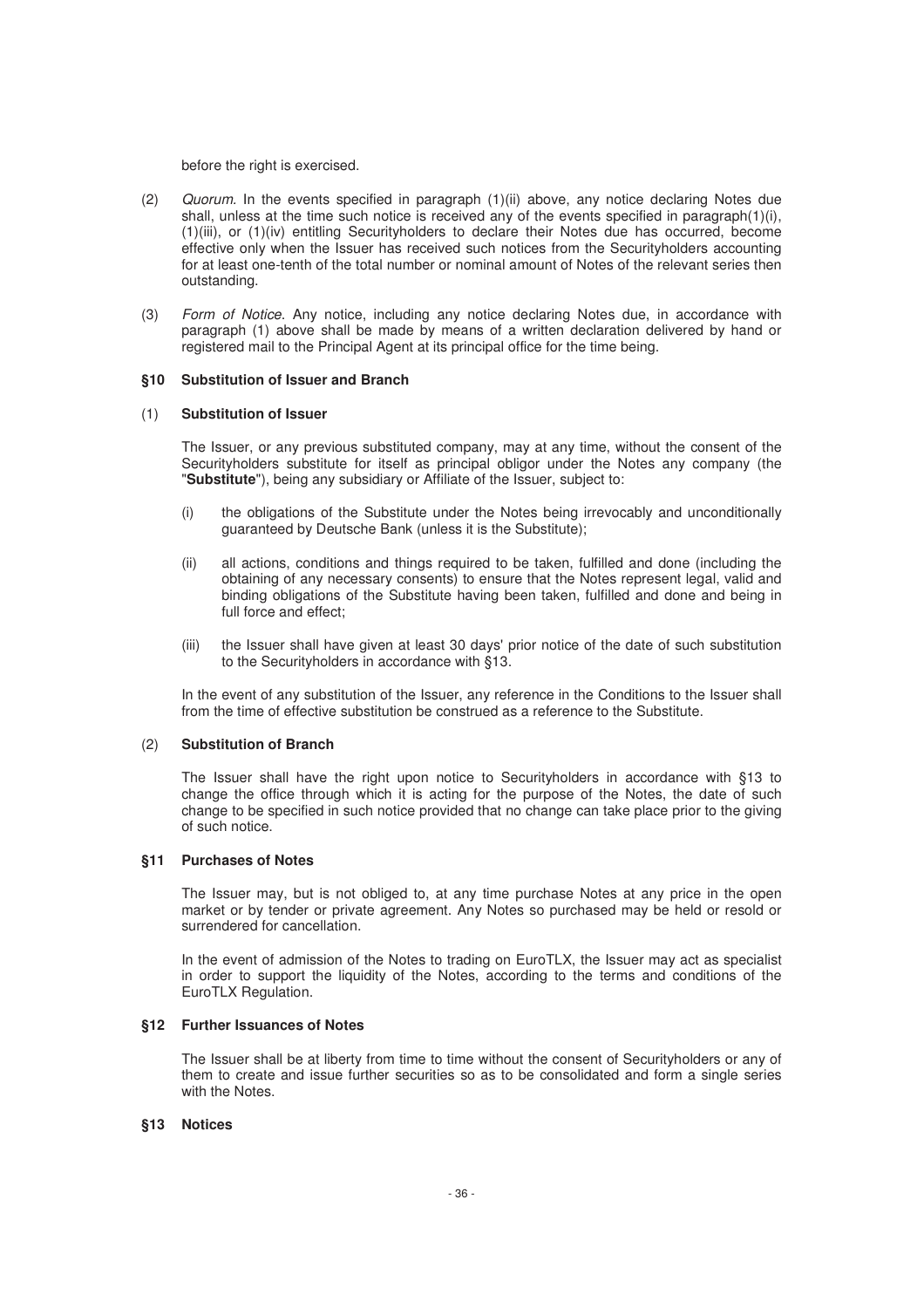# (1) **Delivery/Publication**

Notices to the Securityholders will be valid if:

- (i) when so required by applicable laws and regulations, delivered to the Clearing Agent(s) for communication by the Clearing Agent(s) to the Securityholders; and/or
- (ii) in the absence of any applicable requirements, published on the internet page www.xmarkets.db.com, under "notices" or on any substitute page or service notified to Securityholders by publication on such internet page.

# (2) **Effective Date**

Notices above will become effective:

- (i) if delivered pursuant to paragraph (1)(i), on the Business Day after such delivery to the Clearing Agent or all the Clearing Agents (if more than one);
- (ii) if published pursuant to paragraph (1)(ii), on the date of such publication; or
- (iii) if delivered pursuant to paragraph (1) and published pursuant to paragraph (1), on the earlier of (i) the Business Day after such delivery to the Clearing Agent or all the Clearing Agents (if more than one), and (ii) on the date of such publication.

## (3) **Luxembourg Stock Exchange publication**

If and for so long as the Notes are listed on the official list of the Luxembourg Stock Exchange and the rules of the exchange so require, notices to the Securityholders will be published on the Luxembourg Stock Exchange's website, www.bourse.lu.

## **§14 Modifications**

The Issuer may, to the extent permitted by applicable law and subject as provided below, modify the Conditions without the consent of the Securityholders or any of them in any manner which the Issuer may deem reasonably necessary or advisable (i) in order to maintain or preserve the intended commercial purpose of the Conditions; or (ii) if such modification does not materially adversely affect the interests of the Securityholders or is of a formal, minor or technical nature or intended to correct a manifest or proven error or to cure, correct or supplement any defective provision contained therein. Notice of any such modification will be given to the Securityholders in accordance with §13 but failure to give, or non-receipt of, such notice will not affect the validity of any such modification.

By the subscription for, or the purchase of, the Notes, each Securityholder specifically and irrevocably accepts the provisions under §14.

In each of these cases the Issuer will first satisfy itself that the exercise of the discretion is reasonably necessary or advisable and it will consider if there is any reasonable alternative which would not incur additional material costs for the Issuer and/or its Affiliates.

# **§15 Severability**

If any of the provisions of the Conditions is or becomes invalid or unenforceable in whole or in part, the validity and enforceability of the remaining provisions shall not in any way be affected or impaired thereby. The invalid or unenforceable provision shall be replaced by a valid provision, which, to the extent legally possible, serves the economic purposes of the invalid or unenforceable provision. The same applies to any gaps in the Conditions.

## **§16 Governing Law, Place of Jurisdiction**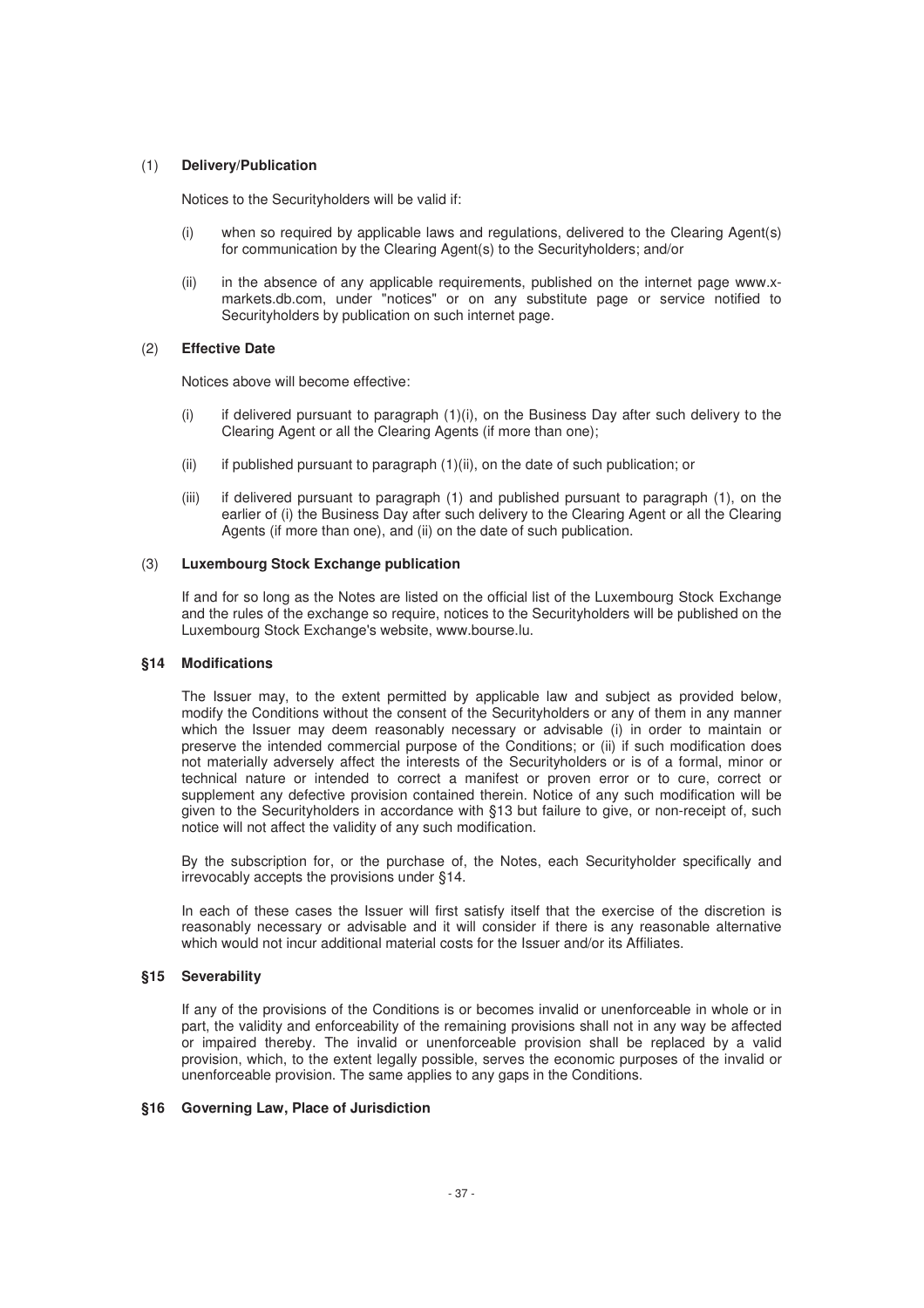The Notes are governed by, and shall be construed in accordance with, Italian law. Any aspect of the conditions of the Notes not explicitly regulated by the Prospectus shall be therefore construed accordingly.

The place of jurisdiction for all proceedings arising from matters provided for in the Conditions shall, to the extent legally permitted, be the Court of Milan.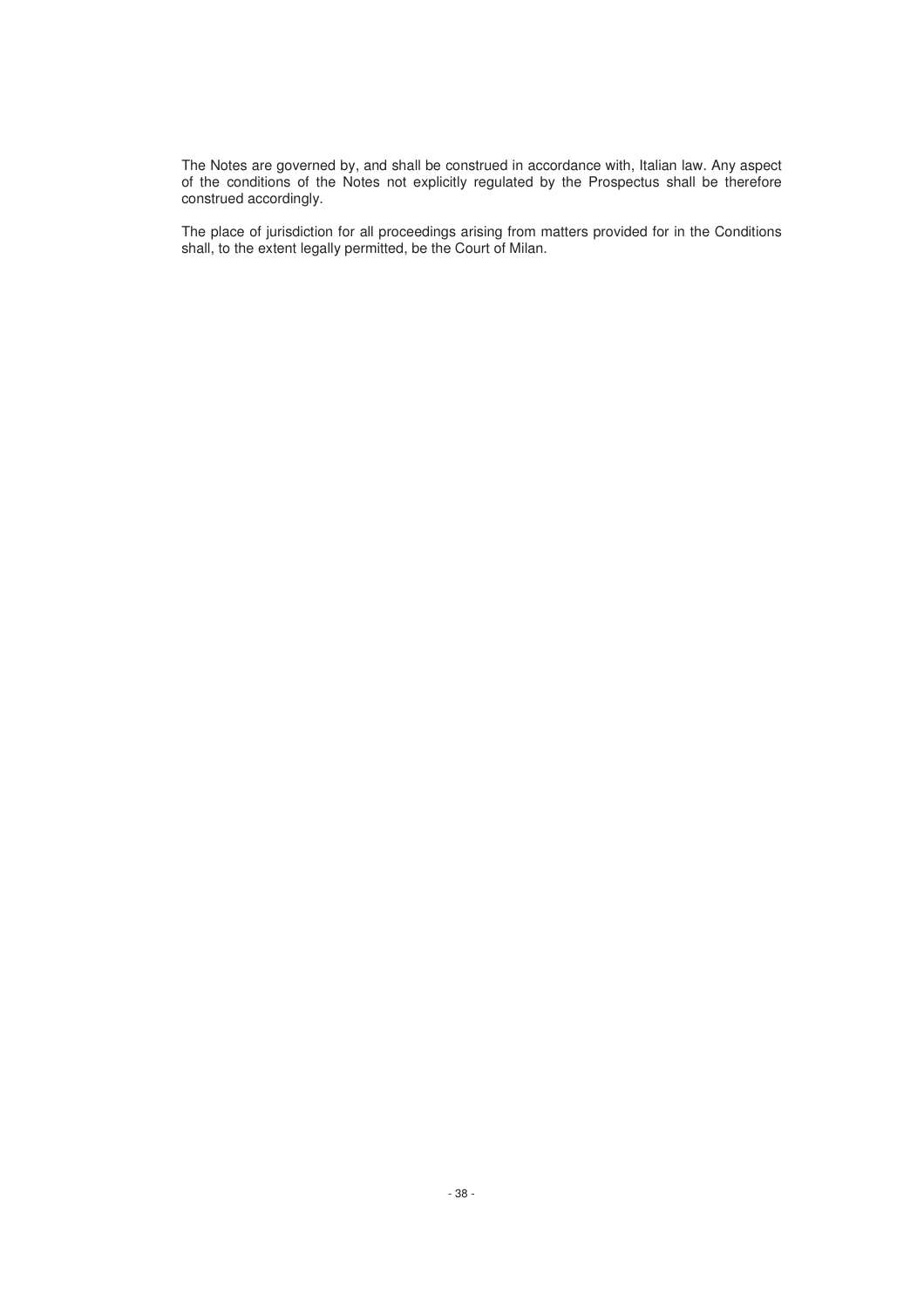#### **LISTING AND TRADING AND OFFERING OF NOTES**

EUR 3,000.

#### **LISTING AND TRADING**

|  | Listing and Trading |
|--|---------------------|

Application has been made to list the Notes on the Official List of the Luxembourg Stock Exchange and to trade them on the regulated market of the Luxembourg Stock Exchange, which is a regulated market for the purposes of Directive 2004/39/EC.

Application will be made to list the Notes on the EuroTLX market, which is not a regulated market for the purposes of Directive 2004/39/EC.

Estimate of total expenses related to admission to trading

Minimum Trade Size **EUR 1,000**.

#### **OFFERING OF NOTES**

Investor minimum subscription amount The minimum allocation per investor will be 1

application per investor will be EUR 1,000 in Nominal Amount of the Note. Investor maximum subscription amount The maximum allocation of Notes will be subject

(one) Note and the minimum amount of

only to the availability at the time of application.

There are no pre-identified allotment criteria. The Distributors (as defined below) will adopt allotment criteria that ensure equal treatment of prospective investors. All of the Notes requested through the Distributors during the Offering Period will be assigned up to the maximum amount of the offer.

The Issuer reserves the right for any reason to change the number of the Notes offered.

In the event that during the Offering Period the requests exceed the amount of the offer destined to prospective investors equal to the maximum Aggregate Nominal Amount, the Issuer may proceed to early terminate the Offering Period and may immediately suspend the acceptance of further requests.

Any such decision will be communicated to investors by means of a notice published on the website of the Issuer (www.it.x-markets.db.com).

The Offering Period **Applications to subscribe for the Notes may be** made through the Distributors from (and including) 16 November 2011 to (and including) the "**Primary Market End Date**" which is 20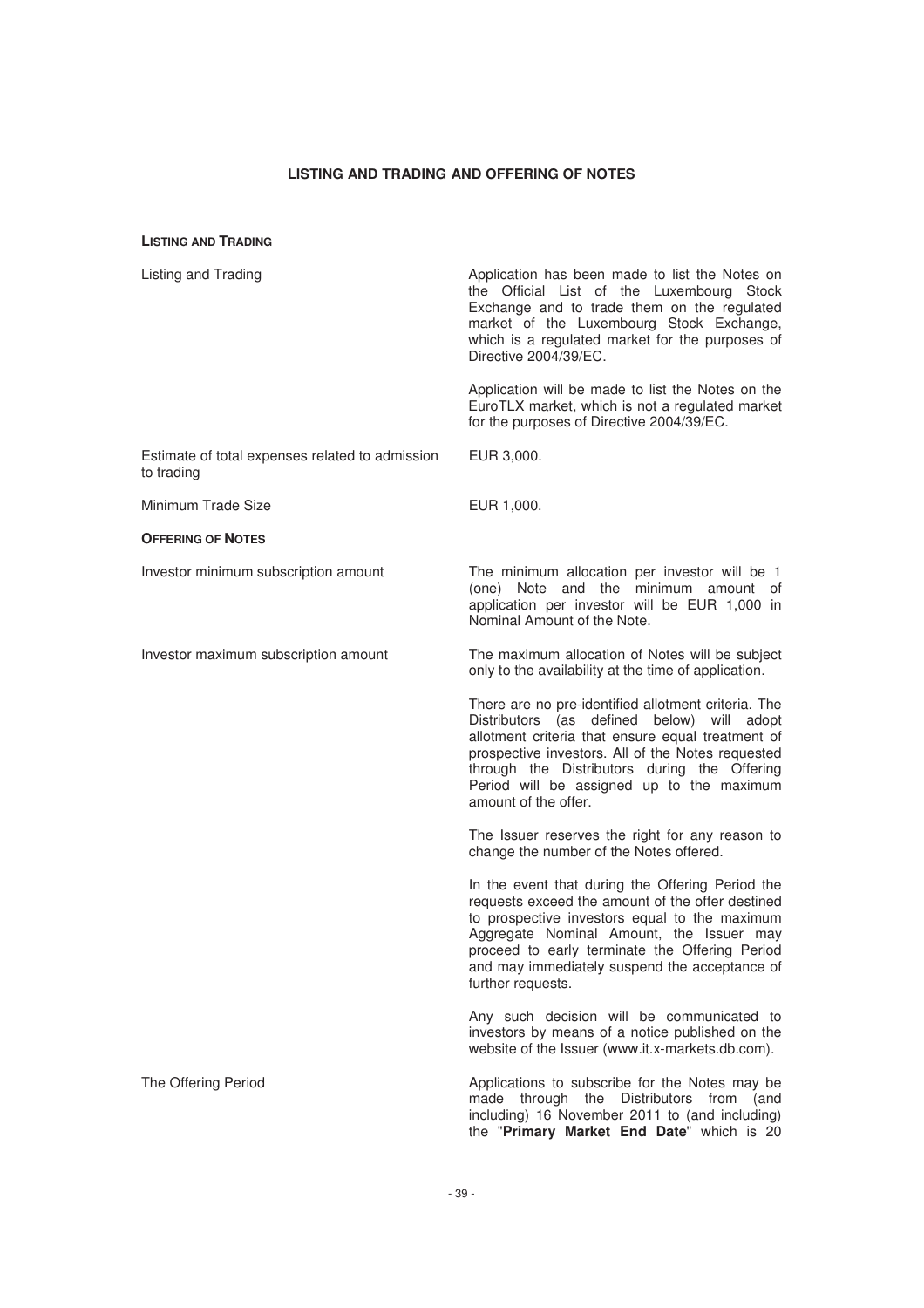|                                                                                                                    | January 2012 (subject to adjustment) during the<br>hours in which banks are generally open for<br>business in Italy.                                                                                                                                                                  |
|--------------------------------------------------------------------------------------------------------------------|---------------------------------------------------------------------------------------------------------------------------------------------------------------------------------------------------------------------------------------------------------------------------------------|
| Issue Price and Offer Price                                                                                        | The Issue Price of the Notes is 82.25 per cent. of<br>the Nominal Amount. The Offer Price is the Issue<br>Price.                                                                                                                                                                      |
| Cancellation of the Issuance of the Notes                                                                          | The Issuer reserves and shall have the right to<br>withdraw the offer and cancel the issuance of the<br>Notes for any reason at any time on or prior to<br>the Issue Date.                                                                                                            |
|                                                                                                                    | Any such decision will be communicated to<br>investors by means of a notice published on the<br>website of the Issuer (www.it.x-markets.db.com).                                                                                                                                      |
|                                                                                                                    | For the avoidance of doubt, if any application has<br>been made by a potential investor and the Issuer<br>exercises such a right, each such potential<br>investor shall not be entitled to subscribe or<br>otherwise purchase any Notes.                                              |
| Early Closing of the Subscription of the Notes                                                                     | The Issuer reserves the right for any reason to<br>close the Offering Period early.                                                                                                                                                                                                   |
|                                                                                                                    | Any such decision will be communicated to<br>investors by means of a notice published on the<br>website of the Issuer (www.it.x-markets.db.com).                                                                                                                                      |
| Conditions to which the offer is subject                                                                           | Offers of the Notes are conditional on their issue.                                                                                                                                                                                                                                   |
| Description of the application process                                                                             | Applications for the Notes can be made in Italy<br>during the Offering Period<br>at participating<br>branches of the Distributors.                                                                                                                                                    |
|                                                                                                                    | Applications will be in accordance with the<br>relevant Distributor's usual procedures, notified to<br>investors by the relevant Distributor.                                                                                                                                         |
|                                                                                                                    | Prospective investors will not be required to enter<br>into any contractual arrangements directly with<br>the Issuer relating to the subscription for the<br>Notes.                                                                                                                   |
|                                                                                                                    | A prospective investor should contact the<br>Distributors prior to the end of the Offering<br>Period. A prospective investor will subscribe for<br>Notes in accordance with the arrangements<br>agreed with the Distributors relating to the<br>subscription of securities generally. |
| Description of possibility to reduce subscriptions<br>and manner for refunding excess amount paid by<br>applicants | Not applicable.                                                                                                                                                                                                                                                                       |
| Details of the method and time limits for paying<br>up and delivering the Notes                                    | Investors will be notified by the relevant<br>Distributor of their allocations of Notes and the<br>settlement arrangements in respect thereof. The<br>Notes will be issued on the Issue Date against                                                                                  |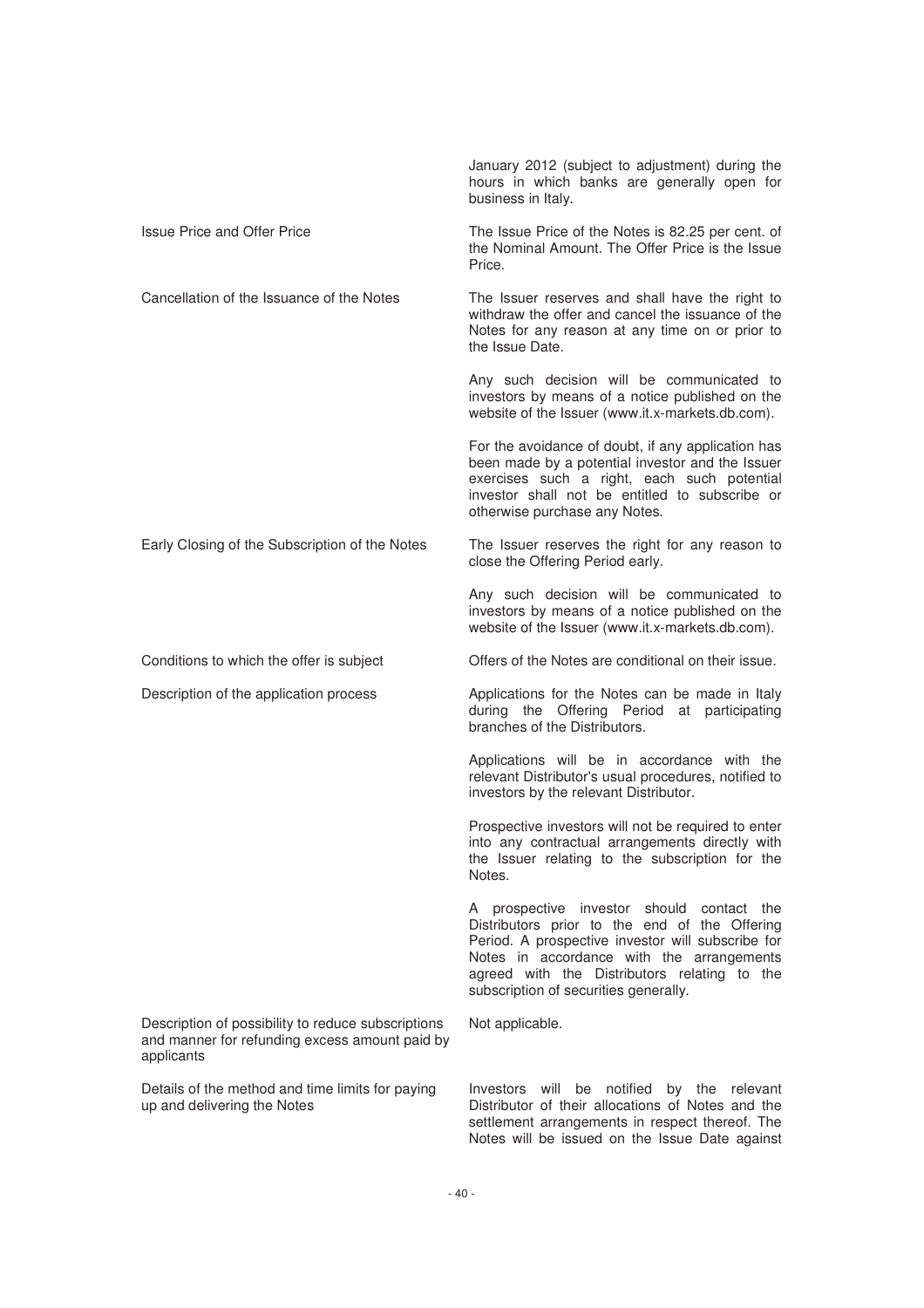Manner in and date on which results of the offer are to be made public

Non-exempt Offer / Categories of potential investors to which the Notes are offered and whether tranche(s) have been reserved for certain countries / Public Offer Jurisdictions

Process for notification to applicants of the amount allotted and the indication whether dealing may begin before notification is made payment to the Issuer by the relevant Distributor of the net subscription price.

The Issuer will in its sole discretion determine the Aggregate Nominal Amount of Notes to be issued (which will be dependent on the outcome of the offer), between a minimum of EUR 10,000,000 and a maximum of EUR 500,000,000.

The precise number of Notes to be issued will be published on the website of the Luxembourg Stock Exchange (www.bourse.lu) in accordance with Article 10 of the Luxembourg Law on the Prospectuses for securities on or around the Issue Date.

The results of the offer will be available from the Distributors following the Offering Period and prior to the Issue Date.

Offers may be made through each Distributor in Italy (the "**Public Offer Jurisdiction**") to any person.

The Notes will be placed into the Public Offer Jurisdiction without any underwriting commitment by the Distributors and no undertakings have been made by third parties to guarantee the subscription of the Notes.

Qualified Investors (investitori qualificati, as defined in Article 100 of Legislative Decree of 24 February 1998, No. 58, as subsequently amended (the "**Financial Services Act**") and Article 34-ter, first paragraph, letter b) of the CONSOB Regulation 14 May 1999, No. 11971, as amended) may be assigned only those Notes remaining after the allocation of all the Notes requested by the public in the Public Offer Jurisdiction during the Offering Period.

Offers (if any) in other EEA countries may only be made pursuant to an exemption from the obligation under the Prospectus Directive as implemented in such countries to publish a prospectus.

Any investor not located in the Public Offer Jurisdiction should contact its financial advisor for more information, and may only purchase the Notes remaining after the allocation of all the Notes requested by the public in the Public Offer Jurisdiction during the Offering Period, from its financial adviser, bank or financial intermediary.

Each Investor will be notified by the relevant Distributor of its allocation of Notes after the end of the Offering Period and before the Issue Date.

No dealings in the Notes may take place prior to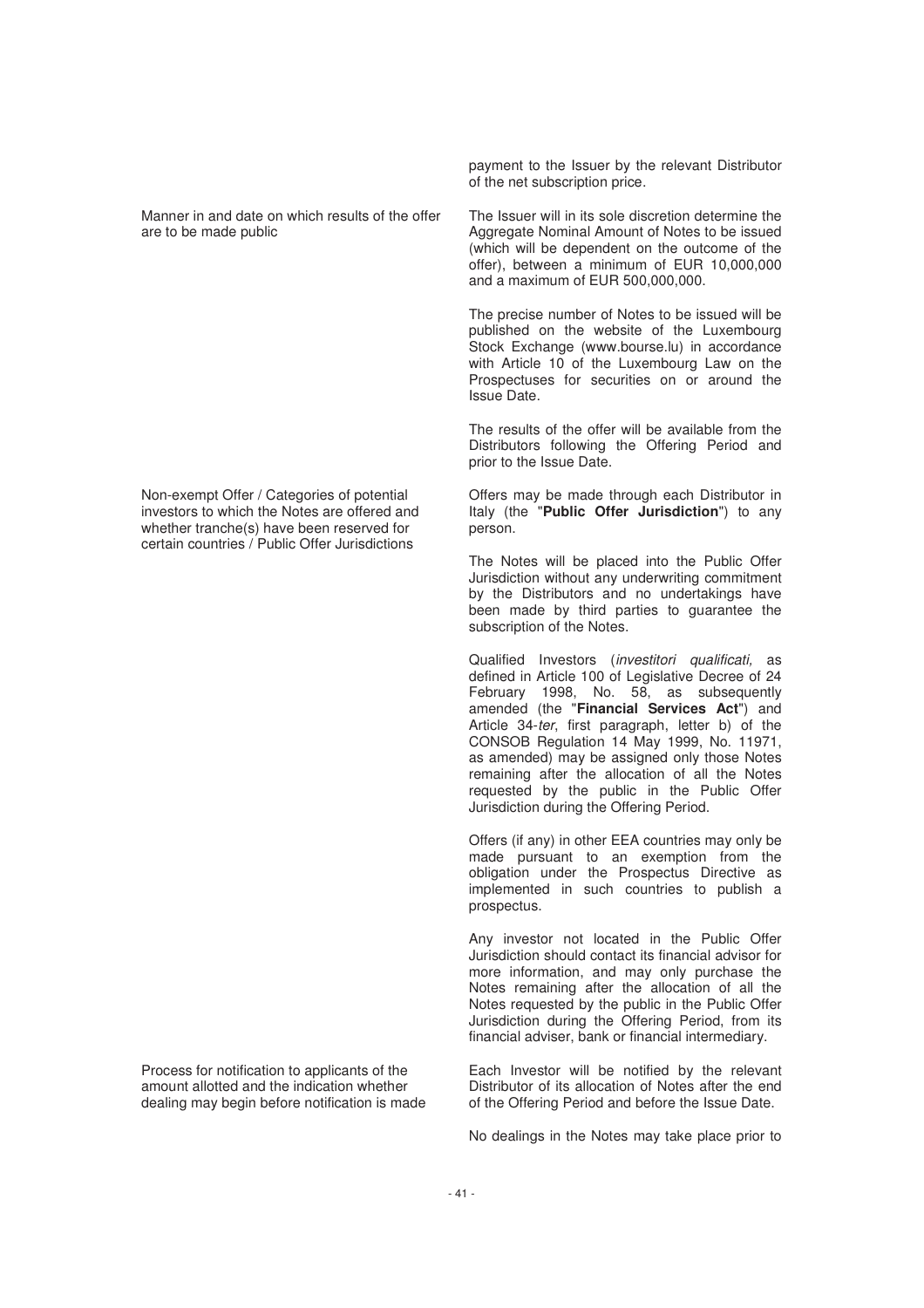|                                                                                                                                       | the Issue Date.                                                                                                                                                                                                                                                                                                                                                                     |
|---------------------------------------------------------------------------------------------------------------------------------------|-------------------------------------------------------------------------------------------------------------------------------------------------------------------------------------------------------------------------------------------------------------------------------------------------------------------------------------------------------------------------------------|
| Amount of any expenses and taxes specifically<br>charged to the subscriber or purchaser                                               | The Issuer is not aware of any expenses and<br>taxes specifically charged to the subscriber or<br>purchaser.                                                                                                                                                                                                                                                                        |
|                                                                                                                                       | For details of the Issue Price, which includes the<br>commissions payable to the Distributors, see the<br>section above entitled "Issue Price and Offer<br>Price" as well as the section below entitled<br>"Fees".                                                                                                                                                                  |
|                                                                                                                                       | For details of the tax regime applicable to<br>subscribers in Italy, see the section below entitled<br>"Taxation".                                                                                                                                                                                                                                                                  |
| Name(s) and address(es), to the extent known to<br>the Issuer, of the placers in the various countries<br>where the offer takes place | Deutsche Bank S.p.A. of Piazza del Calendario 3,<br>20126, Milan, Italy and Finanza e Futuro Banca<br>S.p.A. of Piazza del Calendario 1, 20126, Milan,<br>Italy and their respective network (each, the<br>"Initial Distributors" and together with any other<br>entities appointed as a distributor in respect of<br>the Notes during the Offering Period, the<br>"Distributors"). |
|                                                                                                                                       | The Issuer reserves the right to appoint other<br>distributors during the Offering Period, which will<br>be communicated to investors by means of a<br>notice published on the website of the Issuer<br>(www.it.x-markets.db.com).                                                                                                                                                  |
|                                                                                                                                       | Deutsche Bank S.p.A. will act as lead manager of<br>the placement syndicate (Responsabile del<br>Collocamento as defined under article 93-bis of<br>Services<br>"Lead<br>Financial<br>Act)<br>(the<br>the<br>Manager").                                                                                                                                                             |
| Notification and authorisation                                                                                                        | The Notes are being offered to the public in Italy<br>pursuant to Articles 17 and 18 of the Prospectus<br>Directive and the implementing provisions in Italy.                                                                                                                                                                                                                       |
| <b>FEES</b>                                                                                                                           |                                                                                                                                                                                                                                                                                                                                                                                     |
| Fees paid by the Issuer to the distributor                                                                                            |                                                                                                                                                                                                                                                                                                                                                                                     |
| <b>Trailer Fee</b>                                                                                                                    | Not applicable.                                                                                                                                                                                                                                                                                                                                                                     |
| <b>Placement Fee</b>                                                                                                                  | The Distributors will earn a Placement Fee from<br>the Issuer up to 4 per cent. of the Nominal<br>Amount of the Notes placed through it.                                                                                                                                                                                                                                            |
| <b>NOTE RATINGS</b>                                                                                                                   | The Notes have not been rated.                                                                                                                                                                                                                                                                                                                                                      |
|                                                                                                                                       | The rating of the Issuer is as set out above.                                                                                                                                                                                                                                                                                                                                       |
| <b>INTERESTS OF NATURAL AND LEGAL PERSONS</b><br><b>INVOLVED IN THE ISSUE</b>                                                         |                                                                                                                                                                                                                                                                                                                                                                                     |
| Interests of Natural and Legal Persons involved<br>in the Issue                                                                       | Save for any fees payable to the Distributors as<br>set out under "Fees" above, so far as the Issuer                                                                                                                                                                                                                                                                                |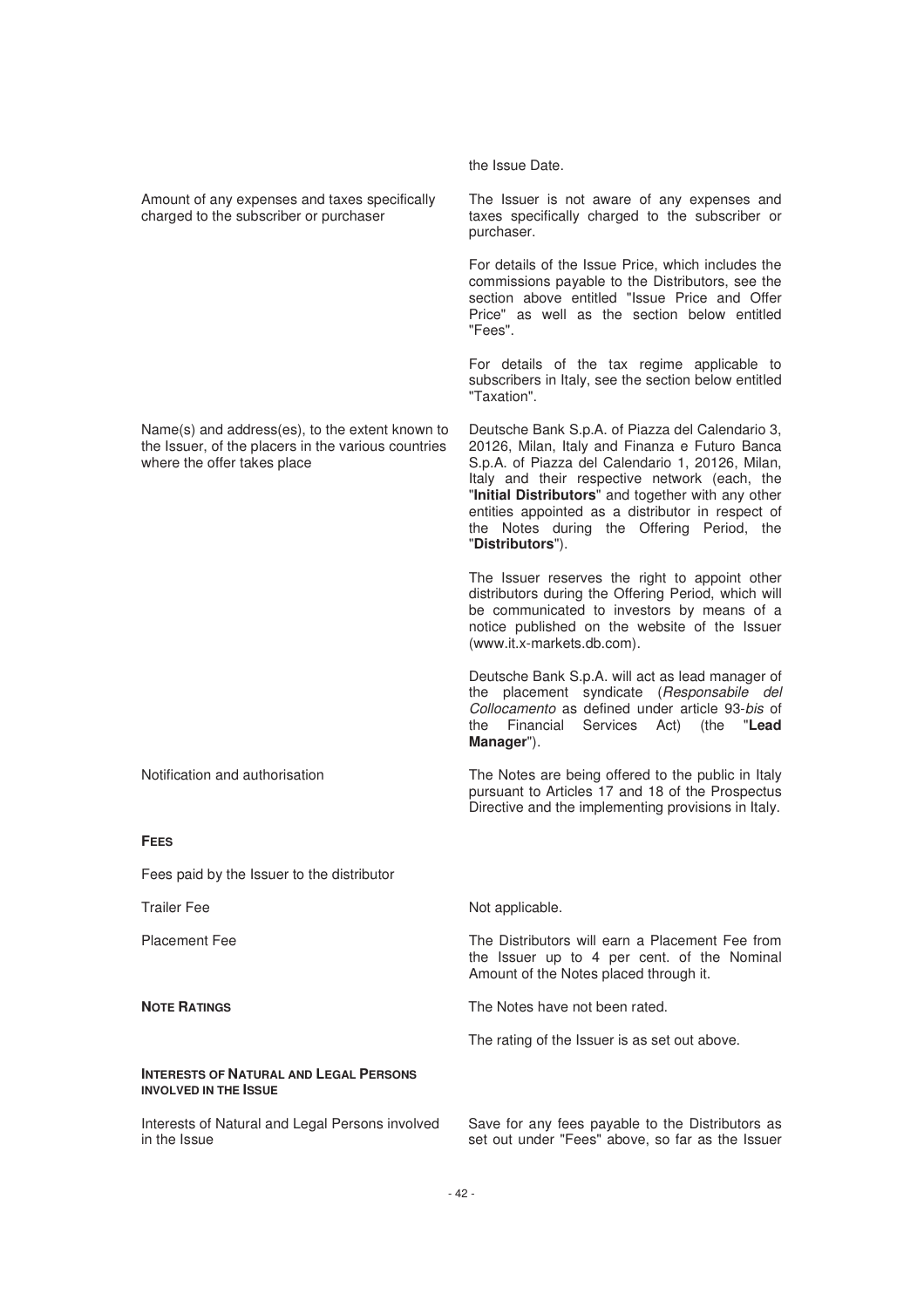is aware, no person involved in the issue of the Notes has an interest material to the offer.

#### **REASONS FOR THE OFFER, ESTIMATED NET PROCEEDS AND TOTAL EXPENSES**

Reasons for offer The net proceeds from this issue of Notes will be applied by the Issuer for its general corporate purposes. A substantial portion of the proceeds from the issue of certain Notes may be used to hedge market risk with respect to the Notes.

## **COUNTRY SPECIFIC AND OTHER SALES INFORMATION**

## **Italy**

Agent in Italy In Italy, the Agent shall be Deutsche Bank S.p.A. The Agent shall act through its principal office in Milan being, as at the date of this Prospectus, the following address: Piazza del Calendario, 3 – 20126.

# **OPERATIONAL INFORMATION:**

ISIN: IT0004775315.

WKN: DE2KC1.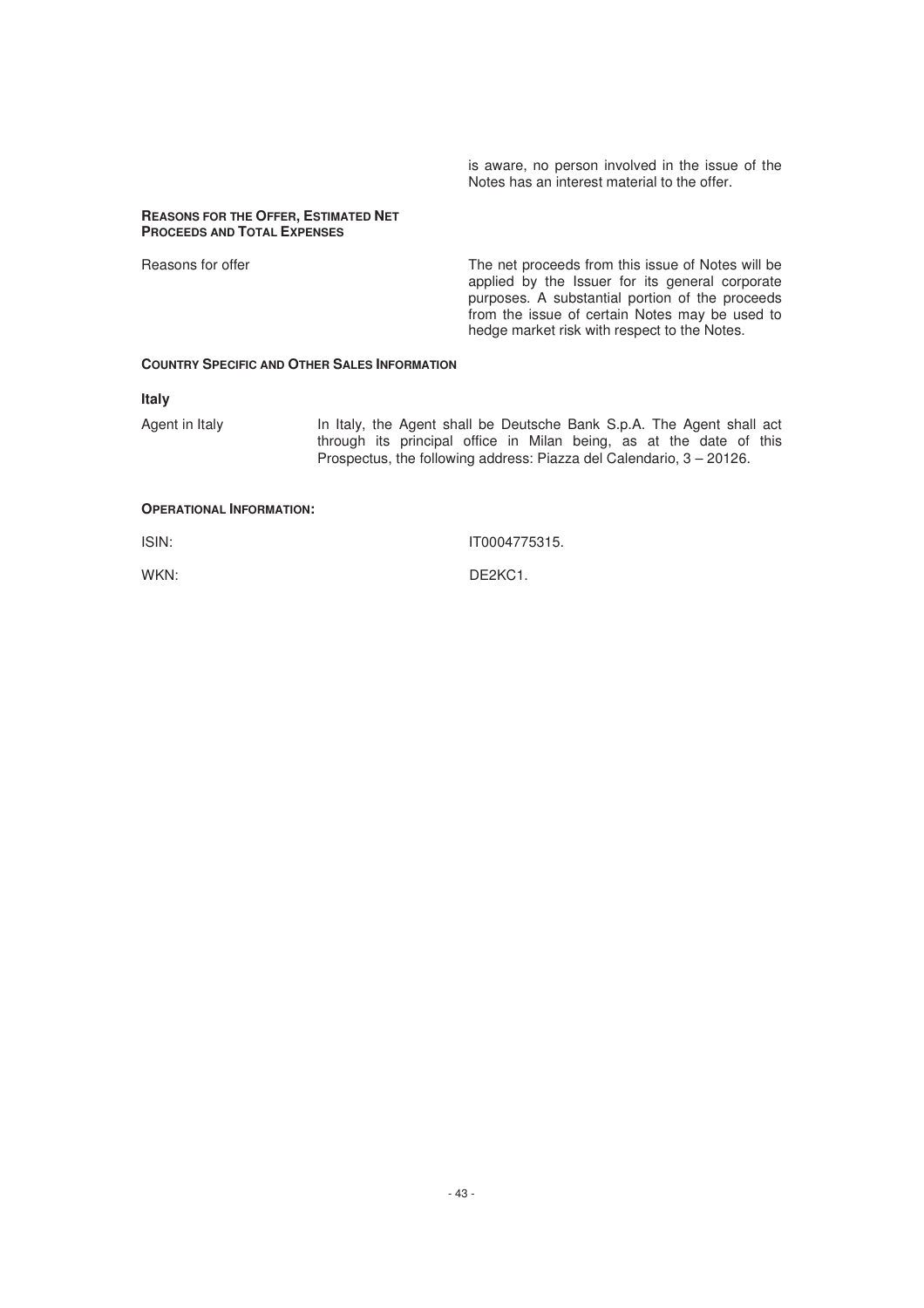# **V. GENERAL INFORMATION ON TAXATION AND SELLING RESTRICTIONS**

# A. **GENERAL TAXATION INFORMATION**

# **1. Introduction**

Purchasers and/or sellers of Notes may be required to pay stamp taxes and other charges in accordance with the laws and practices of the country of transfer in addition to the issue price or purchase price of the Notes.

Transactions involving the Notes (including purchases, transfers, exercise or non-exercise or redemption, the accrual or receipt of any interest payable on the Notes and the death of a holder of any Notes) may have tax consequences for holders and potential purchasers which may depend, amongst other things, upon the tax status of the holder or potential purchaser and may relate to – amongst other taxes and duties – stamp duty, stamp duty reserve tax, income tax, corporation tax, trade tax, capital gains tax, withholding tax, solidarity surcharge and inheritance tax.

§7 (Taxation) in the Conditions should also be considered carefully by all potential purchasers of any Notes.

## *Potential purchasers of Notes are advised to consult their own tax advisors as to the tax consequences of transactions involving the Notes.*

# **2. Italy**

The following is a summary of current Italian law and practice relating to the taxation of the Notes. The statements herein regarding taxation are based on the laws in force in Italy as at the date of this Prospectus and are subject to any changes in law occurring after such date, which changes could be made on a retroactive basis. Please note that the Law Decree no. 138 (the "**Decree No. 138**"), which came into force on 13 August 2011 and was converted into law by the Law no. 148 dated 14 September 2011 (the "**Law No. 148**"), materially amends the previous tax regime concerning some financial instruments. The following summary does not purport to be a comprehensive description of all the tax considerations which may be relevant to a decision to subscribe for, purchase, own or dispose of the Notes and does not purport to deal with the tax consequences applicable to all categories of investors, some of which (such as dealers in securities or commodities) may be subject to special rules. Prospective purchasers of the Notes are advised to consult their own tax advisers concerning the overall tax consequences of their ownership of the Notes.

In the near future, the Italian tax authorities may further amend or clarify the tax treatment of interest and capital gains on Notes, as recently amended by Decree No. 138 converted into law by the Law No. 148.

The new rules introduced by Decree No. 138 will be effective as of 1 January 2012, on the basis of specific law provisions or clarifications provided by the Italian tax authorities.

## **Tax treatment of Notes qualifying as bonds or similar securities**

Legislative Decree No. 239 of 1 April 1996 (the "**Decree No. 239**"), as subsequently amended, provides for the applicable regime with respect to the tax treatment of interest, premium and other income (including the difference between the redemption amount and the issue price) from notes falling within the category of bonds (obbligazioni) or debentures similar to bonds (titoli similari alle obbligazioni) issued, inter alia, by Italian banks, provided that the Notes are issued for an original maturity of not less than 18 months.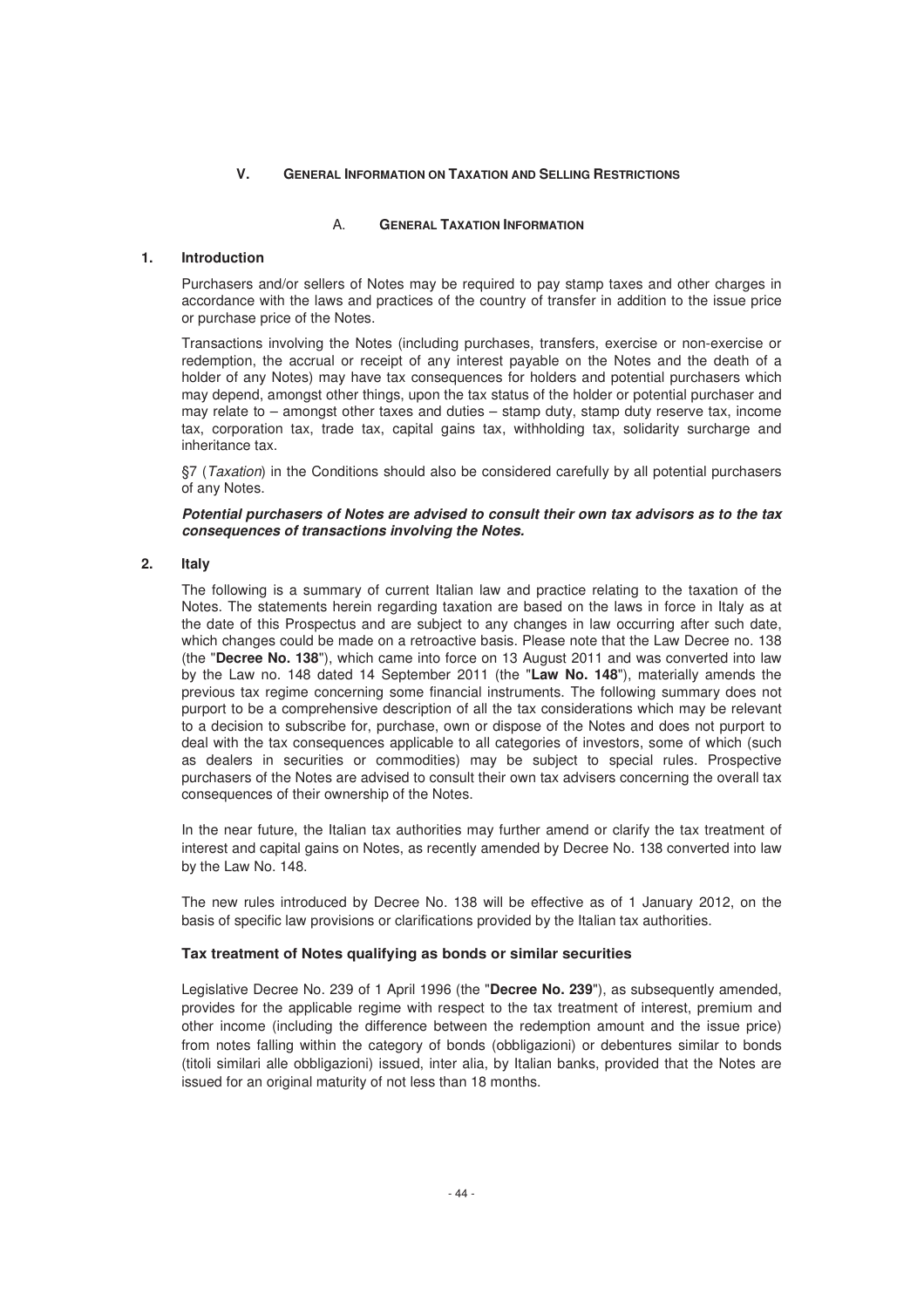#### Italian resident Securityholders

Where the Notes have an original maturity of at least 18 months, and the Italian resident Securityholder is (a) an individual not engaged in an entrepreneurial activity to which the Notes are connected (unless he has opted for the application of the risparmio gestito regime – see "Capital gains tax" below); (b) a non-commercial partnership; (c) a non-commercial private or public institution; or (d) an investor exempt from Italian corporate income taxation, interest, premium and other income relating to the Notes, are subject to a withholding tax, referred to as "imposta sostitutiva", levied at a rate of 12.5 per cent. In the event that the Securityholders described under (a) and (c) above are engaged in an entrepreneurial activity to which the Notes are connected, imposta sostitutiva applies as a provisional tax.

Where an Italian resident Securityholder is a company or similar commercial entity, or a permanent establishment in Italy of a foreign company to which the Notes are effectively connected, and the Notes are deposited with an authorised intermediary, interest, premium and other income from the Notes will not be subject to imposta sostitutiva, but must be included in the relevant Securityholder's annual income tax return and are therefore subject to general Italian corporate taxation (and, in certain circumstances, depending on the "status" of the Securityholder, also to IRAP, the regional tax on productive activities).

Under the current regime provided by Law Decree No. 351 of 25 September 2001 converted into law with amendments by Law No. 410 of 23 November 2001, as clarified by the Italian Revenue Agency (Agenzia delle Entrate) through Circular No. 47/E of 8 August 2003, payments of interest in respect of the Notes made to Italian resident real estate investment funds established pursuant to Article 37 of Legislative Decree No. 58 of 24 February 1998, as amended and supplemented, and Article 14-bis of Law No. 86 of 25 January 1994 are subject neither to substitute tax nor to any other income tax in the hands of a real estate investment fund.

As of 1 January 2012, pursuant to Decree No. 138, the rate of imposta sostitutiva, where applicable, will be increased to 20 per cent, irrespective of the maturity of the financial instrument involved. The Government report to Decree No. 138 provides that, inter alia, zero coupon bonds with a residual maturity over 12 months are deemed to be transferred at the date of 31 December 2011 in order to debit the Securityholder with the substitute tax of 12.5 per cent. on interest accrued up to such date. This provision could be further amended or clarified by new tax guidelines.

If the investor is resident in Italy and is an open-ended or closed-ended investment fund (the "**Fund**") or a SICAV, and the relevant Notes are held by an authorised intermediary, interest, premium and other income accrued during the holding period of such Notes will not be subject to imposta sostitutiva, but must be included in the management result of the Fund or the SICAV. The Fund or SICAV will not be subject to taxation on such result, but distributions made in favour of unitholders or shareholders will then be subject – in their hands- to a substitute tax or a withholding tax of 12.5 per cent. in certain circumstances (the "**Collective Investment Fund Substitute Tax**"). As of 1 January 2012, pursuant to Decree No. 138, the rate of the Collective Investment Fund Substitute Tax will be increased to 20 per cent.

Where an Italian resident Securityholder is a pension fund (subject to the regime provided for by Article 17 of Legislative Decree No. 252 of 5 December 2005) and the Notes are deposited with an authorised intermediary, interest, premium and other income relating to the Notes and accrued during the holding period will not be subject to imposta sostitutiva, but must be included in the result of the relevant portfolio accrued at the end of the tax period, to be subject to an 11 per cent. substitute tax.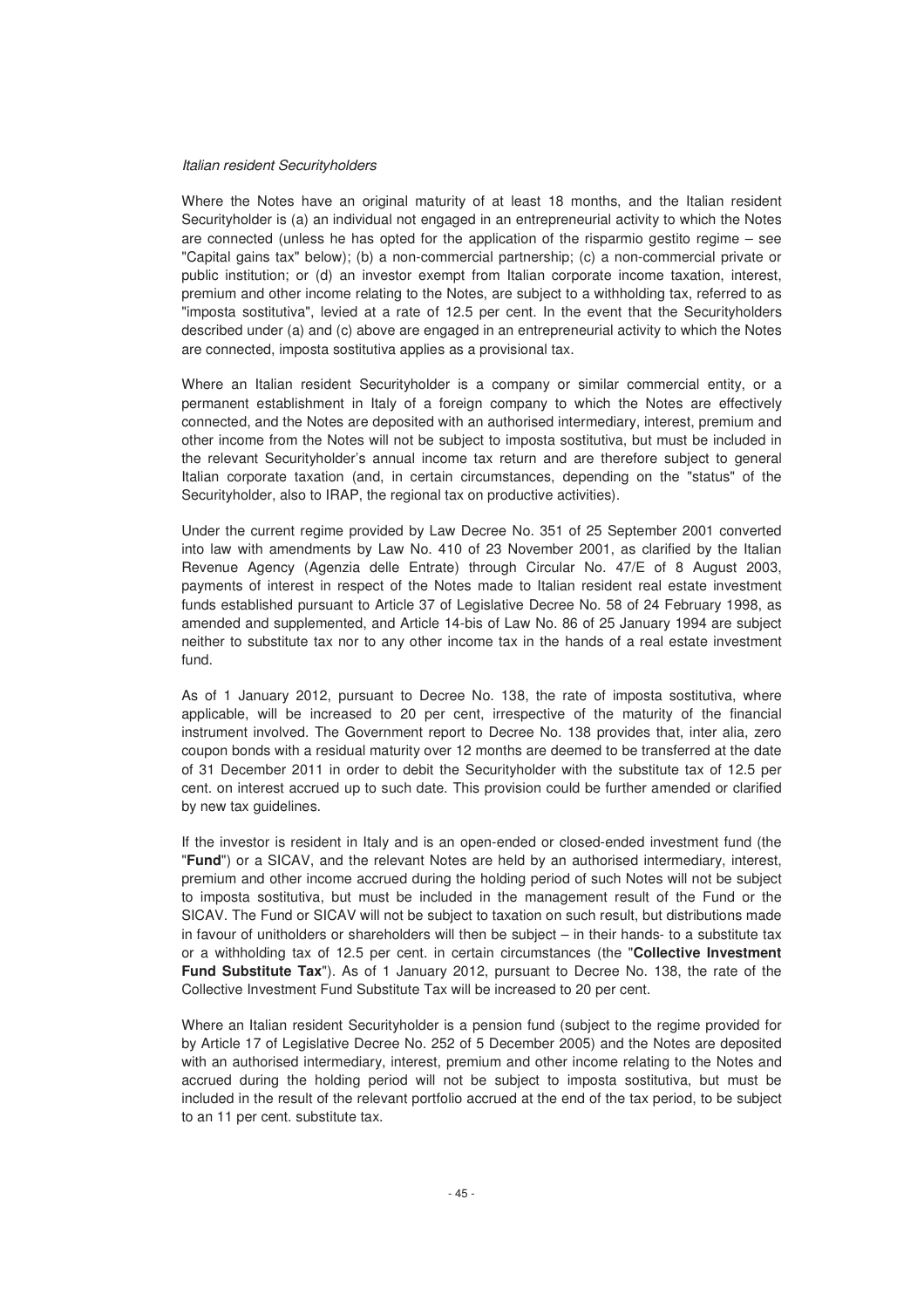Pursuant to Decree 239, imposta sostitutiva is applied by banks, SIMs, fiduciary companies, SGRs, stockbrokers and other entities identified by a Decree of the Ministry of Finance (each an "**Intermediary**").

An Intermediary must (a) be resident in Italy or be a permanent establishment in Italy of a non-Italian resident financial intermediary and (b) intervene, in any way, in the collection of interest or in the transfer of the Notes. For the purpose of the application of the imposta sostitutiva, a transfer of Notes includes any assignment or other act, either with or without consideration, which results in a change of the ownership of the relevant Notes or in a change of the Intermediary with which the Notes are deposited.

Where the Notes are not deposited with an Intermediary, the imposta sostitutiva is applied and withheld by any entity paying interest to a Securityholder.

#### Non-Italian resident Securityholders

Where the Securityholder is a non-Italian resident, without a permanent establishment in Italy to which the Notes are effectively connected, an exemption from the imposta sostitutiva applies provided that the non-Italian resident beneficial owner is either (a) resident, for tax purposes, in a country which allows for a satisfactory exchange of information with Italy; or (b) an international body or entity set up in accordance with international agreements which have entered into force in Italy; or (c) a Central Bank or an entity which manages, inter alia, the official reserves of a foreign State; or (d) an institutional investor which is resident in a country which allows for a satisfactory exchange of information with Italy, even if it does not possess the status of taxpayer in its own country of residence.

The imposta sostitutiva will be applicable at the rate of 12.5 per cent. and, as of 1 January 2012, pursuant to Decree No. 138, at a rate of 20 per cent. (or, in any case, at the reduced rate provided for by the applicable double tax treaty, if any) to interest, premium and other income paid to Securityholders who are resident, for tax purposes, in countries which do not allow for a satisfactory exchange of information with Italy.

According to Law No. 244 of 24 December 2007 (the "**Budget Law 2008**"), a Decree still to be issued will introduce a new "white list" replacing the current "black list" system, so as to identify those countries which allow for a satisfactory exchange of information.

In order to ensure gross payment, non-Italian resident Securityholders must be the beneficial owners of the payments of interest, premium or other income and (a) deposit, directly or indirectly, the Notes with a resident bank or SIM or a permanent establishment in Italy of a non-Italian resident bank or SIM or with a non-Italian resident entity or company participating in a centralised securities management system which is in contact, via computer, with the Ministry of Economy and Finance and (b) file with the relevant depository, prior to or concurrently with the deposit of the Notes, a statement of the relevant Securityholders, which remains valid until withdrawn or revoked, in which the Securityholder declares to be eligible to benefit from the applicable exemption from imposta sostitutiva.

Such statement, which is not requested for international bodies or entities set up in accordance with international agreements which have entered into force in Italy nor in the case of foreign Central Banks or entities which manage, inter alia, the official reserves of a foreign State, must comply with the requirements set forth by the Ministerial Decree of 12 December 2001.

## Early Redemption

Without prejudice to the above provisions, in the event that Notes having an original maturity of at least 18 (eighteen) months are redeemed, in full or in part, prior to 18 (eighteen) months from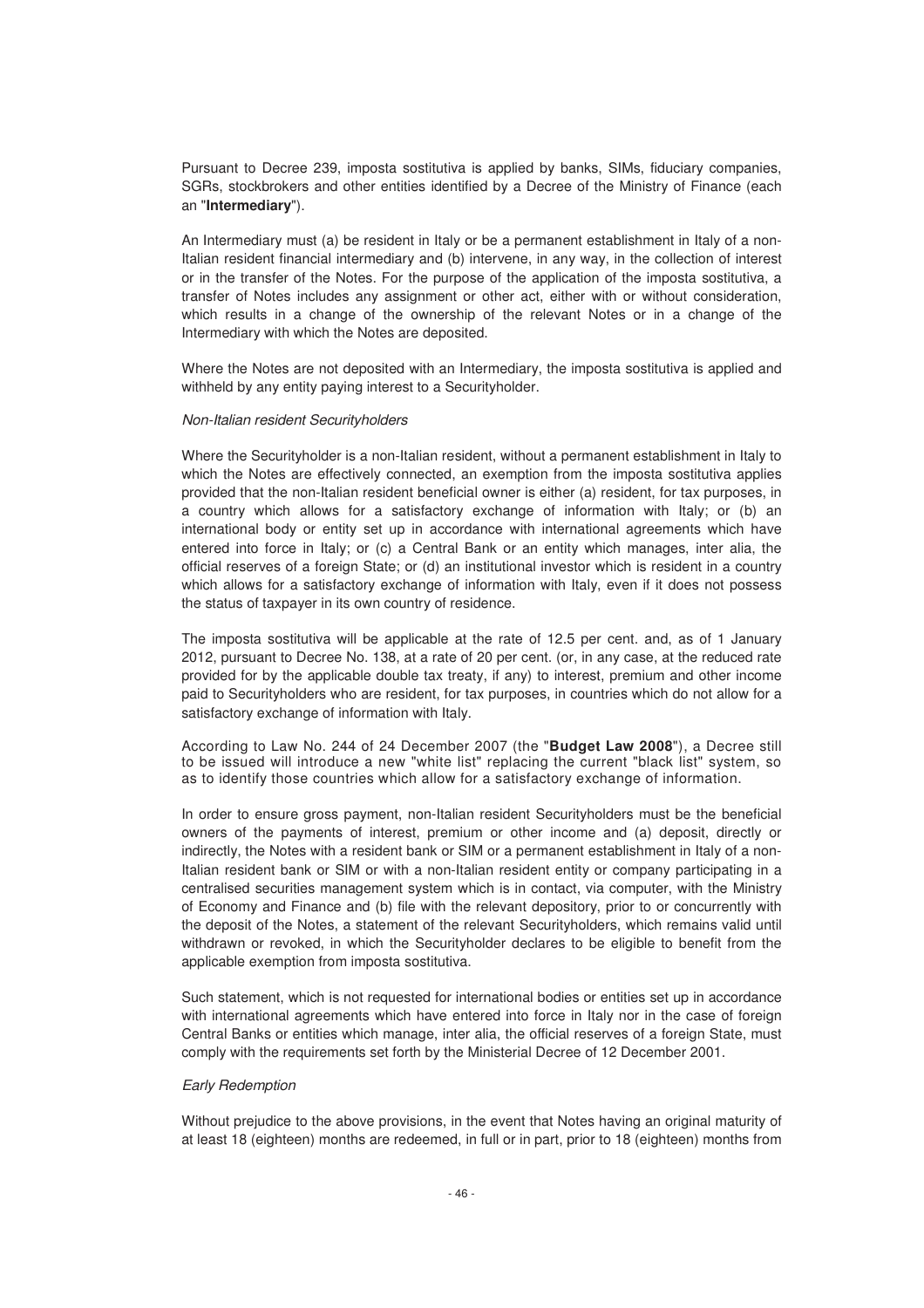their issue date or, at certain conditions, if repurchased by the Issuer (as specified by the Italian Revenue Agency (Agenzia delle Entrate) with Resolution No. 11 of 31 January 2011), the Issuer will be required to pay a tax equal to 20 per cent. of the interest and other amounts accrued up to the time of the early redemption. Such payment will be made by the Issuer and will not affect the amounts to be received by the Securityholder by way of interest or other amounts, if any, under the Notes.

Decree No. 138 has repealed the early redemption tax as of 1 January 2012.

#### Capital gains tax

Any gain obtained from the sale or redemption of the Notes would be treated as part of the taxable income (and, in certain circumstances, depending on the "status" of the Securityholder, also as part of the net value of the production for IRAP purposes) if realised by an Italian company or a similar commercial entity (including the Italian permanent establishment of foreign entities to which the Notes are connected) or Italian resident individuals engaged in an entrepreneurial activity to which the Notes are connected.

Where an Italian resident Securityholder is an individual holding the Notes not in connection with an entrepreneurial activity and certain other persons, any capital gain realised by such Securityholder from the sale, early redemption or redemption of the Notes would be subject to an imposta sostitutiva, levied at the current rate of 12.5 per cent. Securityholders may set off losses with gains.

In respect of the application of imposta sostitutiva, taxpayers may opt for one of the three regimes described below.

Under the tax declaration regime (regime della dichiarazione), which is the default regime for Italian resident individuals not engaged in an entrepreneurial activity to which the Notes are connected, the imposta sostitutiva on capital gains will be chargeable, on a cumulative basis, on all capital gains, net of any incurred capital loss, realised by the Italian resident individual Securityholder holding the Notes not in connection with an entrepreneurial activity pursuant to all sales, early redemptions or redemptions of the Notes carried out during any given tax year. Italian resident individuals holding the Notes not in connection with an entrepreneurial activity must indicate the overall capital gains realised in any tax year, net of any relevant incurred capital loss, in the annual tax return and pay imposta sostitutiva on such gains together with any balance income tax due for such year. Capital losses in excess of capital gains may be carried forward against capital gains realised in any of the four succeeding tax years.

As an alternative to the tax declaration regime, Italian resident individual Securityholders holding the Notes not in connection with an entrepreneurial activity may elect to pay the imposta sostitutiva separately on capital gains realised on each sale, early redemption or redemption of the Notes (the "risparmio amministrato" regime). Such separate taxation of capital gains is allowed subject to (a) the Notes being deposited with Italian banks, SIMs or certain authorised financial intermediaries and (b) an express election for the risparmio amministrato regime being timely made in writing by the relevant Securityholder. The depository is responsible for accounting for imposta sostitutiva in respect of capital gains realised on each sale, early redemption or redemption of the Notes (as well as in respect of capital gains realised upon the revocation of its mandate), net of any incurred capital loss, and is required to pay the relevant amount to the Italian tax authorities on behalf of the taxpayer, deducting a corresponding amount from the proceeds to be credited to the Securityholder or using funds provided by the Securityholder for this purpose. Under the risparmio amministrato regime, where a sale, early redemption or redemption of the Notes results in a capital loss, such loss may be deducted from capital gains subsequently realised, within the same securities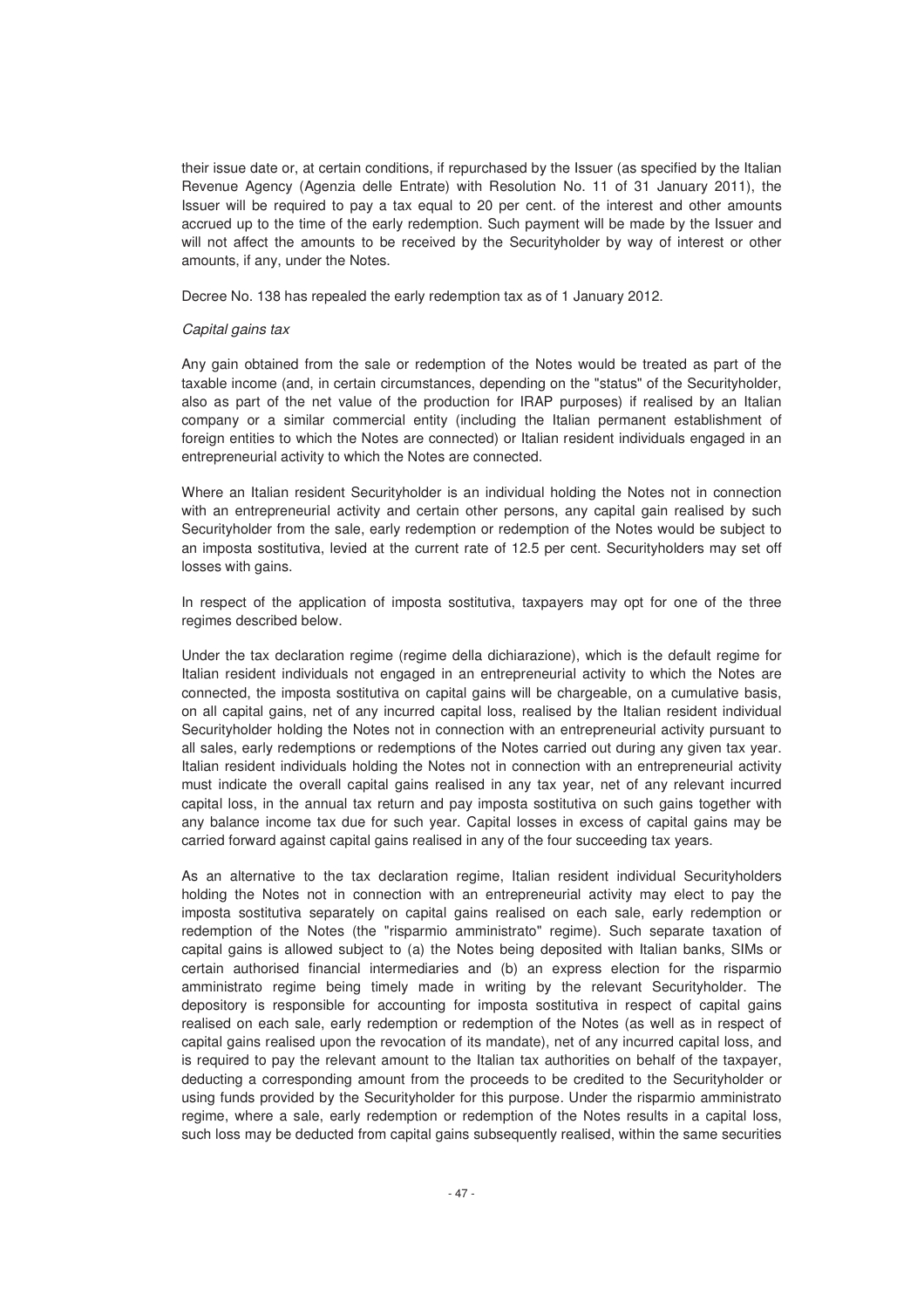management, in the same tax year or in the following tax years up to the fourth. Under the risparmio amministrato regime, the Securityholder is not required to declare the capital gains in the annual tax return.

Any capital gains realised by Italian resident individuals Securityholders not in connection with an entrepreneurial activity who have entrusted the management of their financial assets, including the Notes, to an authorised intermediary and have opted for the so-called "risparmio gestito" regime will be included in the computation of the annual increase in the value of the managed assets accrued, even if not realised, at yearend, subject to a 12.5 per cent. substitute tax, to be paid by the managing authorised intermediary. Under the risparmio gestito regime, any depreciation of the managed assets accrued at year-end may be carried forward against an increase in the value of the managed assets accrued in any of the four succeeding tax years. Under the risparmio gestito regime, the Securityholder is not required to declare the capital gains realised in the annual tax return.

Pursuant to Decree No. 138, the 12.5 per cent. rate of the imposta sostitutiva will be increased to 20 per cent. in relation to capital gains realised as of 1 January 2012. The capital losses realised before 1 January 2012 may be carried forward to offset subsequent capital gains of the same nature for an overall amount of 62.5 per cent. of the relevant capital losses. Taxpayers may opt for a step up in the fiscal value of the relevant assets up to the market value of the assets registered on 31 December 2011. In the case of step up, the new 20 per cent. rate will apply only to capital gain accrued as of 1 January 2012. The taxpayer would be required to pay a substitute tax on the positive difference between the market value of the assets at 31 December 2011 and its original fiscal cost. These provisions should be implemented with a Decree to be issued by the Ministry of Economy and Finance.

Any capital gains realised by a Securityholder which is a Fund or a SICAV will not be subject to imposta sostitutiva, but will be included in the result of the relevant portfolio. Such result will not be taxed with the Fund or SICAV, but subsequent distributions in favour of unitholders of shareholders may be subject to the Collective Investment Fund Substitute Tax.

Any capital gains realised by a Securityholder who is an Italian real estate fund to which the provisions of Law Decree No. 351 as subsequently amended apply will be subject neither to imposta sostitutiva nor to any other income tax at the level of the real estate investment fund.

Any capital gains realised by a Securityholder who is an Italian pension fund (subject to the regime provided for by Article 17 of Legislative Decree No. 252 of 5 December 2005) will be included in the result of the relevant portfolio accrued at the end of the tax period, to be subject to the 11 per cent. substitute tax.

Capital gains realised by non-Italian resident Securityholders from the sale or redemption of the Notes are not subject to Italian taxation, provided that the Notes (i) are transferred on regulates markets, or (ii) if not transferred on regulated markets, are held outside Italy. The provisions of the applicable tax treaties against double taxation entered into by Italy apply if more favourable and all relevant conditions are met.

Capital gains realised by non-Italian resident Securityholders from the sale, early redemption or redemption of Notes not traded on regulated markets are not subject to the imposta sostitutiva, provided that the effective beneficiary: (a) is resident in a country which allows for a satisfactory exchange of information with Italy; or (b) is an international entity or body set up in accordance with international agreements which have entered into force in Italy; or (c) is a Central Bank or an entity which manages, inter alia, the official reserves of a foreign State; or (d) is an institutional investor which is resident in a country which allows for a satisfactory exchange of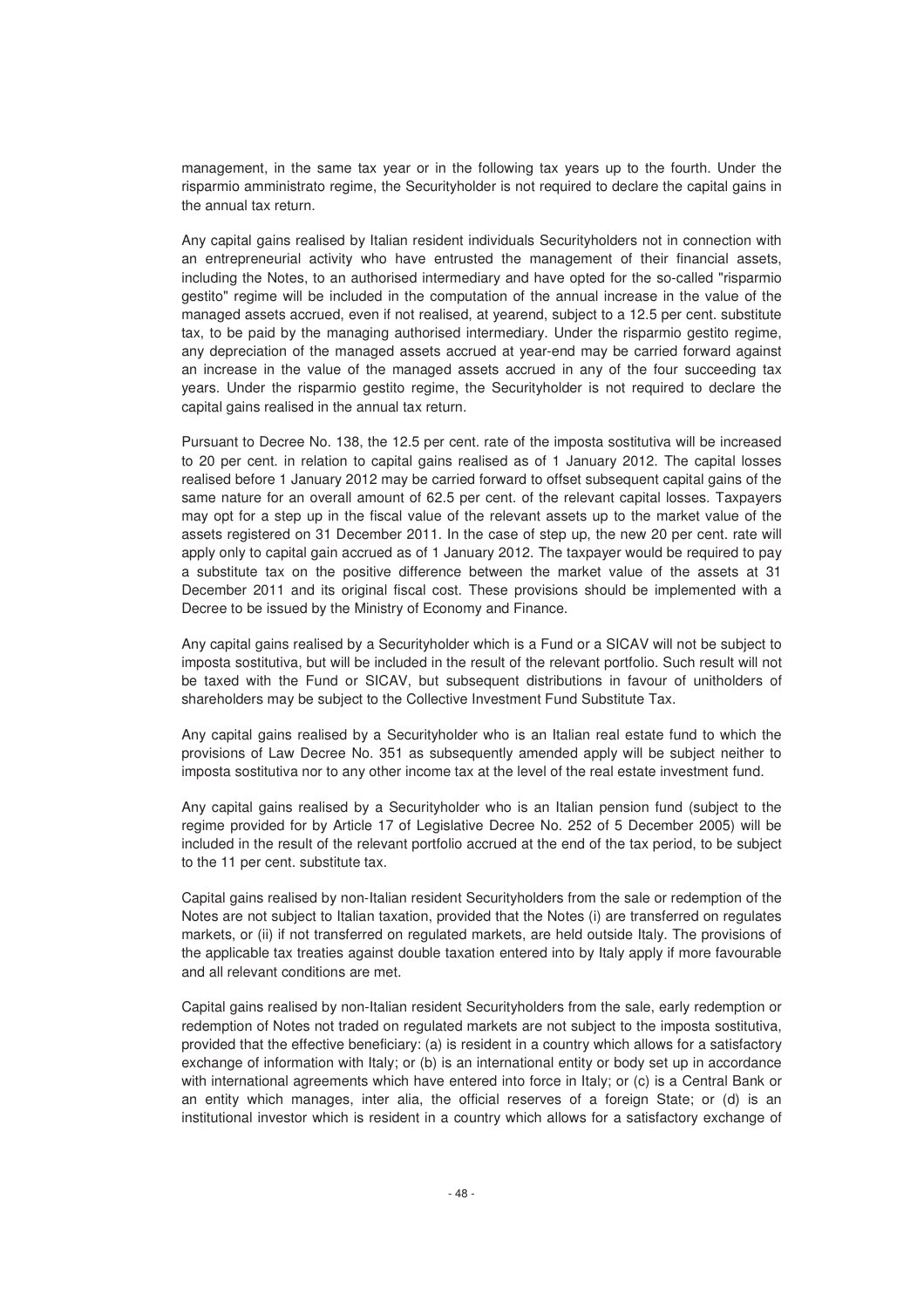information with Italy, even if it does not possess the status of taxpayer in its own country of residence.

Pursuant to the Budget Law 2008, a Decree still to be issued will introduce a new "white list" replacing the current "black list" system, so as to identify those countries which (a) allow for a satisfactory exchange of information and (b) do not have a more favourable tax regime.

If none of the conditions above is met, capital gains realised by non-Italian resident Securityholders from the sale or redemption of Notes not traded on regulated markets are subject to the imposta sostitutiva at the current rate of 12.5 per cent. Pursuant to Decree No. 138, the 12.5 per cent. rate of the imposta sostitutiva will be increased to 20 per cent. in relation to capital gains realised as of 1 January 2012.

In any event, non-Italian resident individuals or entities without a permanent establishment in Italy to which the Notes are connected that may benefit from a double taxation treaty with Italy providing that capital gains realised upon the sale or redemption of Notes are to be taxed only in the country of tax residence of the recipient, will not be subject to imposta sostitutiva in Italy on any capital gains realised upon the sale or redemption of Notes issued by an Italian resident issuer.

#### **Inheritance and gift taxes**

Pursuant to Law Decree No. 262 of 3 October 2006 (the "**Decree No. 262**"), converted into Law No. 286 of 24 November 2006, the transfers of any valuable asset (including shares, bonds or other securities) as a result of death or donation are taxed as follows:

(i) transfers in favour of spouses and direct descendants or direct ancestors are subject to an inheritance and gift tax applied at a rate of 4 per cent. on the value of the inheritance or the gift exceeding EUR 1,000,000;

(ii) transfers in favour of relatives to the fourth degree and relatives-in-law to the third degree, are subject to an inheritance and gift tax applied at a rate of 6 per cent. on the entire value of the inheritance or the gift. Transfers in favour of brothers/sisters are subject to the 6 per cent. inheritance and gift tax on the value of the inheritance or the gift exceeding EUR 100,000; and

(iii) any other transfer is, in principle, subject to an inheritance and gift tax applied at a rate of 8 per cent. on the entire value of the inheritance or the gift.

# **Transfer Tax**

Article 37 of Law Decree No 248 of 31 December 2007 (the "**Decree No. 248**"), converted into Law No. 31 of 28 February 2008, published in the Italian Official Gazette No. 51 of 29 February 2008, has abolished the Italian transfer tax, provided for by Royal Decree No. 3278 of 30 December 1923, as amended and supplemented by the Legislative Decree No. 435 of 21 November 1997.

Following the repeal of the Italian transfer tax, as from 31 December 2007 contracts relating to the transfer of securities are subject to the registration tax as follows: (i) public deeds and notarized deeds are subject to fixed registration tax at rate of EUR 168; (ii) private deeds are subject to registration tax only in case of use or voluntary registration.

#### **EU Savings Directive**

Under EC Council Directive 2003/48/EC (the "**EU Savings Directive**") on the taxation of savings income, Member States are required to provide to the tax authorities of another Member State details of payments of interest (or similar income) paid by a person within its jurisdiction to an individual resident in that other Member State or to certain limited types of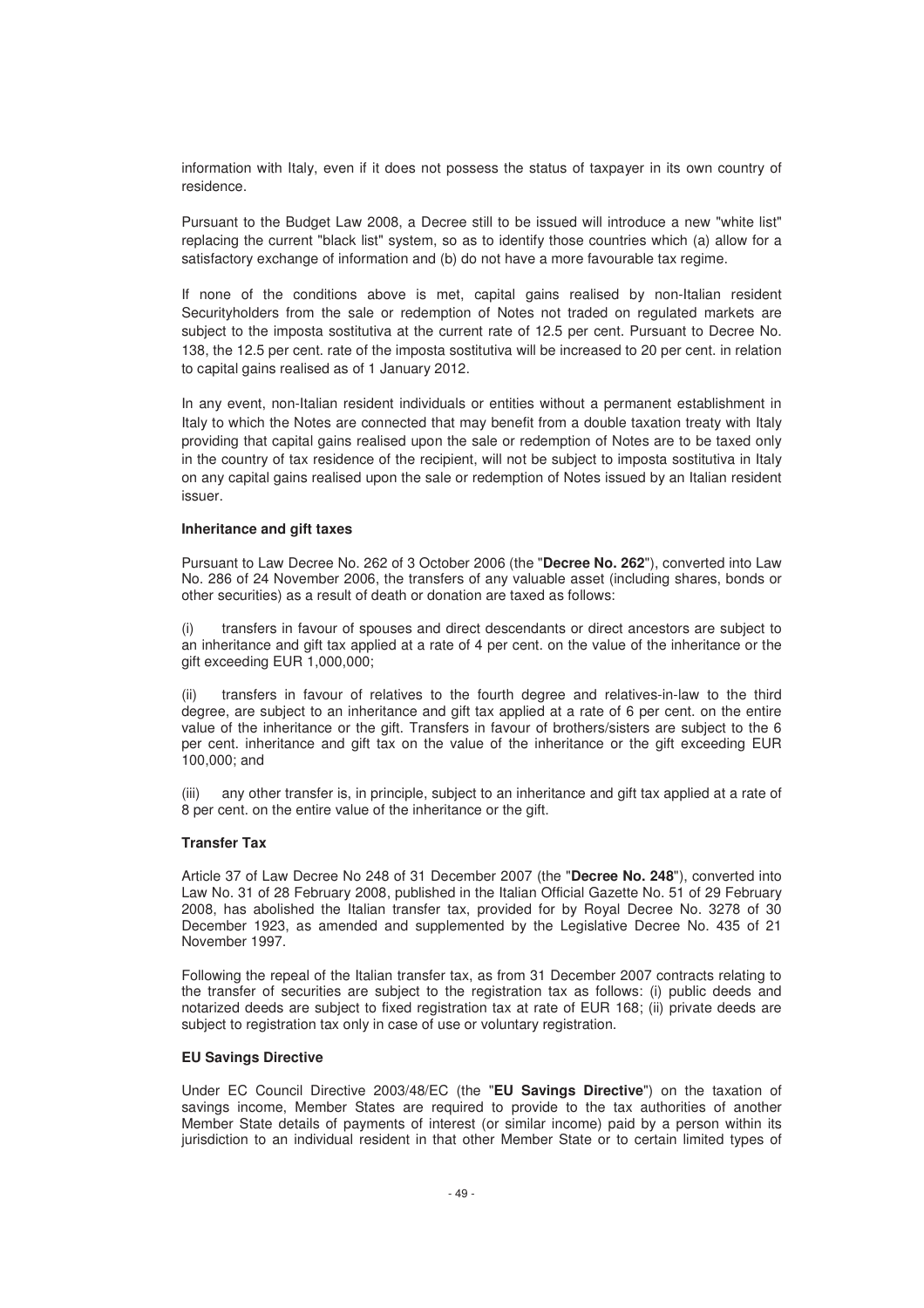entities established in that other Member State. However, for a transitional period Luxembourg and Austria are instead required (unless during that period they elect otherwise) to impose a withholding system in relation to such payments (the ending of such transitional period being dependent upon the conclusion of certain other agreements relating to information exchange with certain other countries). A number of non-EU countries and territories including Switzerland have agreed to adopt similar measures (a withholding system in the case of Switzerland).

The European Commission has proposed certain amendments to the Directive, which may, if implemented, amend or broaden the scope of the requirements described above.

## **Implementation in Italy of the EU Savings Directive**

Italy has implemented the EU Savings Directive through Legislative Decree No. 84 of 18 April 2005 (the "**Decree No. 84**"). Under Decree No. 84, subject to a number of important conditions being met, in the case of interest paid to individuals which qualify as beneficial owners of the interest payment and are resident for tax purposes in another Member State, Italian qualified paying agents shall report to the Italian Tax Authorities details of the relevant payments and personal information on the individual beneficial owner and shall not apply the withholding tax. Such information is transmitted by the Italian Tax Authorities to the competent foreign tax authorities of the State of residence of the beneficial owner.

#### **3. Luxembourg**

The following summary is of a general nature and is included herein solely for information purposes. It is based on the laws presently in force in Luxembourg, though it is not intended to be, nor should it be construed to be, legal or tax advice. Prospective investors in the Notes should therefore consult their own professional advisers as to the effects of state, local or foreign laws, including Luxembourg tax law, to which they may be subject.

# 3.1 Non-resident holders of Notes

Under Luxembourg general tax laws currently in force and subject to the law of 21 June 2005 (the "**Laws**") mentioned below, there is no withholding tax on payments of principal, premium or interest made to non-residents holders of Notes, nor on accrued but unpaid interest in respect of the Notes, nor is any Luxembourg withholding tax payable upon redemption or repurchase of the Notes held by non-resident holders of Notes.

However, under the Laws implementing the Council Directive 2003/48/EC of 3 June 2003 on taxation of savings income in the form of interest payments and ratifying the treaties entered into by Luxembourg and certain dependent and associated territories of EU Member States (the "**Territories**"), payments of interest or similar income made or ascribed by a paying agent established in Luxembourg to or for the immediate benefit of an individual beneficial owner or a residual entity, as defined by the Laws, which are resident of, or established in, an EU Member State (other than Luxembourg) or one of the Territories will be subject to a withholding tax unless the relevant recipient has adequately instructed the relevant paying agent to provide details of the relevant payments of interest or similar income to the fiscal authorities of his/her/its country of residence or establishment, or, in the case of an individual beneficial owner, has provided a tax certificate issued by the fiscal authorities of his/her country of residence in the required format to the relevant paying agent. Where withholding tax is applied, it is currently levied at a rate of 35 per cent. Responsibility for the withholding of the tax will be assumed by the Luxembourg paying agent. Payments of interest under the Notes coming within the scope of the Laws would at present be subject to withholding tax of 35 per cent.

#### 3.2 Resident Holders of Notes

Under Luxembourg general tax laws currently in force, there is no withholding tax on payments of principal, premium or interest made to Luxembourg resident holders of Notes, nor on accrued but unpaid interest in respect of Notes, nor is any Luxembourg withholding tax payable upon redemption or repurchase of Notes held by Luxembourg resident holders of Notes.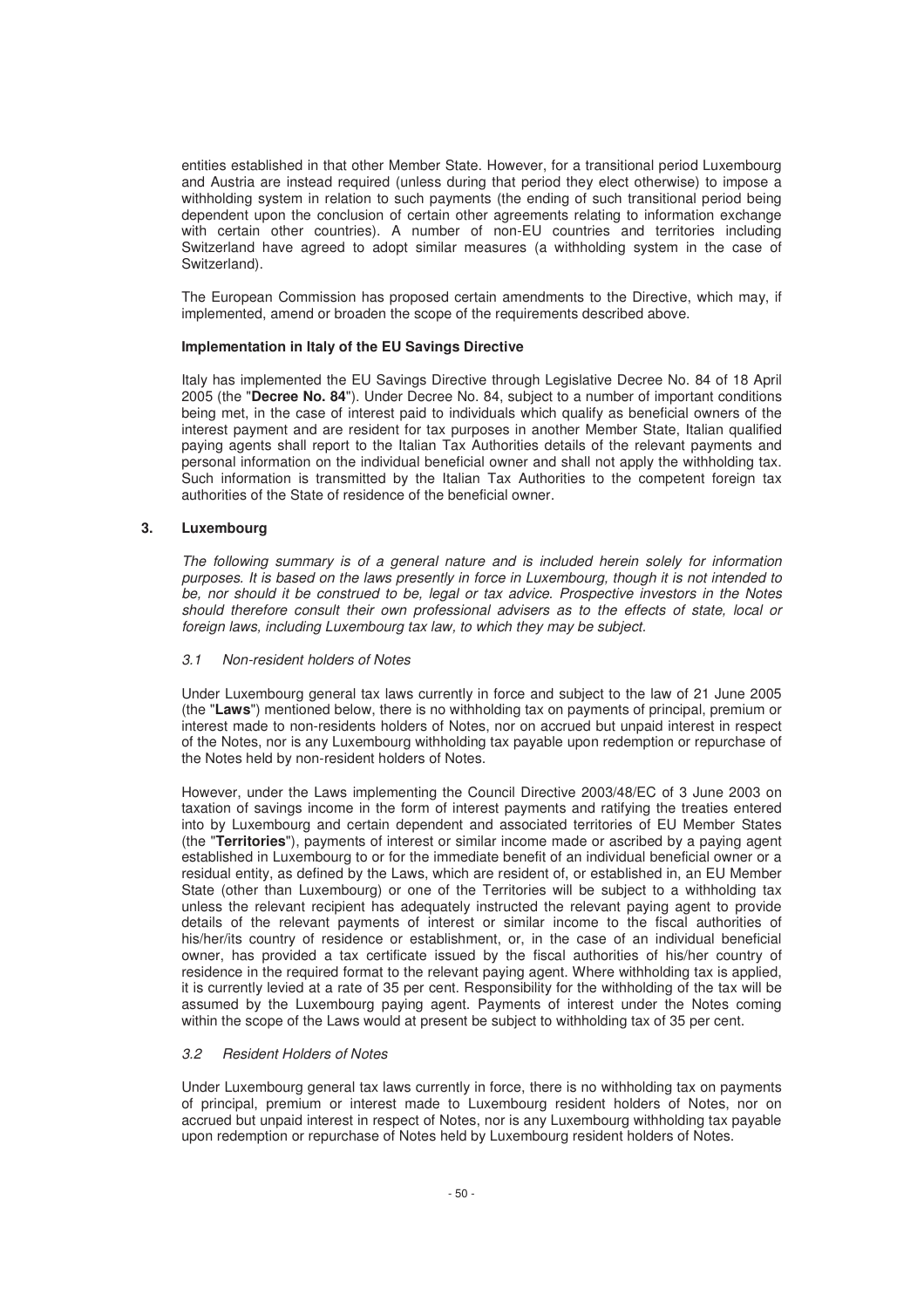However, under the Luxembourg law of 23 December 2005 (for the purposes of this paragraph only, the "**Law**") payments of interest or similar income made or ascribed by a paying agent established in Luxembourg to or for the immediate benefit of an individual beneficial owner who is resident of Luxembourg will be subject to a withholding tax of 10 per cent. Such withholding tax will be in full discharge of income tax if the beneficial owner is an individual acting in the course of the management of his/her private wealth. Responsibility for the withholding of the tax will be assumed by the Luxembourg paying agent. Payments of interest under the Notes coming within the scope of the Law would be subject to withholding tax of 10 per cent.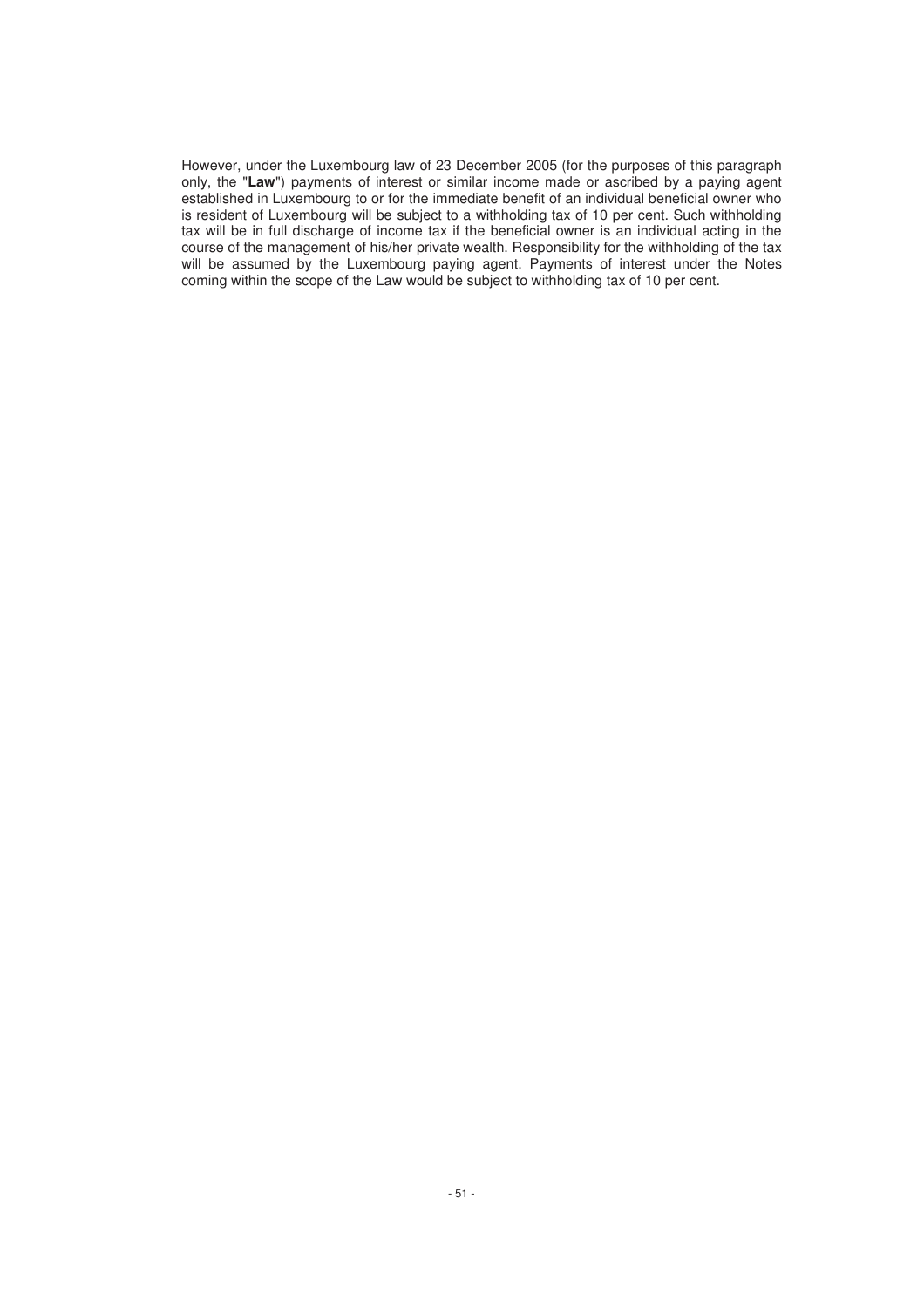## B. **GENERAL SELLING AND TRANSFER RESTRICTIONS**

## **1. Introduction**

The distribution of this Prospectus and the offering of the Notes in certain jurisdictions may be restricted by law. Persons into whose possession this Prospectus comes are required by the Issuer to inform themselves about and to observe any such restrictions.

# **2. United States of America**

The Notes have not been, and will not be, registered under the United States Securities Act of 1933, as amended (the "**Securities Act**"), and trading in the Notes has not been approved by the United States Commodity Futures Trading Commission (the "**CFTC**") under the United States Commodity Exchange Act (the "**Commodity Exchange Act**"). Any offer or sale of the Notes must be made in a transaction exempt from the registration requirements of the Securities Act pursuant to Regulation S thereunder. No Notes, or interests therein, may at any time be offered, sold, resold, pledged, exercised, redeemed or delivered, directly or indirectly, in the United States or to, or for the account or benefit of (or on behalf of), any U.S. person or to others for offer, sale, resale, pledge, exercise, redemption or delivery, directly or indirectly, in the United States or to, or for the account or benefit of, any U.S. person. No Notes may be exercised or redeemed by or on behalf of a U.S. person or a person within the United States. "United States" means the United States of America (including the States and the District of Columbia and its possessions), and "U.S. person" means (i) an individual who is a resident of the United States; (ii) a corporation, partnership or other entity organised in or under the laws of the United States or any political subdivision thereof or which has its principal place of business in the United States; (iii) any estate or trust which is subject to United States federal income taxation regardless of the source of its income; (iv) any trust if a court within the United States is able to exercise primary supervision over the administration of the trust and if one or more United States trustees have the authority to control all substantial decisions of the trust; (v) a pension plan for the employees, officers or principals of a corporation, partnership or other entity described in (ii) above; (vi) any entity organised principally for passive investment, 10 per cent. or more of the beneficial interests in which are held by persons described in (i) to (v) above if such entity was formed principally for the purpose of investment by such persons in a commodity pool the operator of which is exempt from certain requirements of Part 4 of the United States Commodity Futures Trading Commission's regulations by virtue of its participants being non-U.S. persons; or (vii) any other "U.S. person" as such term may be defined in Regulation S under the United States Securities Act of 1933, as amended, or a person who does not come within the definition of a non-United States person under Rule 4.7 of the United States Commodity Exchange Act, as amended.

## **3. European Economic Area**

In relation to each Member State of the European Economic Area which has implemented the Prospectus Directive (each, a "**Relevant Member State**"), with effect from and including the date on which the Prospectus Directive is implemented in that Relevant Member State (the "**Relevant Implementation Date**") the Notes which are the subject of the offering contemplated by this Prospectus have not been offered and will not be offered to the public in that Relevant Member State except that it may, with effect from and including the Relevant Implementation Date, make an offer of such Notes to the public in that Relevant Member State:

3.1 if an offer of those Notes may be made other than pursuant to Article 3(2) of the Prospectus Directive in that Relevant Member State (a "**Non-exempt Offer**"), following the date of publication of a prospectus in relation to such Notes which has been approved by the competent authority in that Relevant Member State or, where appropriate, approved in another Relevant Member State and notified to the competent authority in that Relevant Member State;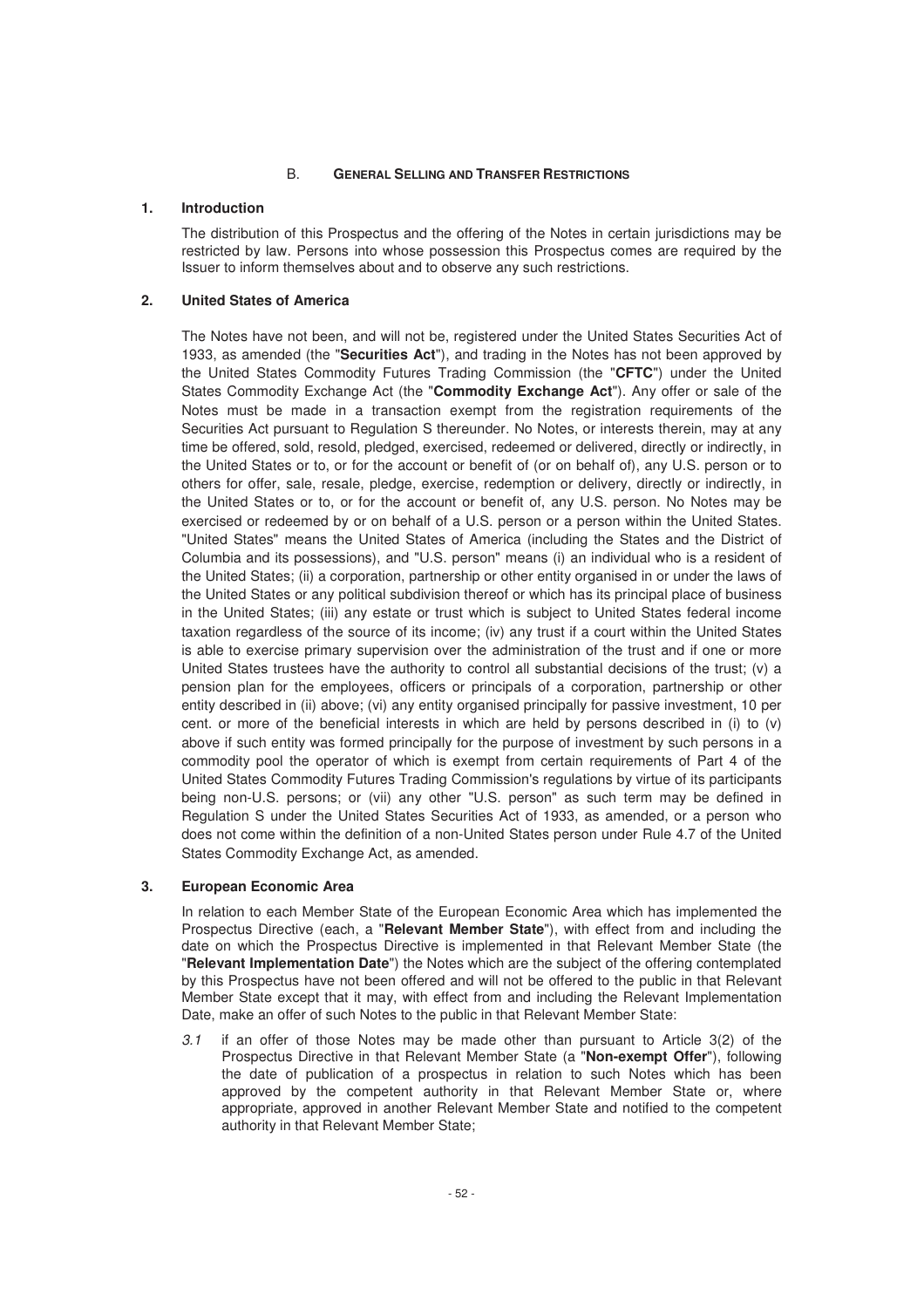- 3.2 at any time to any legal entity which is a qualified investor as defined in the Prospectus Directive;
- 3.3 at any time to fewer than 100 or, if the relevant Member State has implemented the relevant provision of the 2010 PD Amending Directive, 150 natural or legal persons (other than qualified investors as defined in the Prospectus Directive) subject to obtaining the prior consent of the relevant dealer or dealers nominated by the Issuer for any such offer; or
- 3.4 at any time in any other circumstances falling within Article 3(2) of the Prospectus Directive,

provided that no such offer of Notes referred to in to 3.4 above shall require the publication of a prospectus pursuant to Article 3 of the Prospectus Directive or supplement a prospectus pursuant to Article 16 of the Prospectus Directive.

For the purposes of this provision, the expression an "**offer of Securities to the public**" in relation to any Notes in any Relevant Member State means the communication in any form and by any means of sufficient information on the terms of the offer and the Notes to be offered so as to enable an investor to decide to purchase or subscribe the Notes, as the same may be varied in that Member State by any measure implementing the Prospectus Directive in that Member State and the expression "**Prospectus Directive**" means Directive 2003/71/EC (and amendments thereto, including the 2010 PD Amending Directive, to the extent implemented in the Relevant Member State), and includes any relevant implementing measure in the Relevant Member State and the expression "**2010 PD Amending Directive**" means Directive 2010/73/EU.

# **4. United Kingdom**

- 4.1 An invitation or inducement to engage in investment activity (within the meaning of Section 21 of the Financial Services and Markets Act 2000 ("**FSMA**") may only be communicated or caused to be communicated in connection with the issue or sale of any Notes in circumstances in which Section 21(1) of the FSMA would not, if the Issuer was not an authorised person, apply to the Issuer.
- 4.2 All applicable provisions of the FSMA must be complied with in respect to anything carried out in relation to any Notes in, from or otherwise involving the United Kingdom.

# **5. Italy**

Unless the Notes are being offered to the public in Italy pursuant to a Non-exempt Offer, the offering of the Notes has not been registered pursuant to Italian securities legislation and, accordingly, no Notes may be offered, sold or delivered, nor may copies of the Prospectus or of any other document relating to the Notes be distributed in Italy, except:

- (a) to qualified investors (investitori qualificati), as defined pursuant to Article 100 of the Financial Services Act and Article 34-ter, first paragraph. letter b) of Regulation No. 11971; or
- (b) in other circumstances which are exempted from the rules on public offerings pursuant to Article 100 of the Financial Services Act and Article 34-ter of Regulation No. 11971.

Any offer, sale or delivery of the Notes or distribution of copies of the Prospectus or any other document relating to the Notes in Italy under (a) or (b) above must be:

- (a) made by an investment firm, bank or financial intermediary permitted to conduct such activities in Italy in accordance with the Italian Financial Services Act, CONSOB Regulation No. 16190 of 29 October 2007 (as amended from time to time) and Legislative Decree No. 385 of 1 September 1993, as amended (the Italian Banking Act); and
- (b) in compliance with any other applicable laws and regulations or requirement imposed by CONSOB or other Italian authority.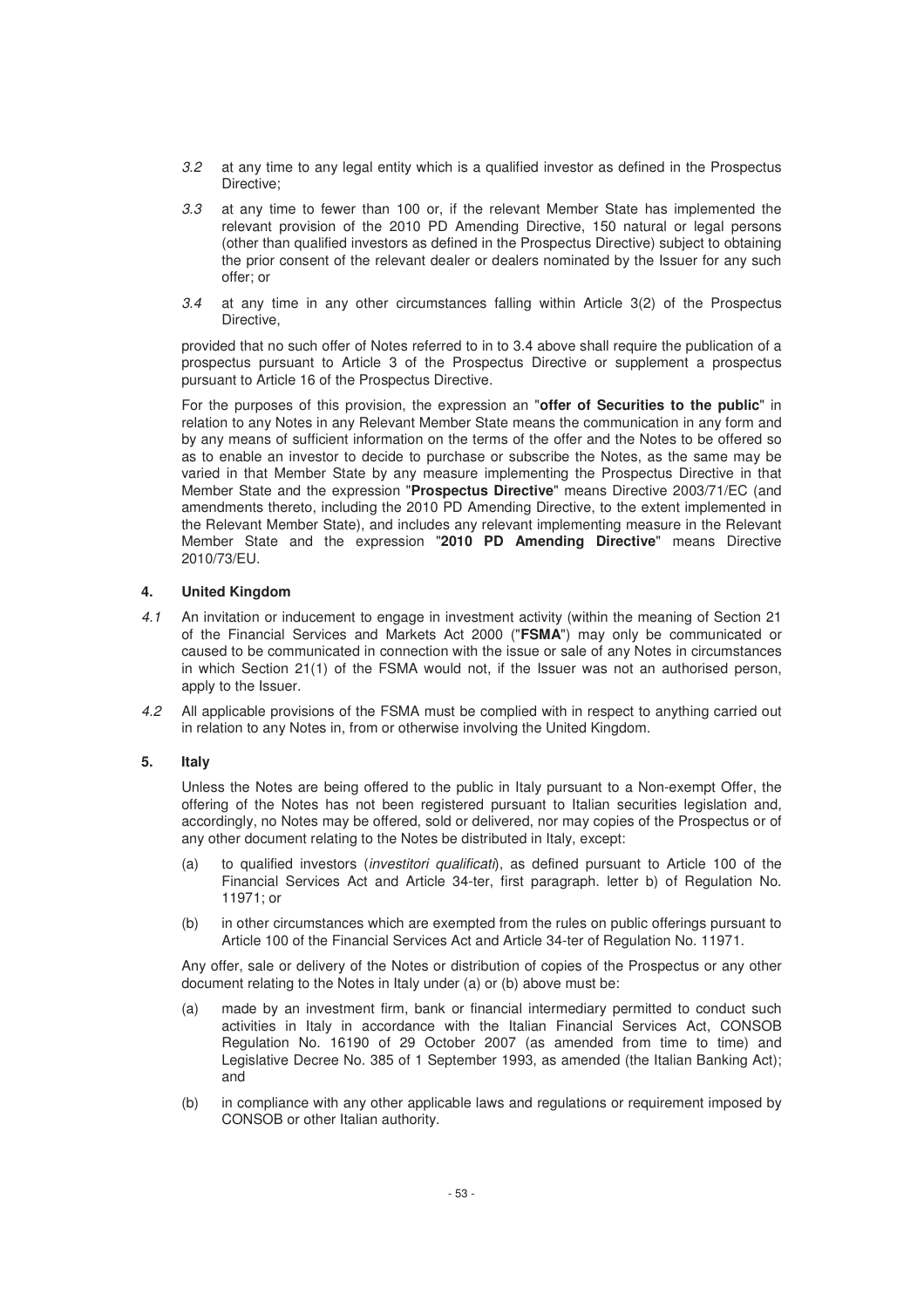Please note that in accordance with Article 100-bis of the Italian Financial Services Act, where no exemption from the rules on public offerings applies, Notes which are initially offered and placed in Italy or abroad to professional investors only but in the following year are "systematically" distributed on the secondary market in Italy become subject to the public offer and the prospectus requirement rules provided under the Italian Financial Services Act and Regulation No. 11971. Failure to comply with such rules may result in the sale of such Notes being declared null and void and in the liability of the intermediary transferring the financial instruments for any damages suffered by the investors.

# **6. Switzerland**

The offering of the Notes in Switzerland will comply with any laws, regulations or guidelines in Switzerland from time to time, including, but not limited to, any regulations made by the Swiss Federal Banking Commission and/or the Swiss National Bank (if any) in relation to the offer, sale, delivery or transfer of the Notes or the distribution of any offering material in Switzerland in respect of such Notes.

# **7. Luxembourg**

In addition to the cases described in the European Economic Area selling restrictions in respect of an offer of Notes to the public in an EEA Member State (including the Grand Duchy of Luxembourg) ("**Luxembourg**"), an offer of Notes to the public can also be made in Luxembourg:

- (a) at any time, to national and regional governments, central banks, international and supranational institutions (such as the International Monetary Fund, the European Central Bank, the European Investment Bank) and other similar international organisations;
- (b) at any time, to legal entities which are authorised or regulated to operate in the financial markets (including credit institutions, investment firms, other authorised or regulated financial institutions, undertakings for collective investment and their management companies, pension and investment funds and their management companies, insurance undertakings and commodity dealers) as well as entities not so authorised or regulated whose corporate purpose is solely to invest in securities; and
- (c) at any time, to certain natural persons or small and medium-sized enterprises (as defined in the Luxembourg act dated 10th July, 2005 on prospectuses for securities implementing the Prospectus Directive into Luxembourg law) recorded in the register of natural persons or small and medium-sized enterprises considered as qualified investors as held by the Commission de surveillance du secteur financier as competent authority in Luxembourg in accordance with the Prospectus Directive.

# **8. General**

The Notes may only be offered or sold in compliance with all applicable securities laws and regulations in force in any jurisdiction in which any purchase, offer, sale or delivery of Notes is made or in which this document is distributed or held and where any consent, approval or permission required for the purchase, offer, sale or delivery of Notes under the laws and regulations in force in any jurisdiction is obtained.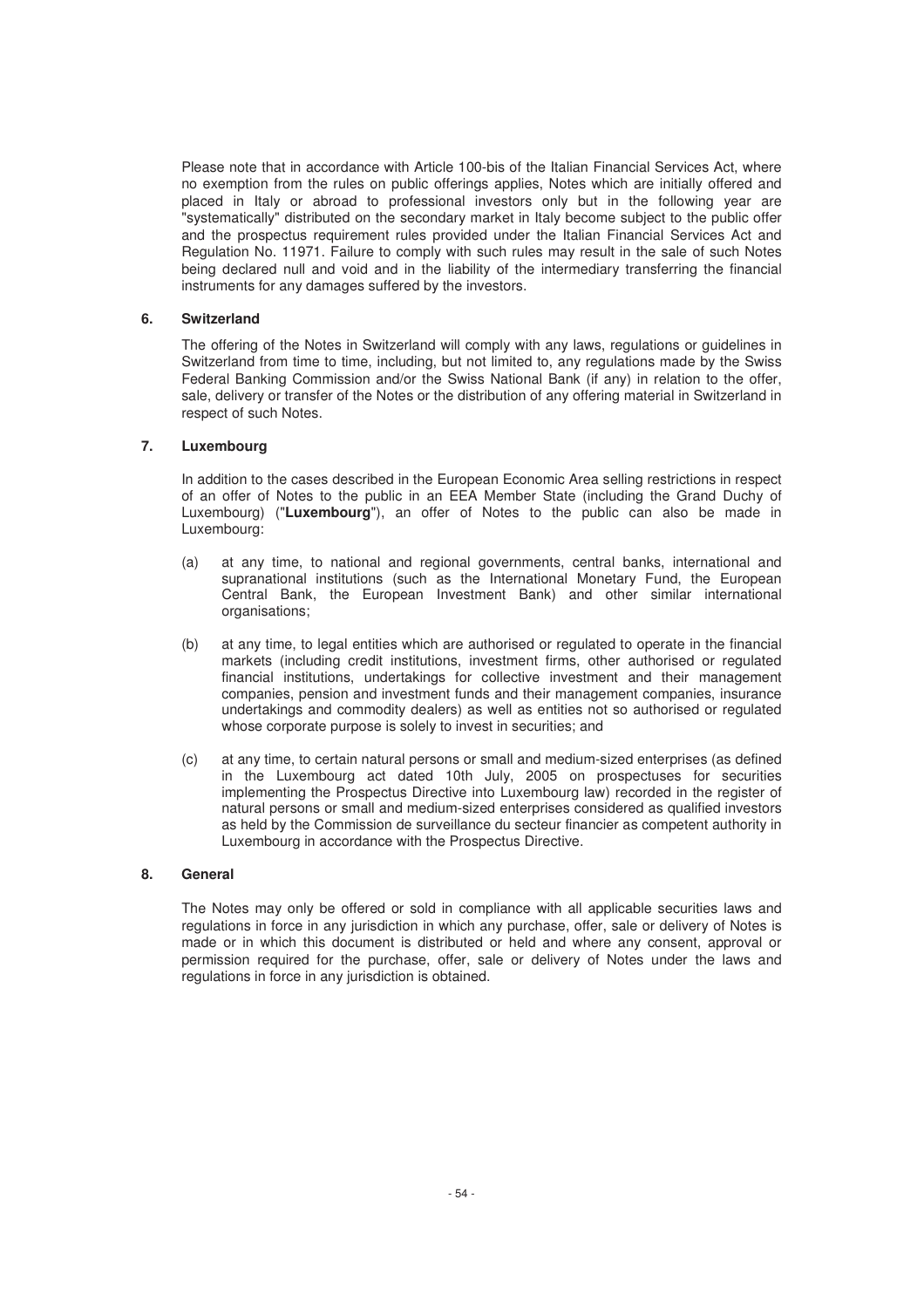#### **VI. DOCUMENTS ON DISPLAY**

Copies of the following documents will be available from the registered office of the Issuer and from the specified office of the Paying Agent for the time being in Luxembourg:

- (i) the Articles of Association (with an English translation where applicable) of the Issuer;
- (ii) the audited consolidated and non-consolidated annual financial statements of Deutsche Bank in respect of the financial years ended 31 December 2009 and 31 December 2010 (each with an English translation thereof);
- (iii) the unaudited interim financial statements of Deutsche Bank for the period ended 30 September 2011;
- (iv) the unaudited consolidated financial statements of Deutsche Bank for the period ended 30 June 2011;
- (v) the unaudited consolidated interim financial statements of Deutsche Bank for the period ended 31 March 2011;
- (vi) a copy of this Prospectus; and
- (vii) any future supplements to this Prospectus and any other documents incorporated herein or therein by reference.